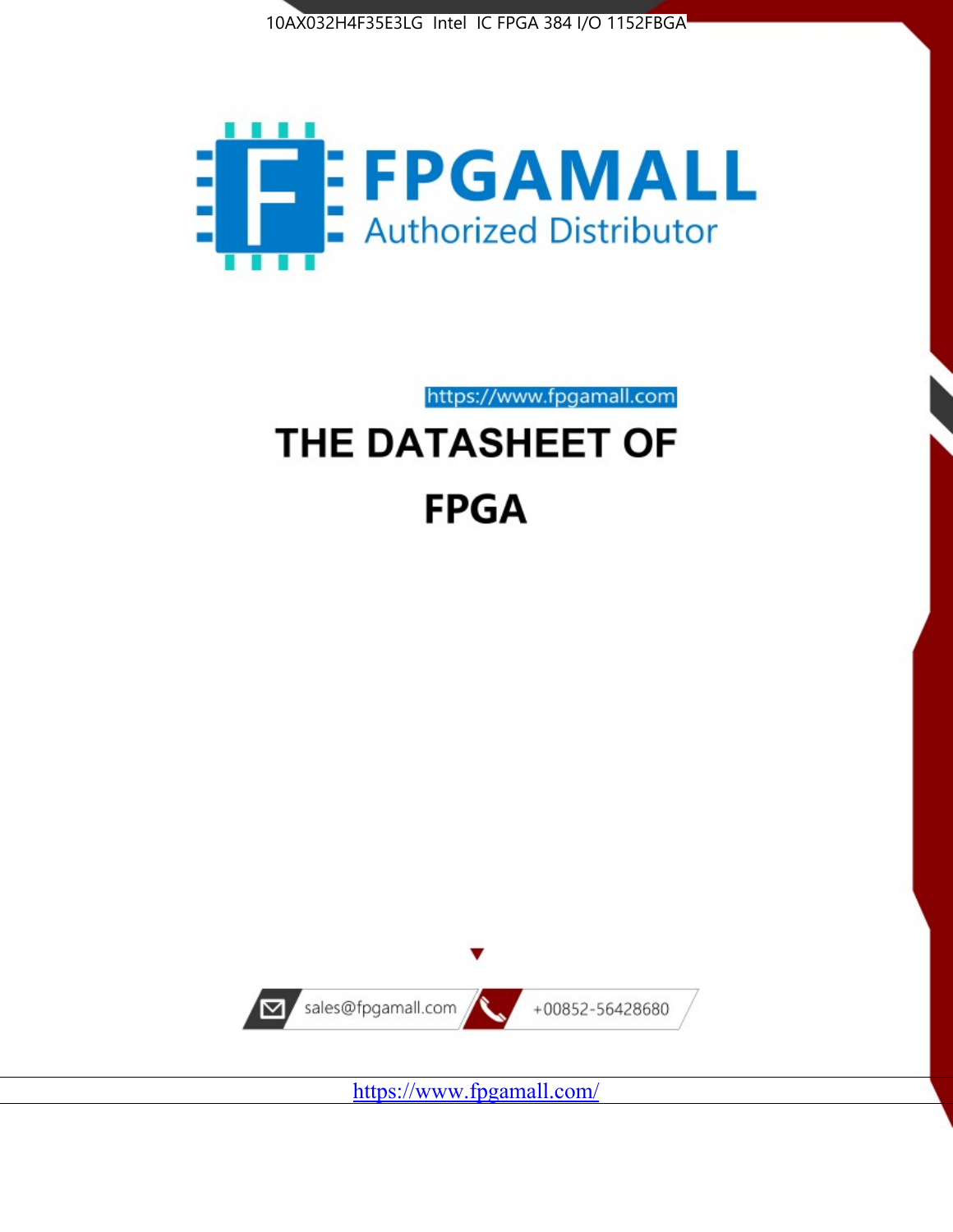10AX032H4F35E3LG Intel IC FPGA 384 I/O 1152FBGA



# **Intel® Arria® 10 Device Overview**



**A10-OVERVIEW | 2018.12.06** Latest document on the web: **[PDF](https://www.intel.com/content/dam/www/programmable/us/en/pdfs/literature/hb/arria-10/a10_overview.pdf)** | **[HTML](https://www.intel.com/content/www/us/en/programmable/documentation/sam1403480274650.html)**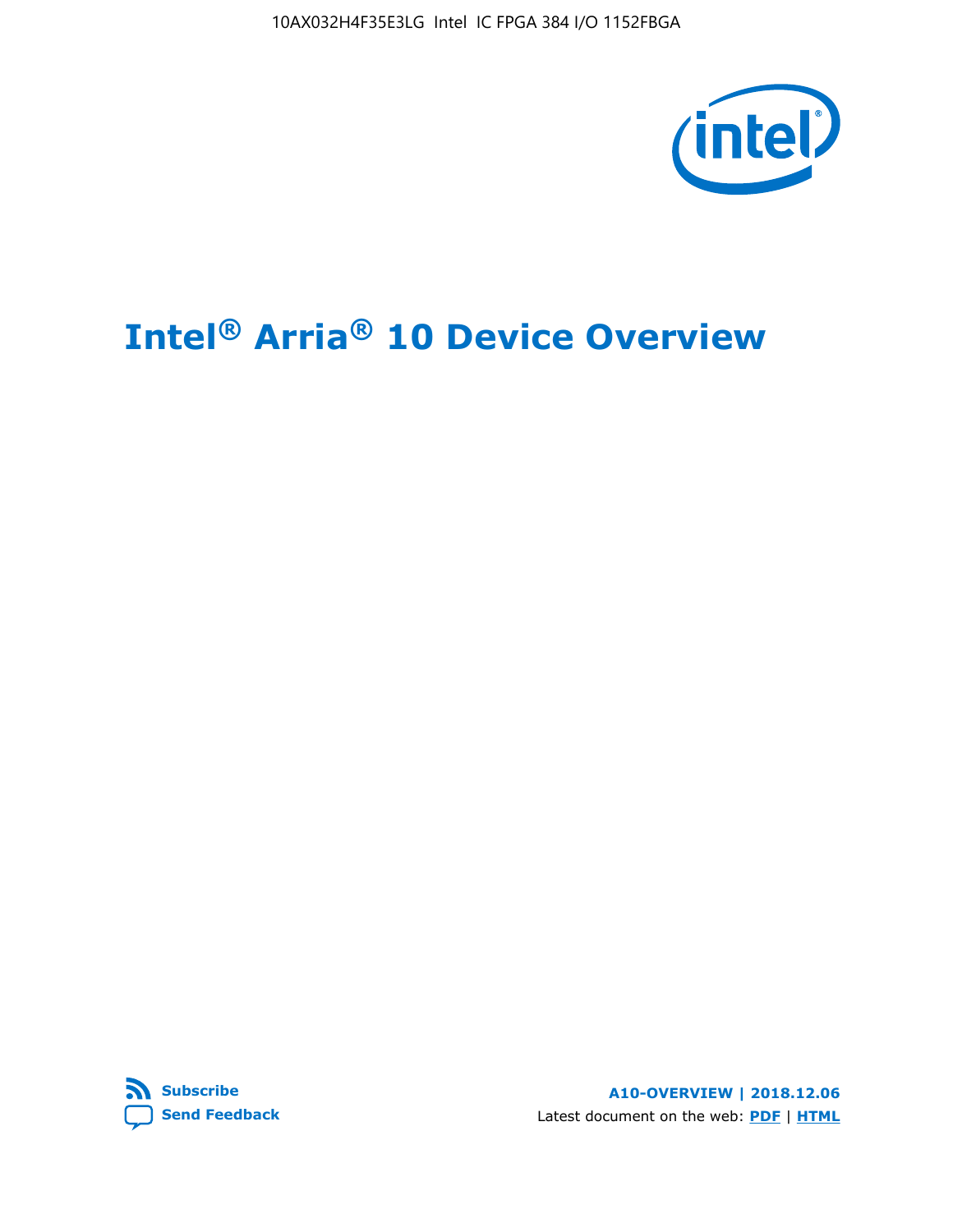

**Contents** 

# **Contents**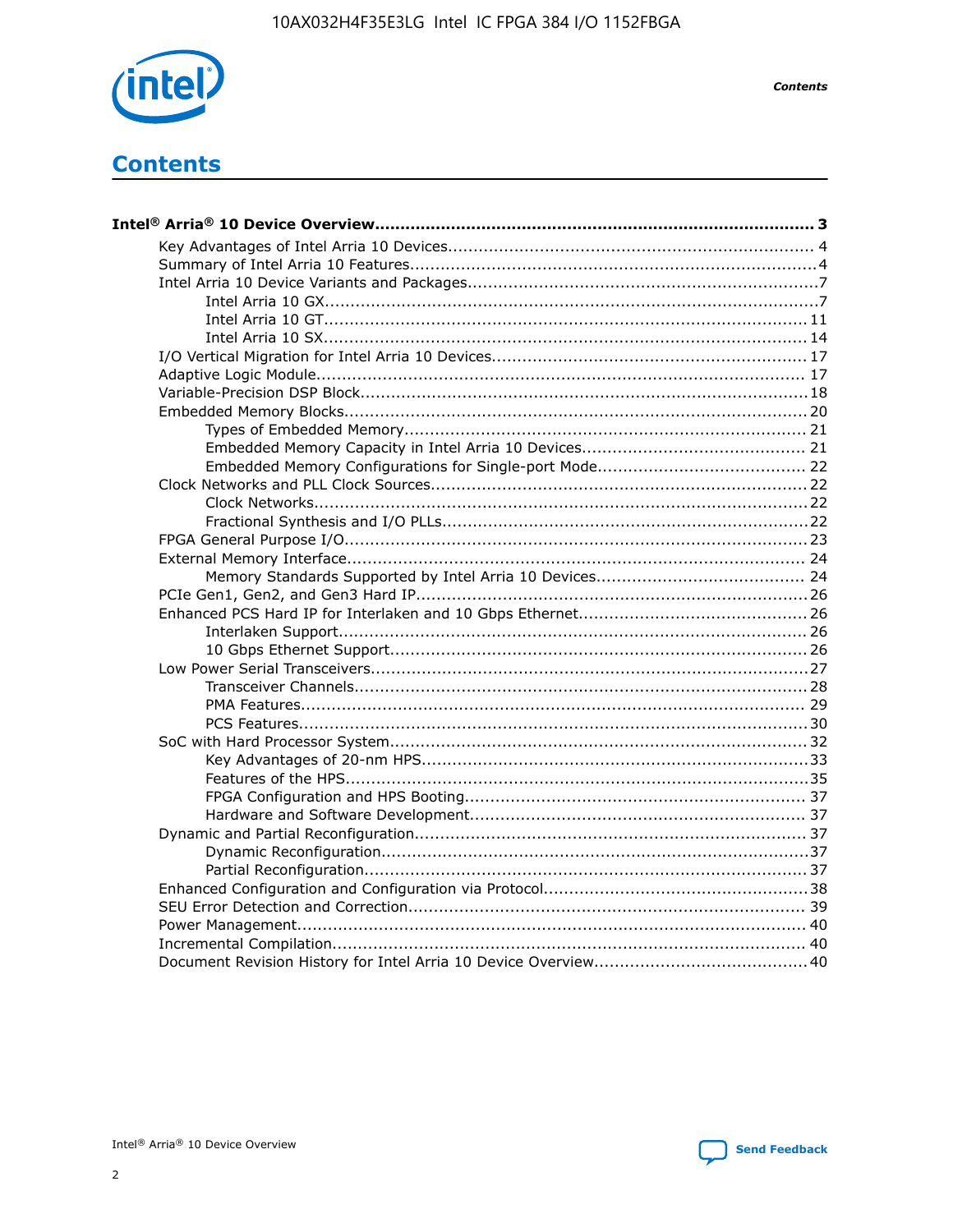**A10-OVERVIEW | 2018.12.06**

**[Send Feedback](mailto:FPGAtechdocfeedback@intel.com?subject=Feedback%20on%20Intel%20Arria%2010%20Device%20Overview%20(A10-OVERVIEW%202018.12.06)&body=We%20appreciate%20your%20feedback.%20In%20your%20comments,%20also%20specify%20the%20page%20number%20or%20paragraph.%20Thank%20you.)**



# **Intel® Arria® 10 Device Overview**

The Intel<sup>®</sup> Arria<sup>®</sup> 10 device family consists of high-performance and power-efficient 20 nm mid-range FPGAs and SoCs.

Intel Arria 10 device family delivers:

- Higher performance than the previous generation of mid-range and high-end FPGAs.
- Power efficiency attained through a comprehensive set of power-saving technologies.

The Intel Arria 10 devices are ideal for high performance, power-sensitive, midrange applications in diverse markets.

| <b>Market</b>         | <b>Applications</b>                                                                                               |
|-----------------------|-------------------------------------------------------------------------------------------------------------------|
| Wireless              | Channel and switch cards in remote radio heads<br>٠<br>Mobile backhaul<br>٠                                       |
| Wireline              | 40G/100G muxponders and transponders<br>٠<br>100G line cards<br>٠<br><b>Bridging</b><br>٠<br>Aggregation<br>٠     |
| <b>Broadcast</b>      | Studio switches<br>٠<br>Servers and transport<br>٠<br>Videoconferencing<br>٠<br>Professional audio and video<br>٠ |
| Computing and Storage | Flash cache<br>٠<br>Cloud computing servers<br>٠<br>Server acceleration<br>٠                                      |
| Medical               | Diagnostic scanners<br>٠<br>Diagnostic imaging<br>٠                                                               |
| Military              | Missile guidance and control<br>٠<br>Radar<br>٠<br>Electronic warfare<br>٠<br>Secure communications<br>٠          |

#### **Table 1. Sample Markets and Ideal Applications for Intel Arria 10 Devices**

#### **Related Information**

- [Intel Arria 10 Device Handbook: Known Issues](http://www.altera.com/support/kdb/solutions/rd07302013_646.html) Lists the planned updates to the *Intel Arria 10 Device Handbook* chapters.
- [Intel Arria 10 GX/GT Device Errata and Design Recommendations](https://www.intel.com/content/www/us/en/programmable/documentation/agz1493851706374.html#yqz1494433888646)
- [Intel Arria 10 SX Device Errata and Design Recommendations](https://www.intel.com/content/www/us/en/programmable/documentation/cru1462832385668.html#cru1462832558642)

Intel Corporation. All rights reserved. Intel, the Intel logo, Altera, Arria, Cyclone, Enpirion, MAX, Nios, Quartus and Stratix words and logos are trademarks of Intel Corporation or its subsidiaries in the U.S. and/or other countries. Intel warrants performance of its FPGA and semiconductor products to current specifications in accordance with Intel's standard warranty, but reserves the right to make changes to any products and services at any time without notice. Intel assumes no responsibility or liability arising out of the application or use of any information, product, or service described herein except as expressly agreed to in writing by Intel. Intel customers are advised to obtain the latest version of device specifications before relying on any published information and before placing orders for products or services. \*Other names and brands may be claimed as the property of others.

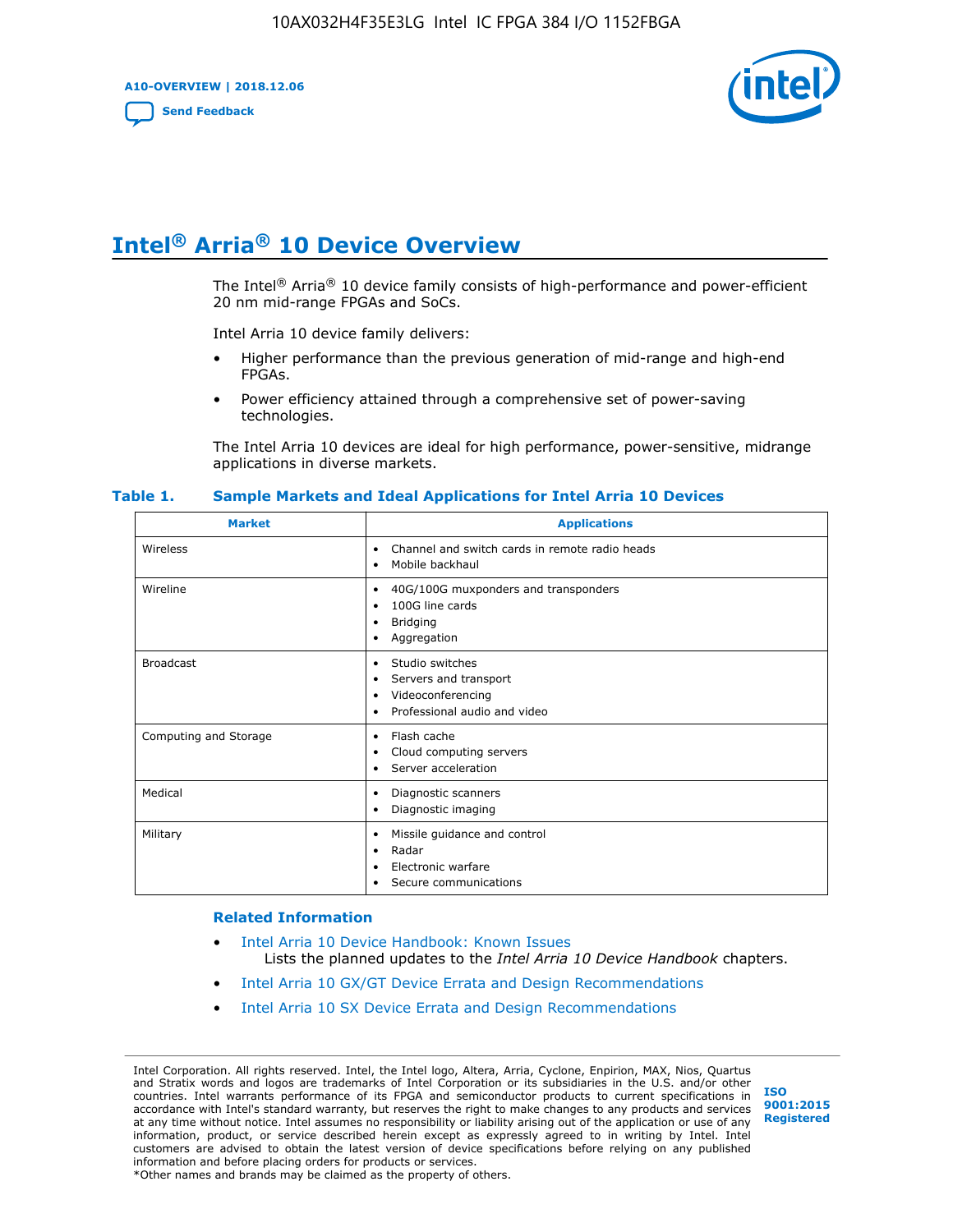

## **Key Advantages of Intel Arria 10 Devices**

## **Table 2. Key Advantages of the Intel Arria 10 Device Family**

| <b>Advantage</b>                                                                                          | <b>Supporting Feature</b>                                                                                                                                                                                                                                                                                                     |
|-----------------------------------------------------------------------------------------------------------|-------------------------------------------------------------------------------------------------------------------------------------------------------------------------------------------------------------------------------------------------------------------------------------------------------------------------------|
| Enhanced core architecture                                                                                | Built on TSMC's 20 nm process technology<br>٠<br>60% higher performance than the previous generation of mid-range FPGAs<br>٠<br>15% higher performance than the fastest previous-generation FPGA<br>٠                                                                                                                         |
| High-bandwidth integrated<br>transceivers                                                                 | Short-reach rates up to 25.8 Gigabits per second (Gbps)<br>٠<br>Backplane capability up to 12.5 Gbps<br>٠<br>Integrated 10GBASE-KR and 40GBASE-KR4 Forward Error Correction (FEC)<br>٠                                                                                                                                        |
| Improved logic integration and<br>hard IP blocks                                                          | 8-input adaptive logic module (ALM)<br>٠<br>Up to 65.6 megabits (Mb) of embedded memory<br>٠<br>Variable-precision digital signal processing (DSP) blocks<br>Fractional synthesis phase-locked loops (PLLs)<br>٠<br>Hard PCI Express Gen3 IP blocks<br>Hard memory controllers and PHY up to 2,400 Megabits per second (Mbps) |
| Second generation hard<br>processor system (HPS) with<br>integrated ARM* Cortex*-A9*<br>MPCore* processor | Tight integration of a dual-core ARM Cortex-A9 MPCore processor, hard IP, and an<br>٠<br>FPGA in a single Intel Arria 10 system-on-a-chip (SoC)<br>Supports over 128 Gbps peak bandwidth with integrated data coherency between<br>$\bullet$<br>the processor and the FPGA fabric                                             |
| Advanced power savings                                                                                    | Comprehensive set of advanced power saving features<br>٠<br>Power-optimized MultiTrack routing and core architecture<br>٠<br>Up to 40% lower power compared to previous generation of mid-range FPGAs<br>٠<br>Up to 60% lower power compared to previous generation of high-end FPGAs                                         |

## **Summary of Intel Arria 10 Features**

#### **Table 3. Summary of Features for Intel Arria 10 Devices**

| <b>Feature</b>                  | <b>Description</b>                                                                                                                                                                                                                                                                                                                                                                                       |
|---------------------------------|----------------------------------------------------------------------------------------------------------------------------------------------------------------------------------------------------------------------------------------------------------------------------------------------------------------------------------------------------------------------------------------------------------|
| Technology                      | TSMC's 20-nm SoC process technology<br>٠<br>Allows operation at a lower $V_{\text{CC}}$ level of 0.82 V instead of the 0.9 V standard $V_{\text{CC}}$ core voltage                                                                                                                                                                                                                                       |
| Packaging                       | 1.0 mm ball-pitch Fineline BGA packaging<br>0.8 mm ball-pitch Ultra Fineline BGA packaging<br>Multiple devices with identical package footprints for seamless migration between different<br><b>FPGA</b> densities<br>Devices with compatible package footprints allow migration to next generation high-end<br>Stratix $\mathcal{R}$ 10 devices<br>RoHS, leaded $(1)$ , and lead-free (Pb-free) options |
| High-performance<br>FPGA fabric | Enhanced 8-input ALM with four registers<br>٠<br>Improved multi-track routing architecture to reduce congestion and improve compilation time<br>Hierarchical core clocking architecture<br>Fine-grained partial reconfiguration                                                                                                                                                                          |
| Internal memory<br>blocks       | M20K-20-Kb memory blocks with hard error correction code (ECC)<br>Memory logic array block (MLAB)-640-bit memory                                                                                                                                                                                                                                                                                         |
|                                 | continued                                                                                                                                                                                                                                                                                                                                                                                                |



<sup>(1)</sup> Contact Intel for availability.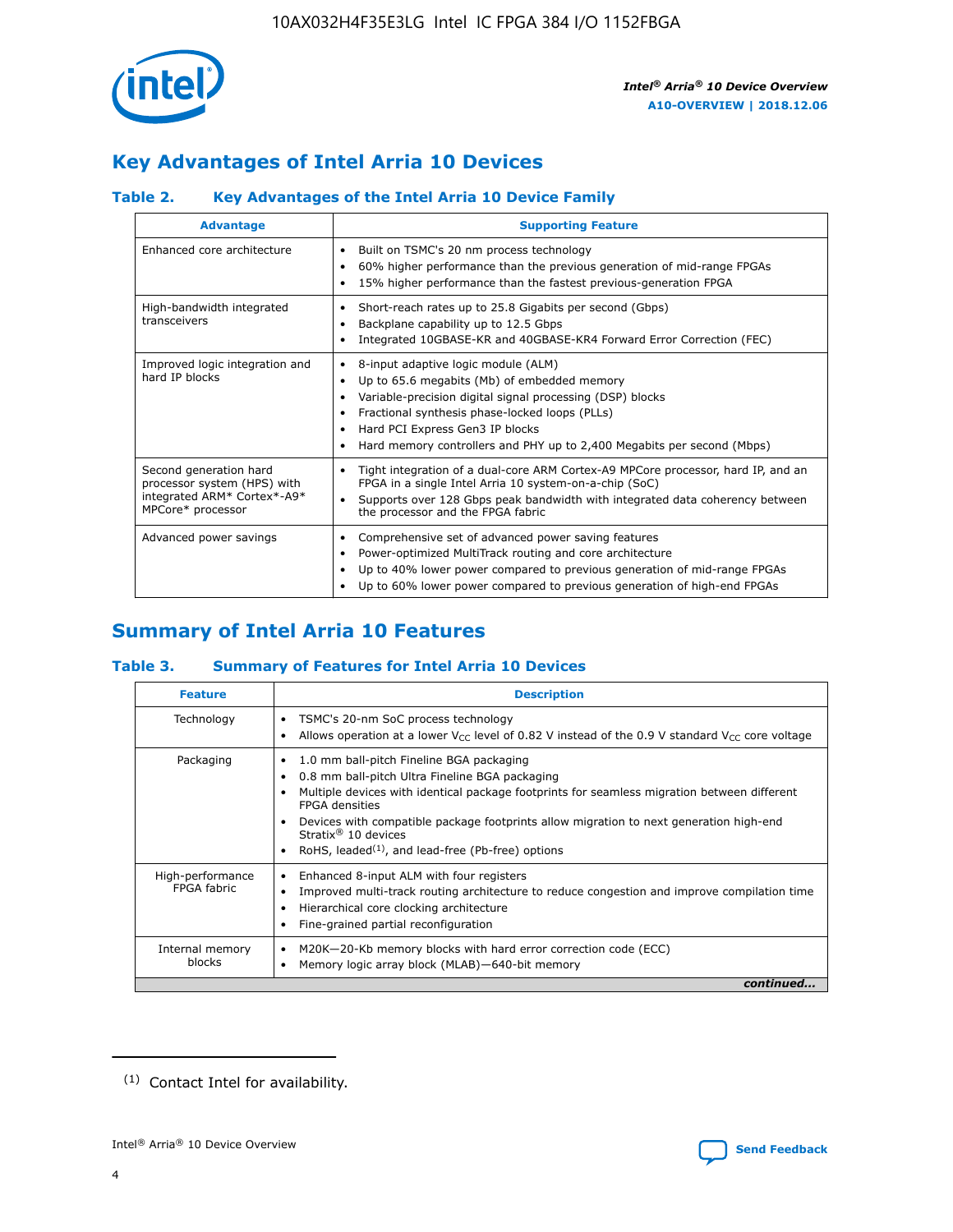r



| <b>Feature</b>                         | <b>Description</b>                                                                                             |                                                                                                                                                                                                                                                                                                                                                                                                                                                                                                                                                                                                                                                                                                                                                                                                                                        |  |  |  |  |  |
|----------------------------------------|----------------------------------------------------------------------------------------------------------------|----------------------------------------------------------------------------------------------------------------------------------------------------------------------------------------------------------------------------------------------------------------------------------------------------------------------------------------------------------------------------------------------------------------------------------------------------------------------------------------------------------------------------------------------------------------------------------------------------------------------------------------------------------------------------------------------------------------------------------------------------------------------------------------------------------------------------------------|--|--|--|--|--|
| Embedded Hard IP<br>blocks             | Variable-precision DSP                                                                                         | Native support for signal processing precision levels from $18 \times 19$ to<br>54 x 54<br>Native support for 27 x 27 multiplier mode<br>64-bit accumulator and cascade for systolic finite impulse responses<br>(FIRs)<br>Internal coefficient memory banks<br>$\bullet$<br>Preadder/subtractor for improved efficiency<br>Additional pipeline register to increase performance and reduce<br>power<br>Supports floating point arithmetic:<br>- Perform multiplication, addition, subtraction, multiply-add,<br>multiply-subtract, and complex multiplication.<br>- Supports multiplication with accumulation capability, cascade<br>summation, and cascade subtraction capability.<br>- Dynamic accumulator reset control.<br>- Support direct vector dot and complex multiplication chaining<br>multiply floating point DSP blocks. |  |  |  |  |  |
|                                        | Memory controller                                                                                              | DDR4, DDR3, and DDR3L                                                                                                                                                                                                                                                                                                                                                                                                                                                                                                                                                                                                                                                                                                                                                                                                                  |  |  |  |  |  |
|                                        | PCI Express*                                                                                                   | PCI Express (PCIe*) Gen3 (x1, x2, x4, or x8), Gen2 (x1, x2, x4, or x8)<br>and Gen1 (x1, x2, x4, or x8) hard IP with complete protocol stack,<br>endpoint, and root port                                                                                                                                                                                                                                                                                                                                                                                                                                                                                                                                                                                                                                                                |  |  |  |  |  |
|                                        | Transceiver I/O                                                                                                | 10GBASE-KR/40GBASE-KR4 Forward Error Correction (FEC)<br>PCS hard IPs that support:<br>$\bullet$<br>- 10-Gbps Ethernet (10GbE)<br>- PCIe PIPE interface<br>$-$ Interlaken<br>- Gbps Ethernet (GbE)<br>- Common Public Radio Interface (CPRI) with deterministic latency<br>support<br>- Gigabit-capable passive optical network (GPON) with fast lock-<br>time support<br>13.5G JESD204b<br>$\bullet$<br>8B/10B, 64B/66B, 64B/67B encoders and decoders<br>Custom mode support for proprietary protocols                                                                                                                                                                                                                                                                                                                               |  |  |  |  |  |
| Core clock networks                    | $\bullet$<br>$\bullet$                                                                                         | Up to 800 MHz fabric clocking, depending on the application:<br>- 667 MHz external memory interface clocking with 2,400 Mbps DDR4 interface<br>- 800 MHz LVDS interface clocking with 1,600 Mbps LVDS interface<br>Global, regional, and peripheral clock networks<br>Clock networks that are not used can be gated to reduce dynamic power                                                                                                                                                                                                                                                                                                                                                                                                                                                                                            |  |  |  |  |  |
| Phase-locked loops<br>(PLLs)           | High-resolution fractional synthesis PLLs:<br>$\bullet$<br>Integer PLLs:<br>- Adjacent to general purpose I/Os | - Precision clock synthesis, clock delay compensation, and zero delay buffering (ZDB)<br>- Support integer mode and fractional mode<br>- Fractional mode support with third-order delta-sigma modulation<br>- Support external memory and LVDS interfaces                                                                                                                                                                                                                                                                                                                                                                                                                                                                                                                                                                              |  |  |  |  |  |
| FPGA General-purpose<br>$I/Os$ (GPIOs) | On-chip termination (OCT)                                                                                      | 1.6 Gbps LVDS-every pair can be configured as receiver or transmitter<br>1.2 V to 3.0 V single-ended LVTTL/LVCMOS interfacing                                                                                                                                                                                                                                                                                                                                                                                                                                                                                                                                                                                                                                                                                                          |  |  |  |  |  |
| <b>External Memory</b><br>Interface    |                                                                                                                | Hard memory controller- DDR4, DDR3, and DDR3L support<br>$-$ DDR4 $-$ speeds up to 1,200 MHz/2,400 Mbps<br>- DDR3-speeds up to 1,067 MHz/2,133 Mbps<br>Soft memory controller—provides support for RLDRAM $3^{(2)}$ , QDR IV $^{(2)}$ , and QDR II+<br>continued                                                                                                                                                                                                                                                                                                                                                                                                                                                                                                                                                                       |  |  |  |  |  |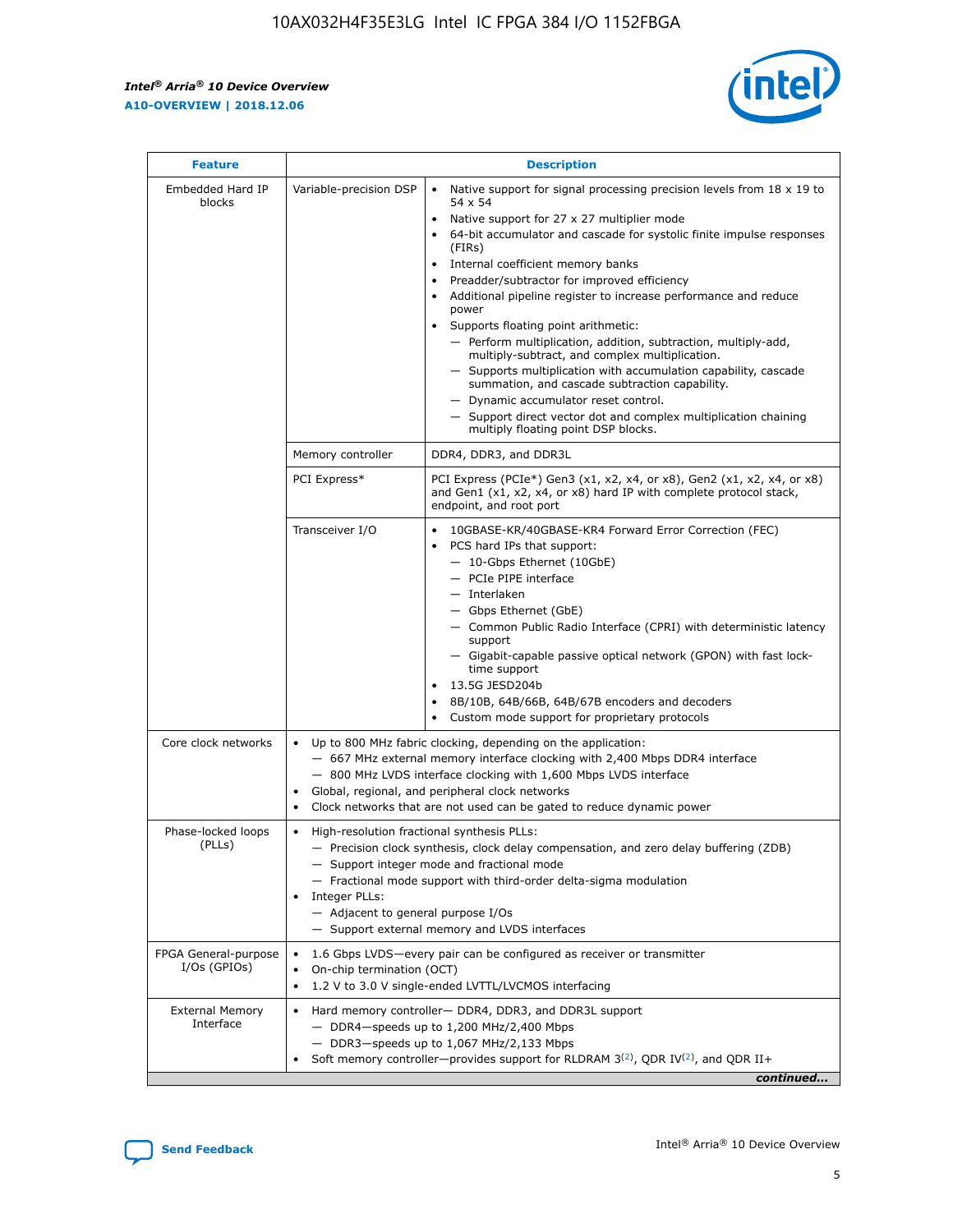

| <b>Feature</b>                                    | <b>Description</b>                                                                                                                                                                                                                                                                                                                                                                                                                                                                                                                                                                                                                                  |  |  |  |  |  |  |  |
|---------------------------------------------------|-----------------------------------------------------------------------------------------------------------------------------------------------------------------------------------------------------------------------------------------------------------------------------------------------------------------------------------------------------------------------------------------------------------------------------------------------------------------------------------------------------------------------------------------------------------------------------------------------------------------------------------------------------|--|--|--|--|--|--|--|
| Low-power serial<br>transceivers                  | • Continuous operating range:<br>- Intel Arria 10 GX-1 Gbps to 17.4 Gbps<br>- Intel Arria 10 GT-1 Gbps to 25.8 Gbps<br>Backplane support:<br>- Intel Arria 10 GX-up to 12.5<br>- Intel Arria 10 GT-up to 12.5<br>Extended range down to 125 Mbps with oversampling<br>ATX transmit PLLs with user-configurable fractional synthesis capability<br>Electronic Dispersion Compensation (EDC) support for XFP, SFP+, QSFP, and CFP optical<br>module<br>Adaptive linear and decision feedback equalization<br>$\bullet$<br>Transmitter pre-emphasis and de-emphasis<br>$\bullet$<br>Dynamic partial reconfiguration of individual transceiver channels |  |  |  |  |  |  |  |
| <b>HPS</b><br>(Intel Arria 10 SX<br>devices only) | Dual-core ARM Cortex-A9 MPCore processor-1.2 GHz CPU with<br>Processor and system<br>$\bullet$<br>1.5 GHz overdrive capability<br>256 KB on-chip RAM and 64 KB on-chip ROM<br>System peripherals—general-purpose timers, watchdog timers, direct<br>memory access (DMA) controller, FPGA configuration manager, and<br>clock and reset managers<br>Security features-anti-tamper, secure boot, Advanced Encryption<br>Standard (AES) and authentication (SHA)<br>ARM CoreSight* JTAG debug access port, trace port, and on-chip<br>trace storage                                                                                                    |  |  |  |  |  |  |  |
|                                                   | <b>External interfaces</b><br>Hard memory interface-Hard memory controller (2,400 Mbps DDR4,<br>$\bullet$<br>and 2,133 Mbps DDR3), Quad serial peripheral interface (QSPI) flash<br>controller, NAND flash controller, direct memory access (DMA)<br>controller, Secure Digital/MultiMediaCard (SD/MMC) controller<br>Communication interface-10/100/1000 Ethernet media access<br>control (MAC), USB On-The-GO (OTG) controllers, I <sup>2</sup> C controllers,<br>UART 16550, serial peripheral interface (SPI), and up to 62<br>HPS GPIO interfaces (48 direct-share I/Os)                                                                       |  |  |  |  |  |  |  |
|                                                   | High-performance ARM AMBA* AXI bus bridges that support<br>Interconnects to core<br>$\bullet$<br>simultaneous read and write<br>HPS-FPGA bridges-include the FPGA-to-HPS, HPS-to-FPGA, and<br>$\bullet$<br>lightweight HPS-to-FPGA bridges that allow the FPGA fabric to issue<br>transactions to slaves in the HPS, and vice versa<br>Configuration bridge that allows HPS configuration manager to<br>configure the core logic via dedicated 32-bit configuration port<br>FPGA-to-HPS SDRAM controller bridge-provides configuration<br>interfaces for the multiport front end (MPFE) of the HPS SDRAM<br>controller                              |  |  |  |  |  |  |  |
| Configuration                                     | Tamper protection—comprehensive design protection to protect your valuable IP investments<br>Enhanced 256-bit advanced encryption standard (AES) design security with authentication<br>٠<br>Configuration via protocol (CvP) using PCIe Gen1, Gen2, or Gen3<br>continued                                                                                                                                                                                                                                                                                                                                                                           |  |  |  |  |  |  |  |

<sup>(2)</sup> Intel Arria 10 devices support this external memory interface using hard PHY with soft memory controller.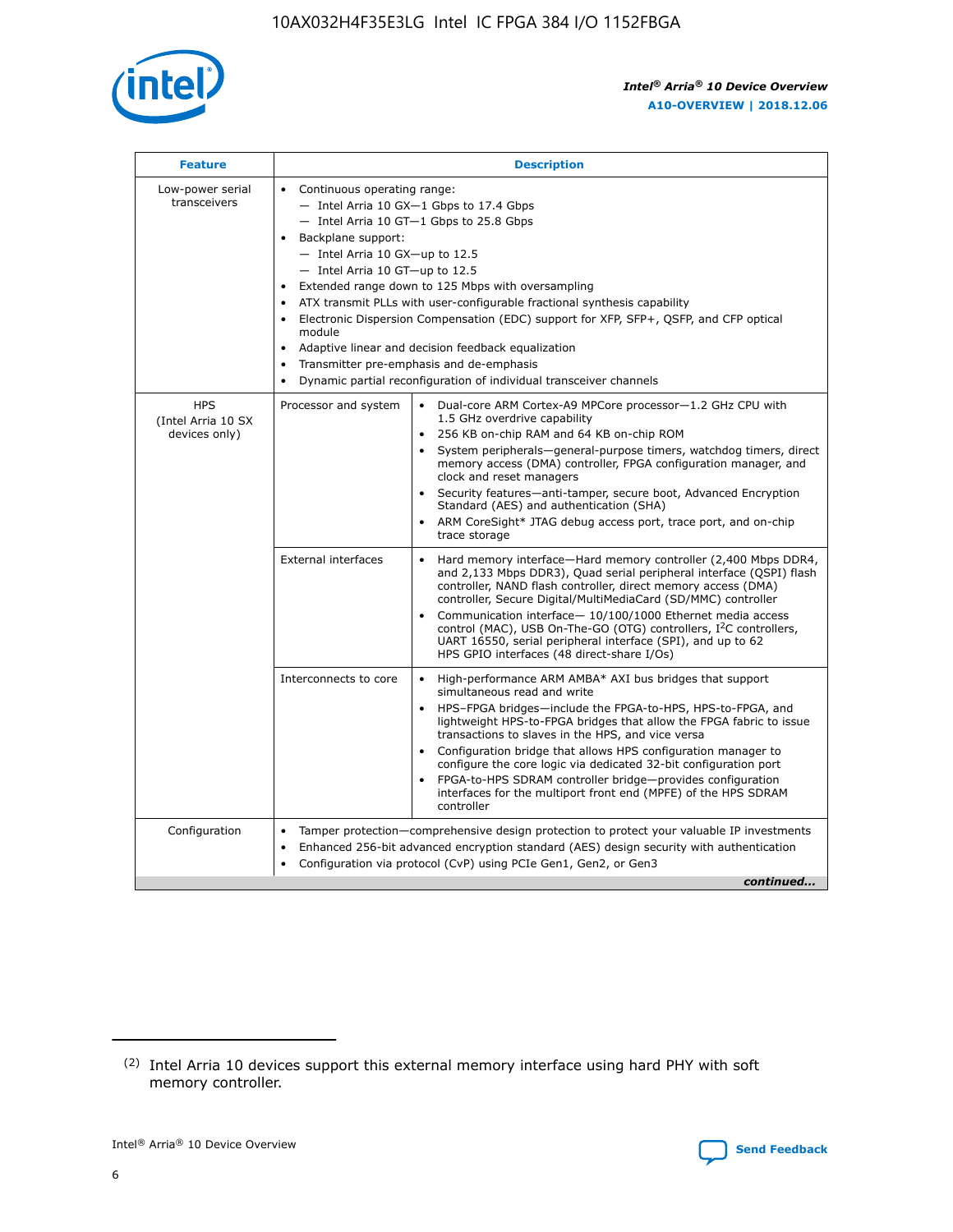

| <b>Feature</b>     | <b>Description</b>                                                                                                                                                                                                    |
|--------------------|-----------------------------------------------------------------------------------------------------------------------------------------------------------------------------------------------------------------------|
|                    | Dynamic reconfiguration of the transceivers and PLLs<br>Fine-grained partial reconfiguration of the core fabric<br>Active Serial x4 Interface                                                                         |
| Power management   | SmartVID<br>Low static power device options<br>Programmable Power Technology<br>Intel Quartus <sup>®</sup> Prime integrated power analysis                                                                            |
| Software and tools | Intel Quartus Prime design suite<br>Transceiver toolkit<br>٠<br>Platform Designer system integration tool<br>DSP Builder for Intel FPGAs<br>OpenCL <sup>™</sup> support<br>Intel SoC FPGA Embedded Design Suite (EDS) |

#### **Related Information**

[Intel Arria 10 Transceiver PHY Overview](https://www.intel.com/content/www/us/en/programmable/documentation/nik1398707230472.html#nik1398706768037) Provides details on Intel Arria 10 transceivers.

## **Intel Arria 10 Device Variants and Packages**

#### **Table 4. Device Variants for the Intel Arria 10 Device Family**

| <b>Variant</b>    | <b>Description</b>                                                                                                                                                                                                     |
|-------------------|------------------------------------------------------------------------------------------------------------------------------------------------------------------------------------------------------------------------|
| Intel Arria 10 GX | FPGA featuring 17.4 Gbps transceivers for short reach applications with 12.5 backplane driving<br>capability.                                                                                                          |
| Intel Arria 10 GT | FPGA featuring:<br>17.4 Gbps transceivers for short reach applications with 12.5 backplane driving capability.<br>25.8 Gbps transceivers for supporting CAUI-4 and CEI-25G applications with CFP2 and CFP4<br>modules. |
| Intel Arria 10 SX | SoC integrating ARM-based HPS and FPGA featuring 17.4 Gbps transceivers for short reach<br>applications with 12.5 backplane driving capability.                                                                        |

## **Intel Arria 10 GX**

This section provides the available options, maximum resource counts, and package plan for the Intel Arria 10 GX devices.

The information in this section is correct at the time of publication. For the latest information and to get more details, refer to the Intel FPGA Product Selector.

#### **Related Information**

#### [Intel FPGA Product Selector](http://www.altera.com/products/selector/psg-selector.html) Provides the latest information on Intel products.

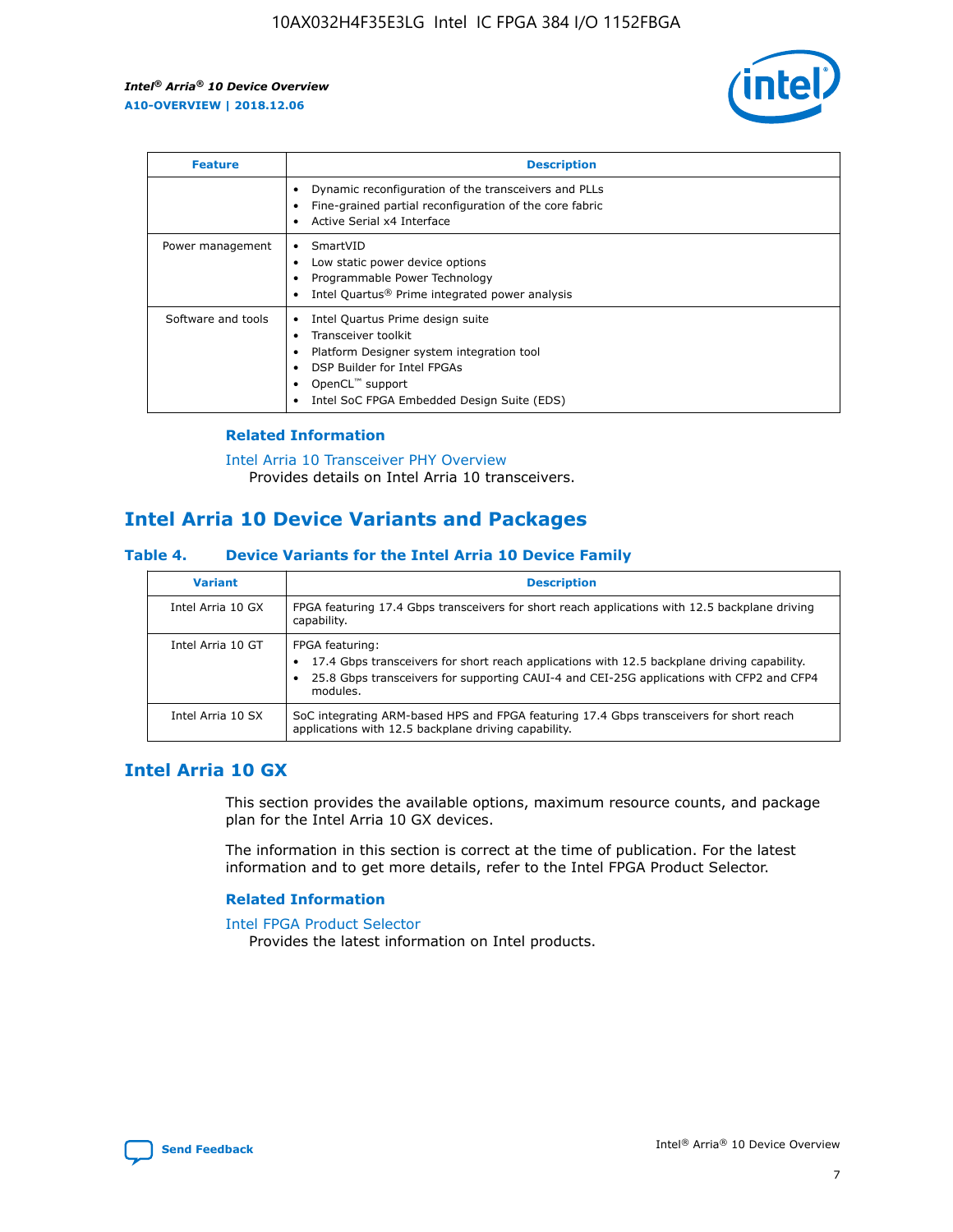

## **Available Options**





#### **Related Information**

[Transceiver Performance for Intel Arria 10 GX/SX Devices](https://www.intel.com/content/www/us/en/programmable/documentation/mcn1413182292568.html#mcn1413213965502) Provides more information about the transceiver speed grade.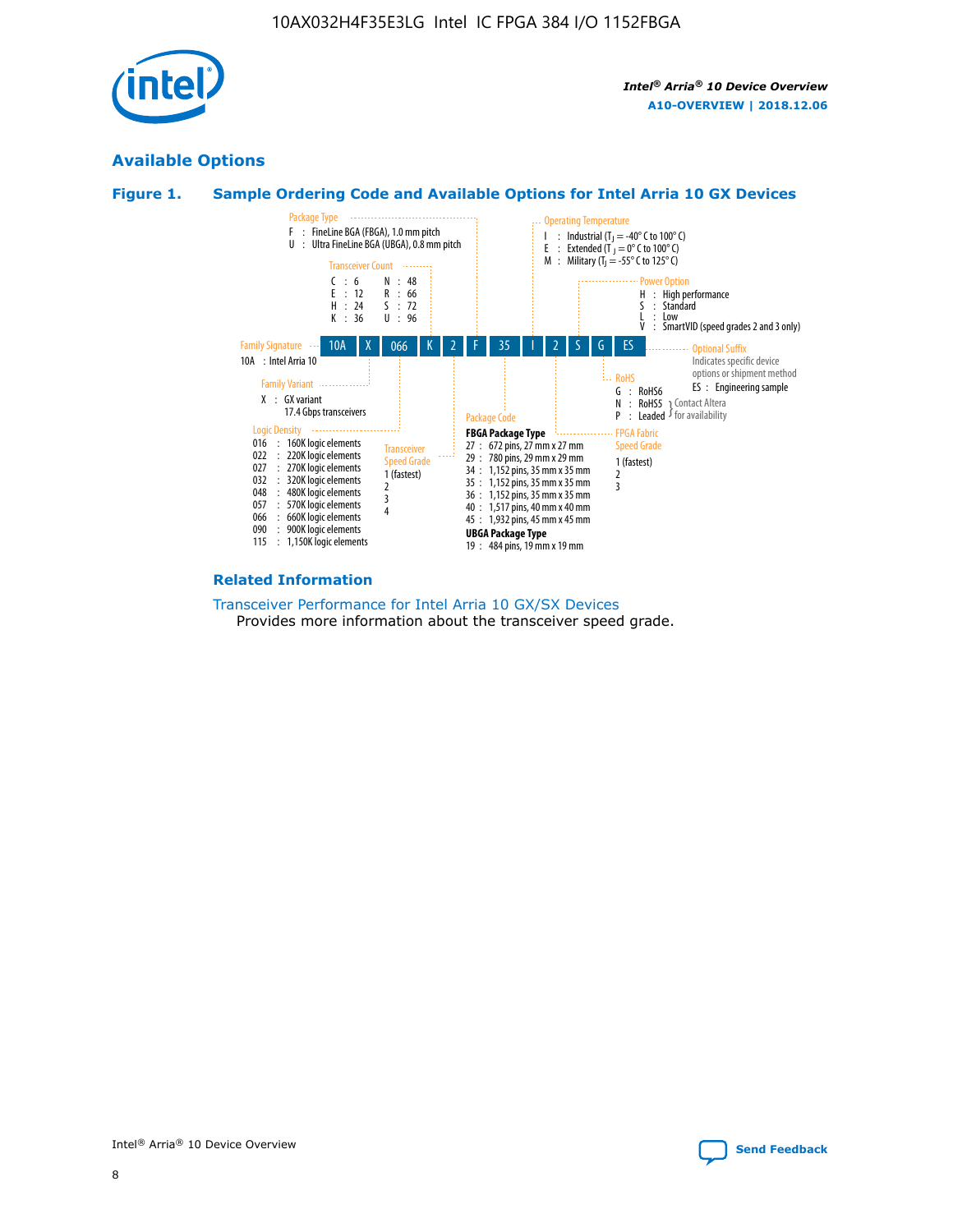

#### **Maximum Resources**

#### **Table 5. Maximum Resource Counts for Intel Arria 10 GX Devices (GX 160, GX 220, GX 270, GX 320, and GX 480)**

| <b>Resource</b>              |                         | <b>Product Line</b> |                                |                |                |               |  |  |
|------------------------------|-------------------------|---------------------|--------------------------------|----------------|----------------|---------------|--|--|
|                              |                         | <b>GX 160</b>       | <b>GX 220</b><br><b>GX 270</b> |                | <b>GX 320</b>  | <b>GX 480</b> |  |  |
| Logic Elements (LE) (K)      |                         | 160                 | 220                            | 270            | 320            | 480           |  |  |
| <b>ALM</b>                   |                         | 61,510              | 80,330                         | 101,620        | 119,900        | 183,590       |  |  |
| Register                     |                         | 246,040             | 321,320<br>406,480             |                | 479,600        | 734,360       |  |  |
| Memory (Kb)                  | M <sub>20</sub> K       | 8,800               | 11,740                         | 15,000         | 17,820         | 28,620        |  |  |
|                              | <b>MLAB</b>             | 1,050               | 1,690                          | 2,452          | 2,727          | 4,164         |  |  |
| Variable-precision DSP Block |                         | 156                 | 192                            | 830<br>985     |                | 1,368         |  |  |
| 18 x 19 Multiplier           |                         | 312                 | 384                            | 1,970<br>1,660 |                | 2,736         |  |  |
| PLL                          | Fractional<br>Synthesis | 6                   | 6                              | 8              | 8              | 12            |  |  |
|                              | I/O                     | 6                   | 6                              | 8              | 8              | 12            |  |  |
| 17.4 Gbps Transceiver        |                         | 12                  | 12                             | 24             | 24             | 36            |  |  |
| GPIO <sup>(3)</sup>          |                         | 288                 | 288                            | 384<br>384     |                | 492           |  |  |
| LVDS Pair $(4)$              |                         | 120                 | 120                            | 168            | 168            | 222           |  |  |
| PCIe Hard IP Block           |                         | 1                   | 1                              | $\overline{2}$ | $\overline{2}$ | 2             |  |  |
| Hard Memory Controller       |                         | 6                   | 6                              | 8              | 8              | 12            |  |  |

<sup>(4)</sup> Each LVDS I/O pair can be used as differential input or output.



<sup>(3)</sup> The number of GPIOs does not include transceiver I/Os. In the Intel Quartus Prime software, the number of user I/Os includes transceiver I/Os.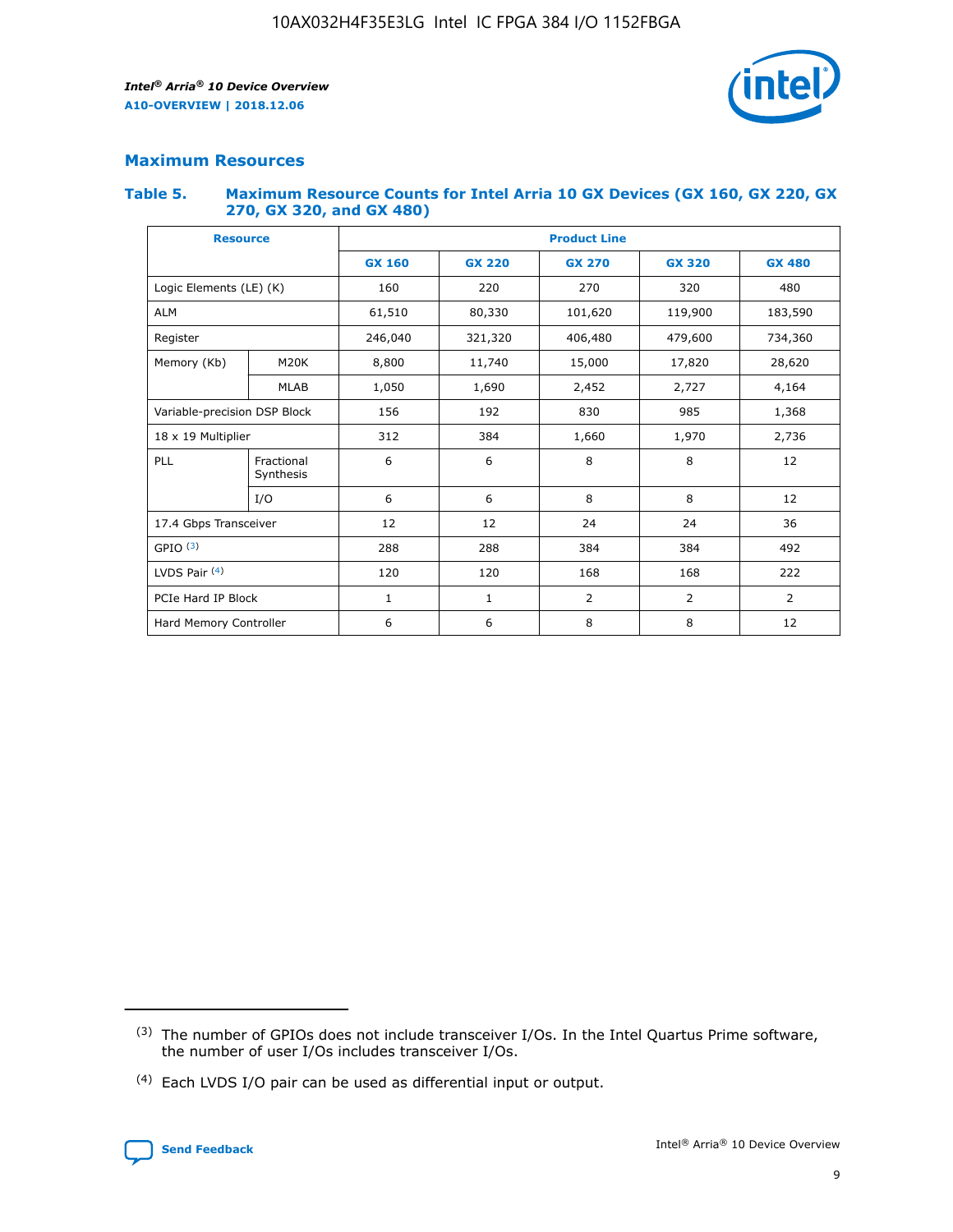

#### **Table 6. Maximum Resource Counts for Intel Arria 10 GX Devices (GX 570, GX 660, GX 900, and GX 1150)**

|                              | <b>Resource</b>         | <b>Product Line</b> |                |                |                |  |  |  |
|------------------------------|-------------------------|---------------------|----------------|----------------|----------------|--|--|--|
|                              |                         | <b>GX 570</b>       | <b>GX 660</b>  | <b>GX 900</b>  | <b>GX 1150</b> |  |  |  |
| Logic Elements (LE) (K)      |                         | 570                 | 660            | 900            | 1,150          |  |  |  |
| <b>ALM</b>                   |                         | 217,080             | 251,680        | 339,620        | 427,200        |  |  |  |
| Register                     |                         | 868,320             | 1,006,720      |                | 1,708,800      |  |  |  |
| Memory (Kb)                  | <b>M20K</b>             | 36,000              | 42,620         | 48,460         | 54,260         |  |  |  |
|                              | <b>MLAB</b>             | 5,096               | 5,788          | 9,386          | 12,984         |  |  |  |
| Variable-precision DSP Block |                         | 1,523               | 1,687          | 1,518          | 1,518          |  |  |  |
| $18 \times 19$ Multiplier    |                         | 3,046               | 3,374          | 3,036          | 3,036          |  |  |  |
| PLL                          | Fractional<br>Synthesis | 16                  | 16             | 32             | 32             |  |  |  |
|                              | I/O                     | 16                  | 16             | 16             | 16             |  |  |  |
| 17.4 Gbps Transceiver        |                         | 48                  | 48<br>96       |                | 96             |  |  |  |
| GPIO <sup>(3)</sup>          |                         | 696                 | 696            | 768            | 768            |  |  |  |
| LVDS Pair $(4)$              |                         | 324                 | 324            | 384            | 384            |  |  |  |
| PCIe Hard IP Block           |                         | 2                   | $\overline{2}$ | $\overline{4}$ | 4              |  |  |  |
| Hard Memory Controller       |                         | 16                  | 16             | 16             | 16             |  |  |  |

## **Package Plan**

#### **Table 7. Package Plan for Intel Arria 10 GX Devices (U19, F27, and F29)**

Refer to I/O and High Speed I/O in Intel Arria 10 Devices chapter for the number of 3 V I/O, LVDS I/O, and LVDS channels in each device package.

| <b>Product Line</b> | U <sub>19</sub><br>$(19 \text{ mm} \times 19 \text{ mm})$<br>484-pin UBGA) |          |             |         | <b>F27</b><br>(27 mm × 27 mm,<br>672-pin FBGA) |             | <b>F29</b><br>(29 mm × 29 mm,<br>780-pin FBGA) |          |             |  |
|---------------------|----------------------------------------------------------------------------|----------|-------------|---------|------------------------------------------------|-------------|------------------------------------------------|----------|-------------|--|
|                     | 3 V I/O                                                                    | LVDS I/O | <b>XCVR</b> | 3 V I/O | <b>LVDS I/O</b>                                | <b>XCVR</b> | 3 V I/O                                        | LVDS I/O | <b>XCVR</b> |  |
| GX 160              | 48                                                                         | 192      | 6           | 48      | 192                                            | 12          | 48                                             | 240      | 12          |  |
| GX 220              | 48                                                                         | 192      | 6           | 48      | 192                                            | 12          | 48                                             | 240      | 12          |  |
| GX 270              |                                                                            |          |             | 48      | 192                                            | 12          | 48                                             | 312      | 12          |  |
| GX 320              |                                                                            |          |             | 48      | 192                                            | 12          | 48                                             | 312      | 12          |  |
| GX 480              |                                                                            |          |             |         |                                                |             | 48                                             | 312      | 12          |  |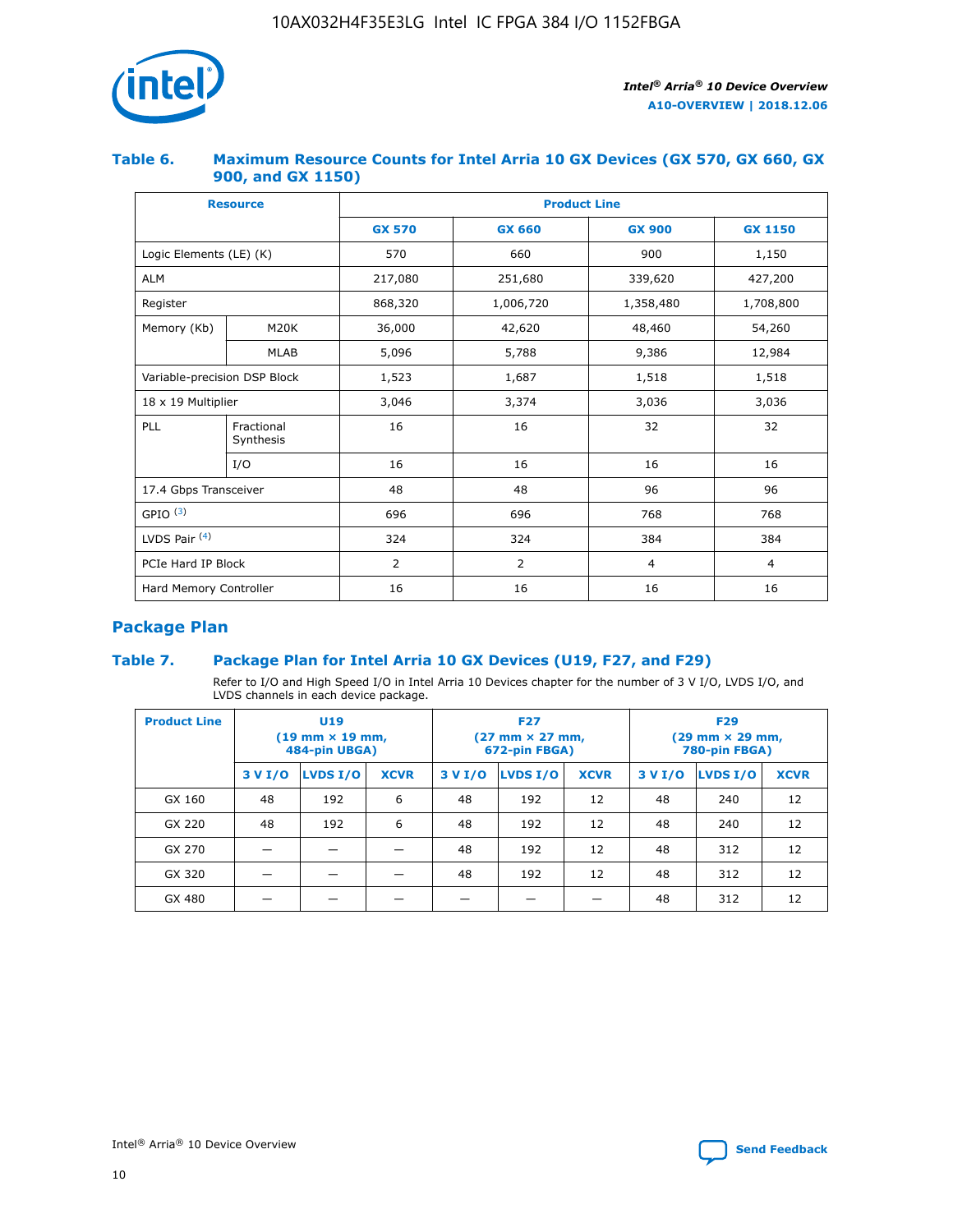



#### **Table 8. Package Plan for Intel Arria 10 GX Devices (F34, F35, NF40, and KF40)**

Refer to I/O and High Speed I/O in Intel Arria 10 Devices chapter for the number of 3 V I/O, LVDS I/O, and LVDS channels in each device package.

| <b>Product Line</b> | <b>F34</b><br>(35 mm × 35 mm,<br><b>1152-pin FBGA)</b> |                    | <b>F35</b><br>$(35$ mm $\times$ 35 mm,<br><b>1152-pin FBGA)</b> |           | <b>KF40</b><br>$(40 \text{ mm} \times 40 \text{ mm})$<br>1517-pin FBGA) |             |           | <b>NF40</b><br>$(40 \text{ mm} \times 40 \text{ mm})$<br><b>1517-pin FBGA)</b> |             |           |                    |             |
|---------------------|--------------------------------------------------------|--------------------|-----------------------------------------------------------------|-----------|-------------------------------------------------------------------------|-------------|-----------|--------------------------------------------------------------------------------|-------------|-----------|--------------------|-------------|
|                     | 3V<br>I/O                                              | <b>LVDS</b><br>I/O | <b>XCVR</b>                                                     | 3V<br>I/O | <b>LVDS</b><br>I/O                                                      | <b>XCVR</b> | 3V<br>I/O | <b>LVDS</b><br>I/O                                                             | <b>XCVR</b> | 3V<br>I/O | <b>LVDS</b><br>I/O | <b>XCVR</b> |
| GX 270              | 48                                                     | 336                | 24                                                              | 48        | 336                                                                     | 24          |           |                                                                                |             |           |                    |             |
| GX 320              | 48                                                     | 336                | 24                                                              | 48        | 336                                                                     | 24          |           |                                                                                |             |           |                    |             |
| GX 480              | 48                                                     | 444                | 24                                                              | 48        | 348                                                                     | 36          |           |                                                                                |             |           |                    |             |
| GX 570              | 48                                                     | 444                | 24                                                              | 48        | 348                                                                     | 36          | 96        | 600                                                                            | 36          | 48        | 540                | 48          |
| GX 660              | 48                                                     | 444                | 24                                                              | 48        | 348                                                                     | 36          | 96        | 600                                                                            | 36          | 48        | 540                | 48          |
| GX 900              |                                                        | 504                | 24                                                              | -         |                                                                         | -           |           |                                                                                |             |           | 600                | 48          |
| GX 1150             |                                                        | 504                | 24                                                              |           |                                                                         |             |           |                                                                                |             |           | 600                | 48          |

#### **Table 9. Package Plan for Intel Arria 10 GX Devices (RF40, NF45, SF45, and UF45)**

Refer to I/O and High Speed I/O in Intel Arria 10 Devices chapter for the number of 3 V I/O, LVDS I/O, and LVDS channels in each device package.

| <b>Product Line</b> | <b>RF40</b><br>$(40$ mm $\times$ 40 mm,<br>1517-pin FBGA) |                    | <b>NF45</b><br>$(45 \text{ mm} \times 45 \text{ mm})$<br><b>1932-pin FBGA)</b> |            |                    | <b>SF45</b><br>$(45 \text{ mm} \times 45 \text{ mm})$<br><b>1932-pin FBGA)</b> |            |                    | <b>UF45</b><br>$(45 \text{ mm} \times 45 \text{ mm})$<br><b>1932-pin FBGA)</b> |           |                    |             |
|---------------------|-----------------------------------------------------------|--------------------|--------------------------------------------------------------------------------|------------|--------------------|--------------------------------------------------------------------------------|------------|--------------------|--------------------------------------------------------------------------------|-----------|--------------------|-------------|
|                     | 3V<br>I/O                                                 | <b>LVDS</b><br>I/O | <b>XCVR</b>                                                                    | 3 V<br>I/O | <b>LVDS</b><br>I/O | <b>XCVR</b>                                                                    | 3 V<br>I/O | <b>LVDS</b><br>I/O | <b>XCVR</b>                                                                    | 3V<br>I/O | <b>LVDS</b><br>I/O | <b>XCVR</b> |
| GX 900              |                                                           | 342                | 66                                                                             | _          | 768                | 48                                                                             |            | 624                | 72                                                                             |           | 480                | 96          |
| GX 1150             |                                                           | 342                | 66                                                                             | _          | 768                | 48                                                                             |            | 624                | 72                                                                             |           | 480                | 96          |

#### **Related Information**

[I/O and High-Speed Differential I/O Interfaces in Intel Arria 10 Devices chapter, Intel](https://www.intel.com/content/www/us/en/programmable/documentation/sam1403482614086.html#sam1403482030321) [Arria 10 Device Handbook](https://www.intel.com/content/www/us/en/programmable/documentation/sam1403482614086.html#sam1403482030321)

Provides the number of 3 V and LVDS I/Os, and LVDS channels for each Intel Arria 10 device package.

## **Intel Arria 10 GT**

This section provides the available options, maximum resource counts, and package plan for the Intel Arria 10 GT devices.

The information in this section is correct at the time of publication. For the latest information and to get more details, refer to the Intel FPGA Product Selector.

#### **Related Information**

#### [Intel FPGA Product Selector](http://www.altera.com/products/selector/psg-selector.html)

Provides the latest information on Intel products.

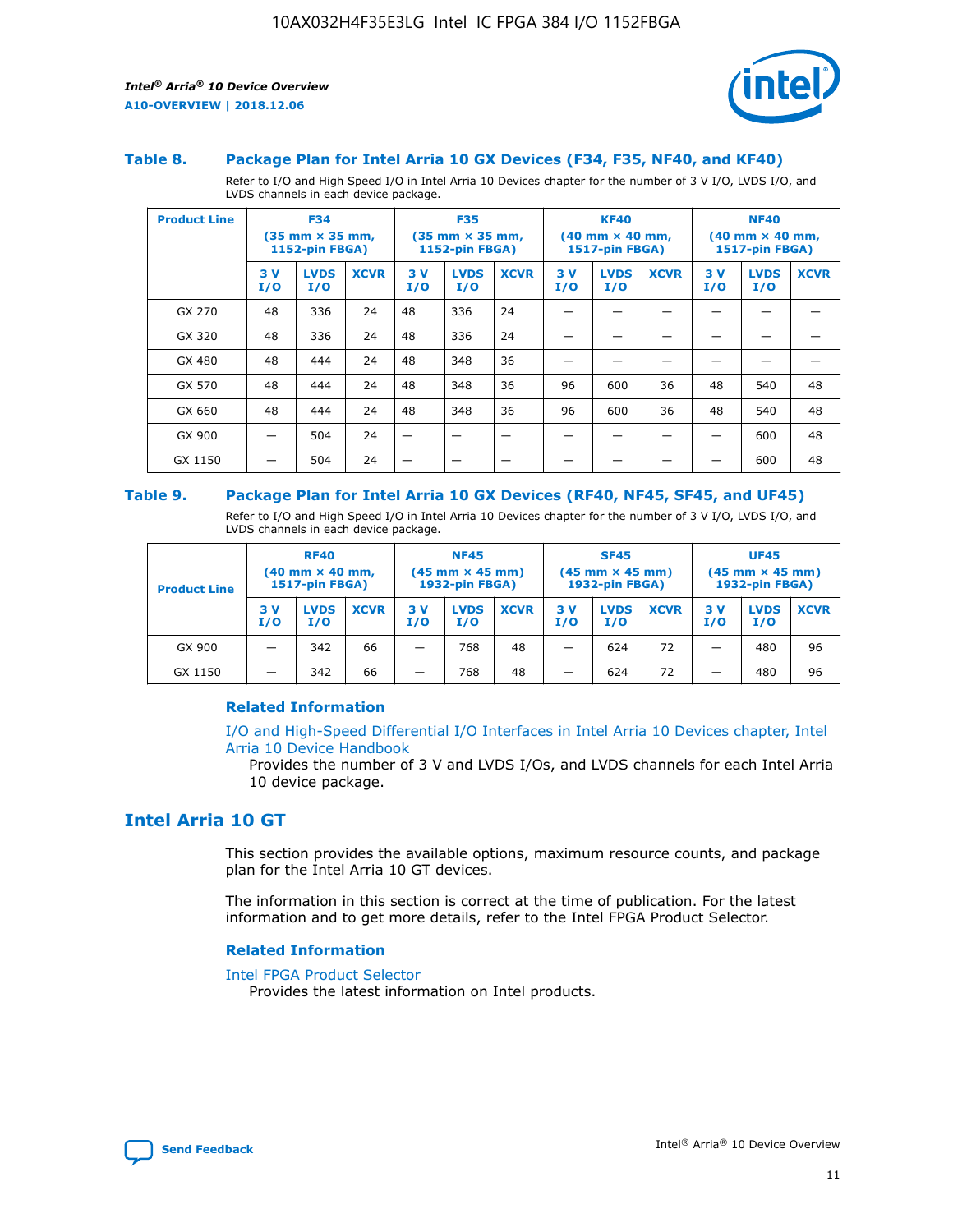

## **Available Options**

## **Figure 2. Sample Ordering Code and Available Options for Intel Arria 10 GT Devices**

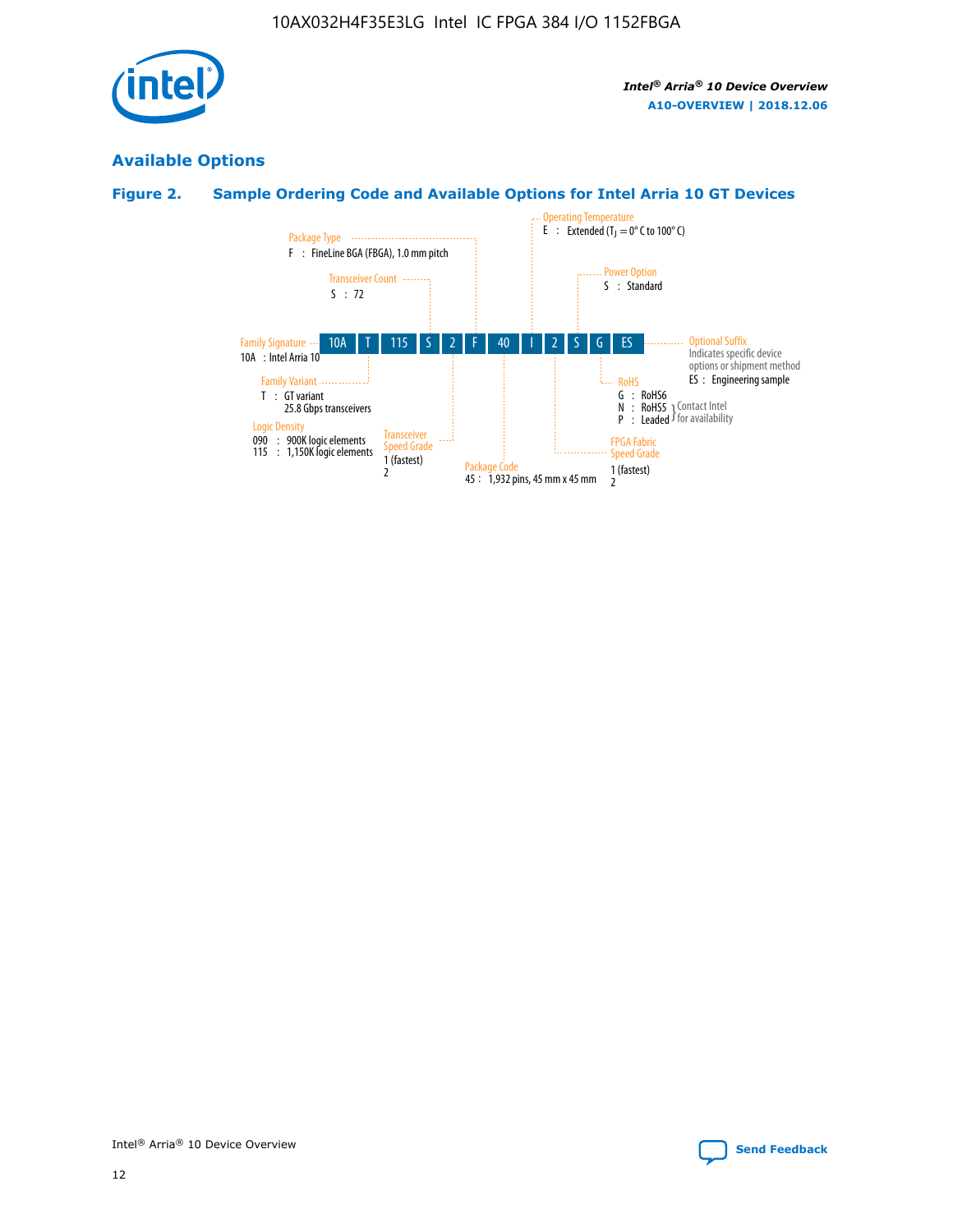

#### **Maximum Resources**

#### **Table 10. Maximum Resource Counts for Intel Arria 10 GT Devices**

| <b>Resource</b>              |                      |                | <b>Product Line</b> |  |
|------------------------------|----------------------|----------------|---------------------|--|
|                              |                      | <b>GT 900</b>  | <b>GT 1150</b>      |  |
| Logic Elements (LE) (K)      |                      | 900            | 1,150               |  |
| <b>ALM</b>                   |                      | 339,620        | 427,200             |  |
| Register                     |                      | 1,358,480      | 1,708,800           |  |
| Memory (Kb)                  | M20K                 | 48,460         | 54,260              |  |
|                              | <b>MLAB</b>          | 9,386          | 12,984              |  |
| Variable-precision DSP Block |                      | 1,518          | 1,518               |  |
| 18 x 19 Multiplier           |                      | 3,036          | 3,036               |  |
| <b>PLL</b>                   | Fractional Synthesis | 32             | 32                  |  |
|                              | I/O                  | 16             | 16                  |  |
| Transceiver                  | 17.4 Gbps            | 72(5)          | 72(5)               |  |
|                              | 25.8 Gbps            | 6              | 6                   |  |
| GPIO <sup>(6)</sup>          |                      | 624            | 624                 |  |
| LVDS Pair $(7)$              |                      | 312            | 312                 |  |
| PCIe Hard IP Block           |                      | $\overline{4}$ | $\overline{4}$      |  |
| Hard Memory Controller       |                      | 16             | 16                  |  |

#### **Related Information**

#### [Intel Arria 10 GT Channel Usage](https://www.intel.com/content/www/us/en/programmable/documentation/nik1398707230472.html#nik1398707008178)

Configuring GT/GX channels in Intel Arria 10 GT devices.

#### **Package Plan**

#### **Table 11. Package Plan for Intel Arria 10 GT Devices**

Refer to I/O and High Speed I/O in Intel Arria 10 Devices chapter for the number of 3 V I/O, LVDS I/O, and LVDS channels in each device package.

| <b>Product Line</b> | <b>SF45</b><br>(45 mm × 45 mm, 1932-pin FBGA) |                 |             |  |  |  |
|---------------------|-----------------------------------------------|-----------------|-------------|--|--|--|
|                     | 3 V I/O                                       | <b>LVDS I/O</b> | <b>XCVR</b> |  |  |  |
| GT 900              |                                               | 624             | 72          |  |  |  |
| GT 1150             |                                               | 624             |             |  |  |  |

<sup>(7)</sup> Each LVDS I/O pair can be used as differential input or output.



 $(5)$  If all 6 GT channels are in use, 12 of the GX channels are not usable.

<sup>(6)</sup> The number of GPIOs does not include transceiver I/Os. In the Intel Quartus Prime software, the number of user I/Os includes transceiver I/Os.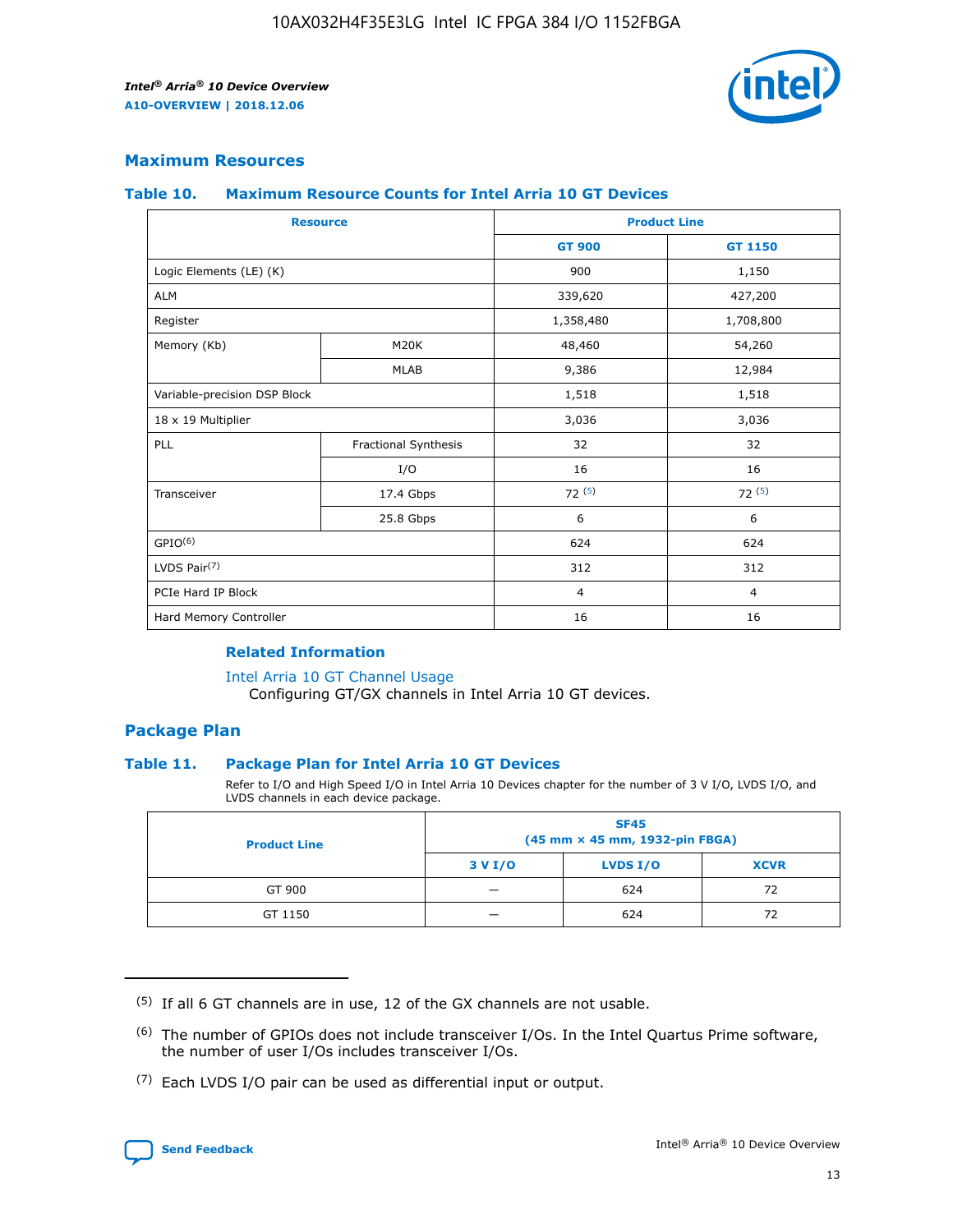

#### **Related Information**

[I/O and High-Speed Differential I/O Interfaces in Intel Arria 10 Devices chapter, Intel](https://www.intel.com/content/www/us/en/programmable/documentation/sam1403482614086.html#sam1403482030321) [Arria 10 Device Handbook](https://www.intel.com/content/www/us/en/programmable/documentation/sam1403482614086.html#sam1403482030321)

Provides the number of 3 V and LVDS I/Os, and LVDS channels for each Intel Arria 10 device package.

## **Intel Arria 10 SX**

This section provides the available options, maximum resource counts, and package plan for the Intel Arria 10 SX devices.

The information in this section is correct at the time of publication. For the latest information and to get more details, refer to the Intel FPGA Product Selector.

#### **Related Information**

[Intel FPGA Product Selector](http://www.altera.com/products/selector/psg-selector.html) Provides the latest information on Intel products.

#### **Available Options**

#### **Figure 3. Sample Ordering Code and Available Options for Intel Arria 10 SX Devices**



#### **Related Information**

[Transceiver Performance for Intel Arria 10 GX/SX Devices](https://www.intel.com/content/www/us/en/programmable/documentation/mcn1413182292568.html#mcn1413213965502) Provides more information about the transceiver speed grade.

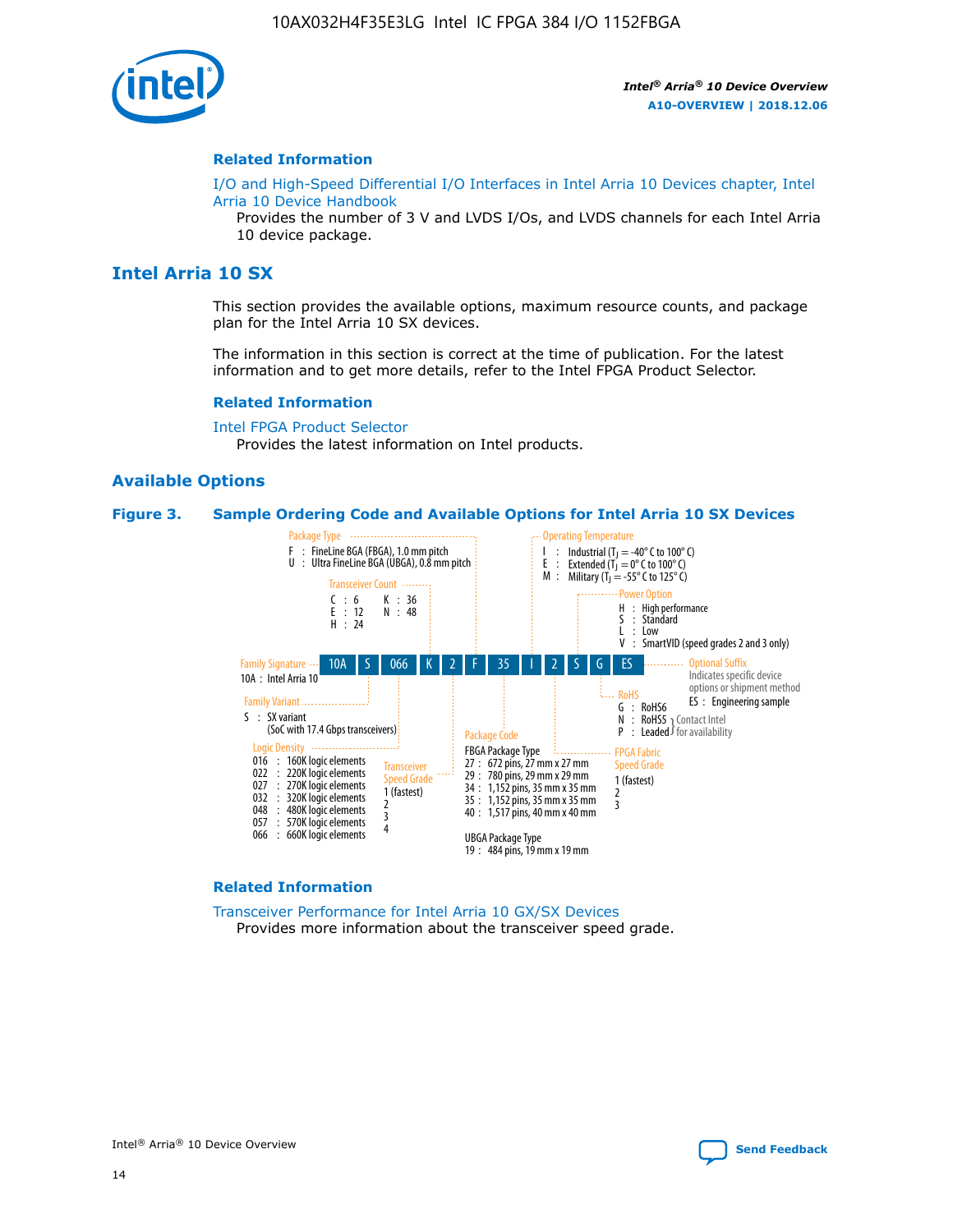

#### **Maximum Resources**

#### **Table 12. Maximum Resource Counts for Intel Arria 10 SX Devices**

| <b>Resource</b>                   |                         | <b>Product Line</b> |               |               |                |               |               |               |  |  |  |
|-----------------------------------|-------------------------|---------------------|---------------|---------------|----------------|---------------|---------------|---------------|--|--|--|
|                                   |                         | <b>SX 160</b>       | <b>SX 220</b> | <b>SX 270</b> | <b>SX 320</b>  | <b>SX 480</b> | <b>SX 570</b> | <b>SX 660</b> |  |  |  |
| Logic Elements (LE) (K)           |                         | 160                 | 220           | 270           | 320            | 480           | 570           | 660           |  |  |  |
| <b>ALM</b>                        |                         | 61,510              | 80,330        | 101,620       | 119,900        | 183,590       | 217,080       | 251,680       |  |  |  |
| Register                          |                         | 246,040             | 321,320       | 406,480       | 479,600        | 734,360       | 868,320       | 1,006,720     |  |  |  |
| Memory (Kb)                       | M20K                    | 8,800               | 11,740        | 15,000        | 17,820         | 28,620        | 36,000        | 42,620        |  |  |  |
|                                   | <b>MLAB</b>             | 1,050               | 1,690         | 2,452         | 2,727          | 4,164         | 5,096         | 5,788         |  |  |  |
| Variable-precision DSP Block      |                         | 156                 | 192           | 830           | 985            | 1,368         | 1,523         | 1,687         |  |  |  |
| 18 x 19 Multiplier                |                         | 312                 | 384           | 1,660         | 1,970          | 2,736         | 3,046         | 3,374         |  |  |  |
| PLL                               | Fractional<br>Synthesis | 6                   | 6             | 8             | 8              | 12            | 16            | 16            |  |  |  |
|                                   | I/O                     | 6                   | 6             | 8             | 8              | 12            | 16            | 16            |  |  |  |
| 17.4 Gbps Transceiver             |                         | 12                  | 12            | 24            | 24             | 36            | 48            | 48            |  |  |  |
| GPIO <sup>(8)</sup>               |                         | 288                 | 288           | 384           | 384            | 492           | 696           | 696           |  |  |  |
| LVDS Pair $(9)$                   |                         | 120                 | 120           | 168           | 168            | 174           | 324           | 324           |  |  |  |
| PCIe Hard IP Block                |                         | $\mathbf{1}$        | $\mathbf{1}$  | 2             | $\overline{2}$ | 2             | 2             | 2             |  |  |  |
| Hard Memory Controller            |                         | 6                   | 6             | 8             | 8              | 12            | 16            | 16            |  |  |  |
| ARM Cortex-A9 MPCore<br>Processor |                         | Yes                 | Yes           | Yes           | Yes            | Yes           | Yes           | Yes           |  |  |  |

#### **Package Plan**

#### **Table 13. Package Plan for Intel Arria 10 SX Devices (U19, F27, F29, and F34)**

Refer to I/O and High Speed I/O in Intel Arria 10 Devices chapter for the number of 3 V I/O, LVDS I/O, and LVDS channels in each device package.

| <b>Product Line</b> | U19<br>$(19 \text{ mm} \times 19 \text{ mm})$<br>484-pin UBGA) |                    | <b>F27</b><br>$(27 \text{ mm} \times 27 \text{ mm})$<br>672-pin FBGA) |           | <b>F29</b><br>$(29 \text{ mm} \times 29 \text{ mm})$<br>780-pin FBGA) |             |            | <b>F34</b><br>$(35 \text{ mm} \times 35 \text{ mm})$<br><b>1152-pin FBGA)</b> |             |           |                    |             |
|---------------------|----------------------------------------------------------------|--------------------|-----------------------------------------------------------------------|-----------|-----------------------------------------------------------------------|-------------|------------|-------------------------------------------------------------------------------|-------------|-----------|--------------------|-------------|
|                     | 3V<br>I/O                                                      | <b>LVDS</b><br>I/O | <b>XCVR</b>                                                           | 3V<br>I/O | <b>LVDS</b><br>I/O                                                    | <b>XCVR</b> | 3 V<br>I/O | <b>LVDS</b><br>I/O                                                            | <b>XCVR</b> | 3V<br>I/O | <b>LVDS</b><br>I/O | <b>XCVR</b> |
| SX 160              | 48                                                             | 144                | 6                                                                     | 48        | 192                                                                   | 12          | 48         | 240                                                                           | 12          | –         |                    |             |
| SX 220              | 48                                                             | 144                | 6                                                                     | 48        | 192                                                                   | 12          | 48         | 240                                                                           | 12          |           |                    |             |
| SX 270              |                                                                |                    |                                                                       | 48        | 192                                                                   | 12          | 48         | 312                                                                           | 12          | 48        | 336                | 24          |
| SX 320              |                                                                |                    |                                                                       | 48        | 192                                                                   | 12          | 48         | 312                                                                           | 12          | 48        | 336                | 24          |
|                     | continued                                                      |                    |                                                                       |           |                                                                       |             |            |                                                                               |             |           |                    |             |

 $(8)$  The number of GPIOs does not include transceiver I/Os. In the Intel Quartus Prime software, the number of user I/Os includes transceiver I/Os.

 $(9)$  Each LVDS I/O pair can be used as differential input or output.

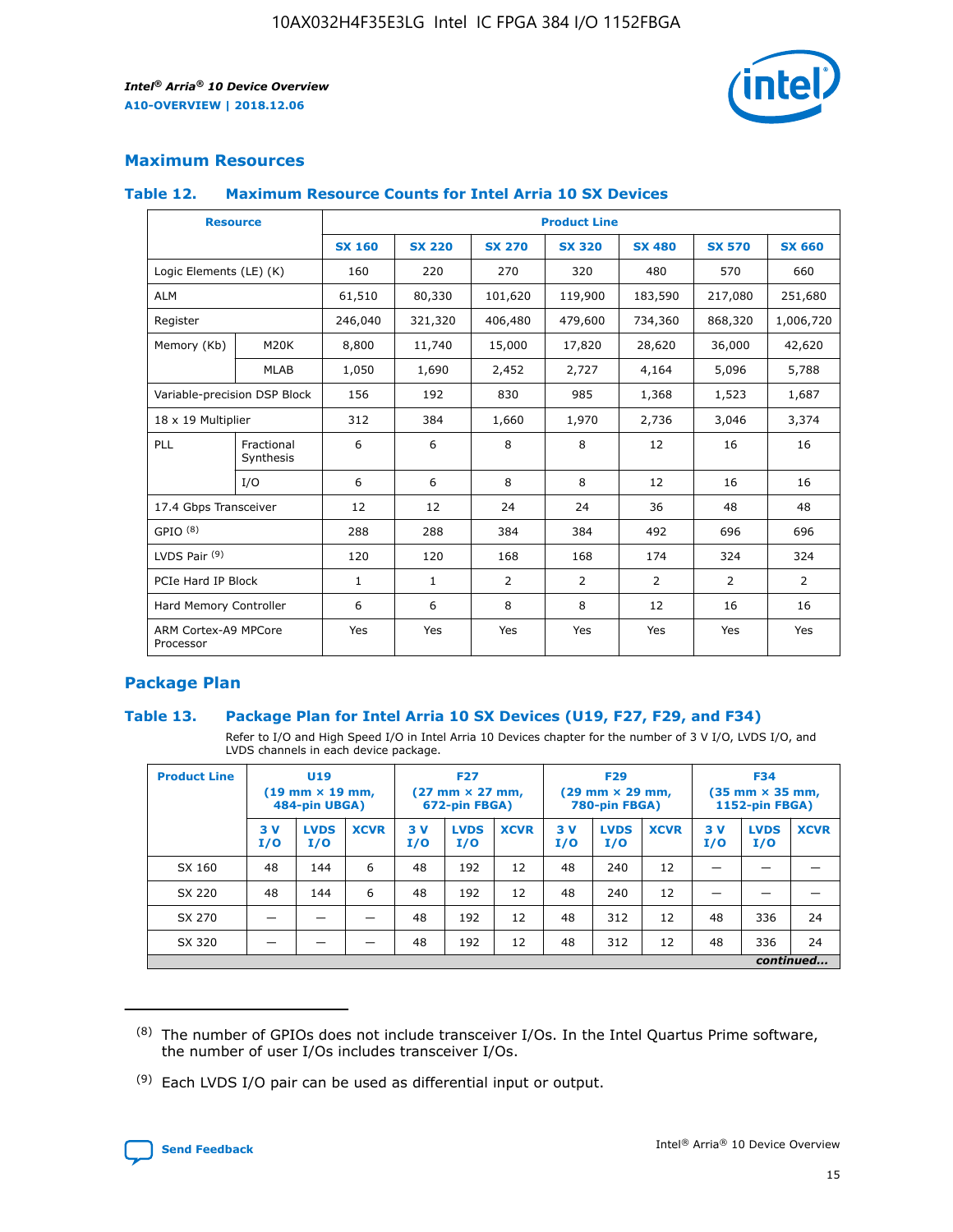

| <b>Product Line</b> | U <sub>19</sub><br>$(19 \text{ mm} \times 19 \text{ mm})$<br>484-pin UBGA) |                    | <b>F27</b><br>$(27 \text{ mm} \times 27 \text{ mm})$<br>672-pin FBGA) |           | <b>F29</b><br>$(29 \text{ mm} \times 29 \text{ mm})$<br>780-pin FBGA) |             |           | <b>F34</b><br>$(35 \text{ mm} \times 35 \text{ mm})$<br><b>1152-pin FBGA)</b> |             |           |                    |             |
|---------------------|----------------------------------------------------------------------------|--------------------|-----------------------------------------------------------------------|-----------|-----------------------------------------------------------------------|-------------|-----------|-------------------------------------------------------------------------------|-------------|-----------|--------------------|-------------|
|                     | 3 V<br>I/O                                                                 | <b>LVDS</b><br>I/O | <b>XCVR</b>                                                           | 3V<br>I/O | <b>LVDS</b><br>I/O                                                    | <b>XCVR</b> | 3V<br>I/O | <b>LVDS</b><br>I/O                                                            | <b>XCVR</b> | 3V<br>I/O | <b>LVDS</b><br>I/O | <b>XCVR</b> |
| SX 480              |                                                                            |                    |                                                                       |           |                                                                       |             | 48        | 312                                                                           | 12          | 48        | 444                | 24          |
| SX 570              |                                                                            |                    |                                                                       |           |                                                                       |             |           |                                                                               |             | 48        | 444                | 24          |
| SX 660              |                                                                            |                    |                                                                       |           |                                                                       |             |           |                                                                               |             | 48        | 444                | 24          |

#### **Table 14. Package Plan for Intel Arria 10 SX Devices (F35, KF40, and NF40)**

Refer to I/O and High Speed I/O in Intel Arria 10 Devices chapter for the number of 3 V I/O, LVDS I/O, and LVDS channels in each device package.

| <b>Product Line</b> | <b>F35</b><br>$(35 \text{ mm} \times 35 \text{ mm})$<br><b>1152-pin FBGA)</b> |          |             |                                           | <b>KF40</b><br>(40 mm × 40 mm,<br>1517-pin FBGA) |    | <b>NF40</b><br>$(40 \text{ mm} \times 40 \text{ mm})$<br>1517-pin FBGA) |          |             |  |
|---------------------|-------------------------------------------------------------------------------|----------|-------------|-------------------------------------------|--------------------------------------------------|----|-------------------------------------------------------------------------|----------|-------------|--|
|                     | 3 V I/O                                                                       | LVDS I/O | <b>XCVR</b> | <b>LVDS I/O</b><br><b>XCVR</b><br>3 V I/O |                                                  |    | 3 V I/O                                                                 | LVDS I/O | <b>XCVR</b> |  |
| SX 270              | 48                                                                            | 336      | 24          |                                           |                                                  |    |                                                                         |          |             |  |
| SX 320              | 48                                                                            | 336      | 24          |                                           |                                                  |    |                                                                         |          |             |  |
| SX 480              | 48                                                                            | 348      | 36          |                                           |                                                  |    |                                                                         |          |             |  |
| SX 570              | 48                                                                            | 348      | 36          | 96                                        | 600                                              | 36 | 48                                                                      | 540      | 48          |  |
| SX 660              | 48                                                                            | 348      | 36          | 96                                        | 600                                              | 36 | 48                                                                      | 540      | 48          |  |

## **Related Information**

[I/O and High-Speed Differential I/O Interfaces in Intel Arria 10 Devices chapter, Intel](https://www.intel.com/content/www/us/en/programmable/documentation/sam1403482614086.html#sam1403482030321) [Arria 10 Device Handbook](https://www.intel.com/content/www/us/en/programmable/documentation/sam1403482614086.html#sam1403482030321)

Provides the number of 3 V and LVDS I/Os, and LVDS channels for each Intel Arria 10 device package.

Intel<sup>®</sup> Arria<sup>®</sup> 10 Device Overview **[Send Feedback](mailto:FPGAtechdocfeedback@intel.com?subject=Feedback%20on%20Intel%20Arria%2010%20Device%20Overview%20(A10-OVERVIEW%202018.12.06)&body=We%20appreciate%20your%20feedback.%20In%20your%20comments,%20also%20specify%20the%20page%20number%20or%20paragraph.%20Thank%20you.)** Send Feedback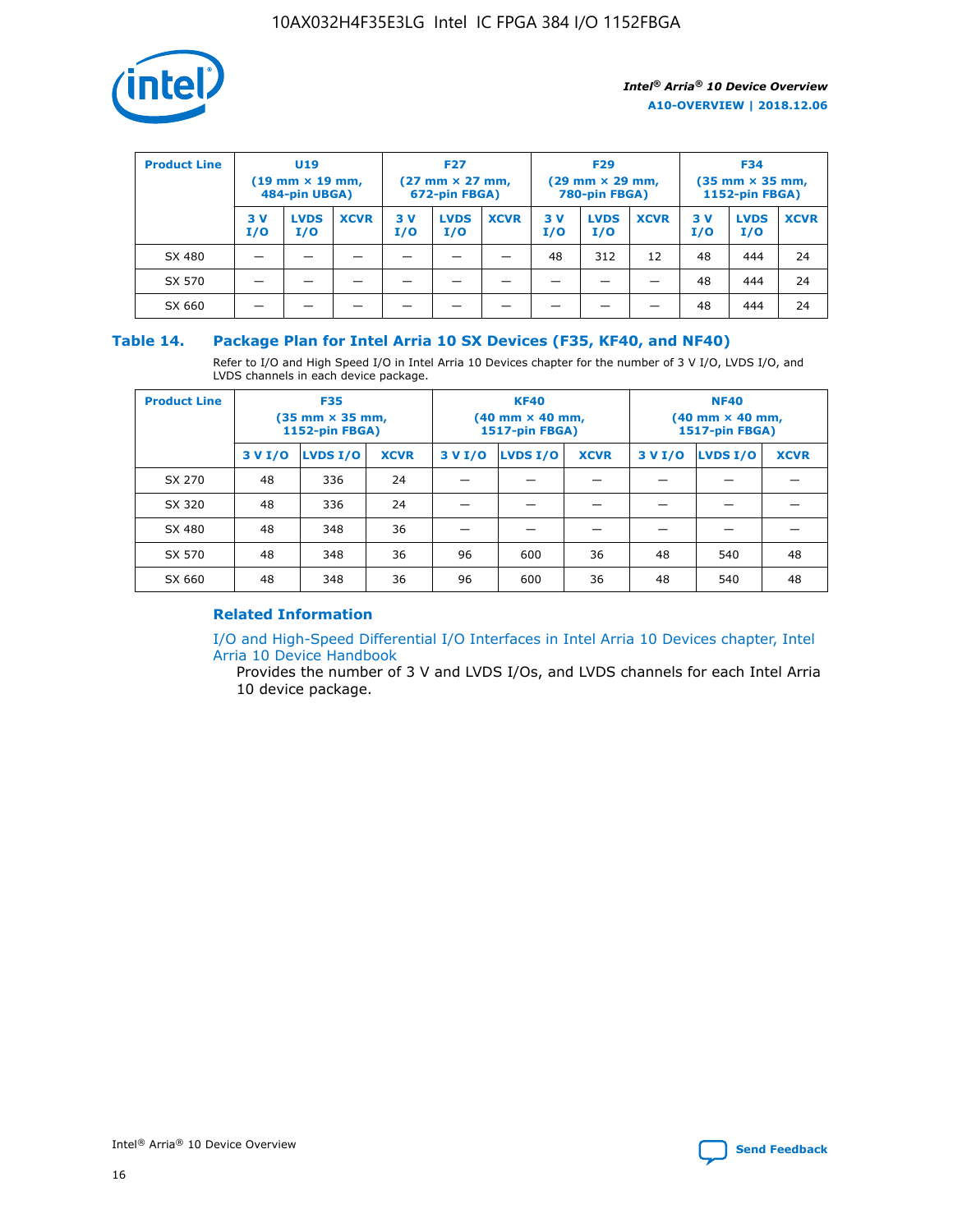

## **I/O Vertical Migration for Intel Arria 10 Devices**

#### **Figure 4. Migration Capability Across Intel Arria 10 Product Lines**

- The arrows indicate the migration paths. The devices included in each vertical migration path are shaded. Devices with fewer resources in the same path have lighter shades.
- To achieve the full I/O migration across product lines in the same migration path, restrict I/Os and transceivers usage to match the product line with the lowest I/O and transceiver counts.
- An LVDS I/O bank in the source device may be mapped to a 3 V I/O bank in the target device. To use memory interface clock frequency higher than 533 MHz, assign external memory interface pins only to banks that are LVDS I/O in both devices.
- There may be nominal 0.15 mm package height difference between some product lines in the same package type.
	- **Variant Product Line Package U19 F27 F29 F34 F35 KF40 NF40 RF40 NF45 SF45 UF45** Intel® Arria® 10 GX GX 160 GX 220 GX 270 GX 320 GX 480 GX 570 GX 660 GX 900 GX 1150 Intel Arria 10 GT GT 900 GT 1150 Intel Arria 10 SX SX 160 SX 220 SX 270 SX 320 SX 480 SX 570 SX 660
- Some migration paths are not shown in the Intel Quartus Prime software **Pin Migration View**.

*Note:* To verify the pin migration compatibility, use the **Pin Migration View** window in the Intel Quartus Prime software Pin Planner.

## **Adaptive Logic Module**

Intel Arria 10 devices use a 20 nm ALM as the basic building block of the logic fabric.

The ALM architecture is the same as the previous generation FPGAs, allowing for efficient implementation of logic functions and easy conversion of IP between the device generations.

The ALM, as shown in following figure, uses an 8-input fracturable look-up table (LUT) with four dedicated registers to help improve timing closure in register-rich designs and achieve an even higher design packing capability than the traditional two-register per LUT architecture.

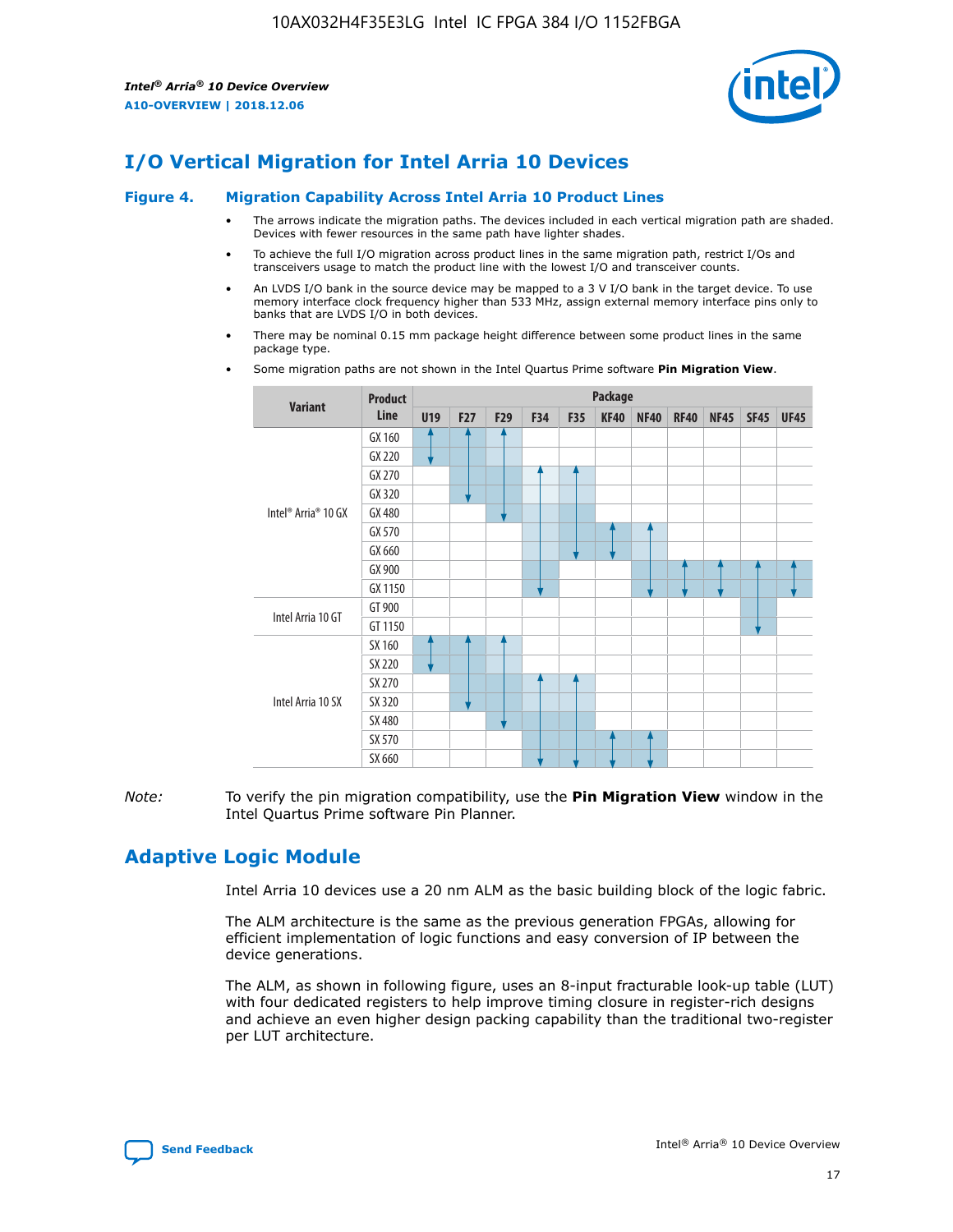

**Figure 5. ALM for Intel Arria 10 Devices**



The Intel Quartus Prime software optimizes your design according to the ALM logic structure and automatically maps legacy designs into the Intel Arria 10 ALM architecture.

## **Variable-Precision DSP Block**

The Intel Arria 10 variable precision DSP blocks support fixed-point arithmetic and floating-point arithmetic.

Features for fixed-point arithmetic:

- High-performance, power-optimized, and fully registered multiplication operations
- 18-bit and 27-bit word lengths
- Two 18 x 19 multipliers or one 27 x 27 multiplier per DSP block
- Built-in addition, subtraction, and 64-bit double accumulation register to combine multiplication results
- Cascading 19-bit or 27-bit when pre-adder is disabled and cascading 18-bit when pre-adder is used to form the tap-delay line for filtering applications
- Cascading 64-bit output bus to propagate output results from one block to the next block without external logic support
- Hard pre-adder supported in 19-bit and 27-bit modes for symmetric filters
- Internal coefficient register bank in both 18-bit and 27-bit modes for filter implementation
- 18-bit and 27-bit systolic finite impulse response (FIR) filters with distributed output adder
- Biased rounding support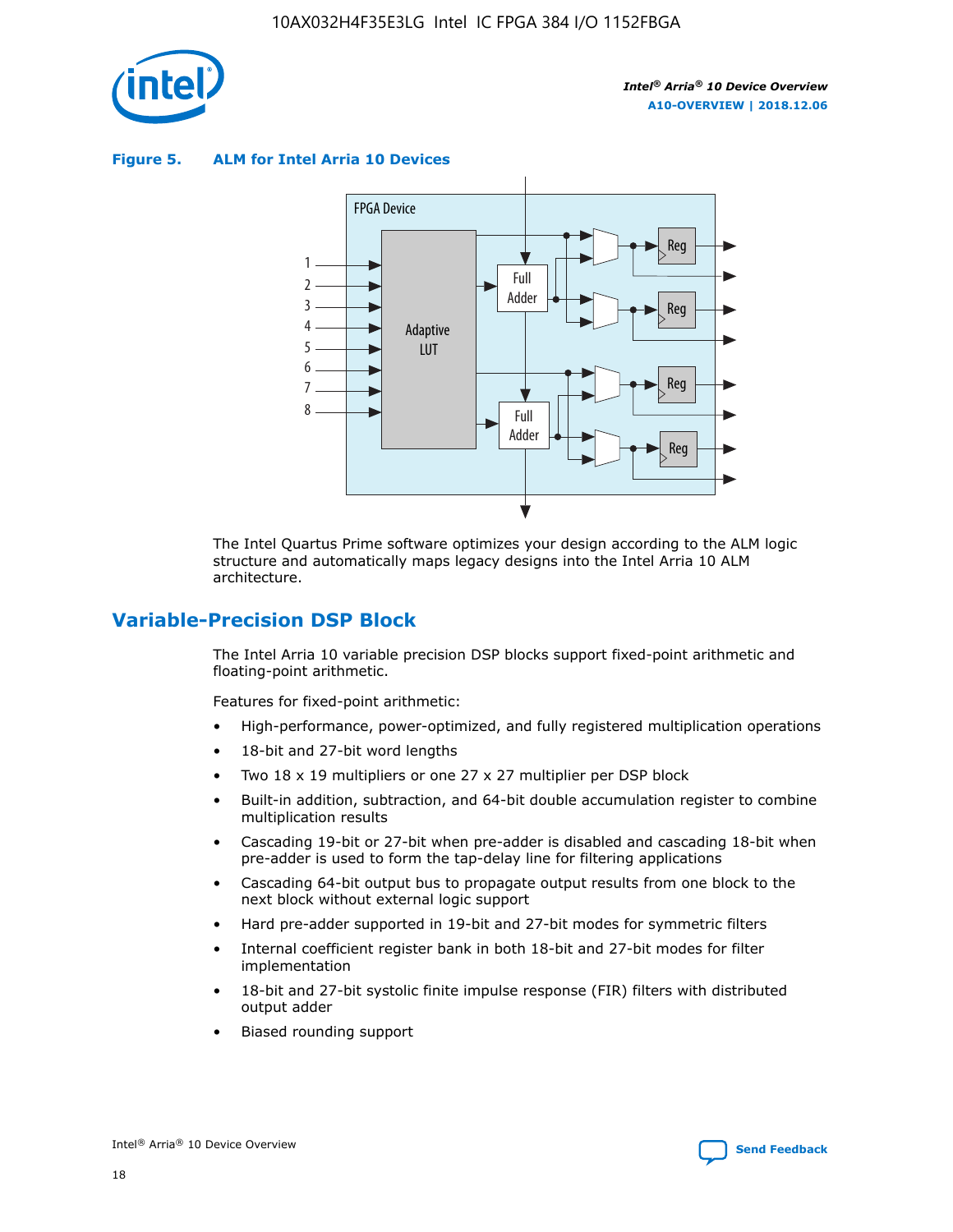

Features for floating-point arithmetic:

- A completely hardened architecture that supports multiplication, addition, subtraction, multiply-add, and multiply-subtract
- Multiplication with accumulation capability and a dynamic accumulator reset control
- Multiplication with cascade summation capability
- Multiplication with cascade subtraction capability
- Complex multiplication
- Direct vector dot product
- Systolic FIR filter

#### **Table 15. Variable-Precision DSP Block Configurations for Intel Arria 10 Devices**

| <b>Usage Example</b>                                       | <b>Multiplier Size (Bit)</b>    | <b>DSP Block Resources</b> |
|------------------------------------------------------------|---------------------------------|----------------------------|
| Medium precision fixed point                               | Two 18 x 19                     |                            |
| High precision fixed or Single precision<br>floating point | One 27 x 27                     |                            |
| Fixed point FFTs                                           | One 19 x 36 with external adder |                            |
| Very high precision fixed point                            | One 36 x 36 with external adder |                            |
| Double precision floating point                            | One 54 x 54 with external adder | 4                          |

#### **Table 16. Resources for Fixed-Point Arithmetic in Intel Arria 10 Devices**

The table lists the variable-precision DSP resources by bit precision for each Intel Arria 10 device.

| <b>Variant</b>  | <b>Product Line</b> | Variable-<br>precision<br><b>DSP Block</b> | <b>Independent Input and Output</b><br><b>Multiplications Operator</b> |                                     | 18 x 19<br><b>Multiplier</b><br><b>Adder Sum</b> | $18 \times 18$<br><b>Multiplier</b><br><b>Adder</b> |
|-----------------|---------------------|--------------------------------------------|------------------------------------------------------------------------|-------------------------------------|--------------------------------------------------|-----------------------------------------------------|
|                 |                     |                                            | 18 x 19<br><b>Multiplier</b>                                           | $27 \times 27$<br><b>Multiplier</b> | <b>Mode</b>                                      | <b>Summed with</b><br>36 bit Input                  |
| AIntel Arria 10 | GX 160              | 156                                        | 312                                                                    | 156                                 | 156                                              | 156                                                 |
| GX              | GX 220              | 192                                        | 384                                                                    | 192                                 | 192                                              | 192                                                 |
|                 | GX 270              | 830                                        | 1,660                                                                  | 830                                 | 830                                              | 830                                                 |
|                 | GX 320              | 984                                        | 1,968                                                                  | 984                                 | 984                                              | 984                                                 |
|                 | GX 480              | 1,368                                      | 2,736                                                                  | 1,368                               | 1,368                                            | 1,368                                               |
|                 | GX 570              | 1,523                                      | 3,046                                                                  | 1,523                               | 1,523                                            | 1,523                                               |
|                 | GX 660              | 1,687                                      | 3,374                                                                  | 1,687                               | 1,687                                            | 1,687                                               |
|                 | GX 900              | 1,518                                      | 3,036                                                                  | 1,518                               | 1,518                                            | 1,518                                               |
|                 | GX 1150             | 1,518                                      | 3,036                                                                  | 1,518                               | 1,518                                            | 1,518                                               |
| Intel Arria 10  | GT 900              | 1,518                                      | 3,036                                                                  | 1,518                               | 1,518                                            | 1,518                                               |
| GT              | GT 1150             | 1,518                                      | 3,036                                                                  | 1,518                               | 1,518                                            | 1,518                                               |
| Intel Arria 10  | SX 160              | 156                                        | 312                                                                    | 156                                 | 156                                              | 156                                                 |
| <b>SX</b>       | SX 220<br>192       |                                            | 384                                                                    | 192                                 | 192                                              | 192                                                 |
|                 | SX 270              | 830                                        | 1,660                                                                  | 830                                 | 830                                              | 830                                                 |
|                 |                     |                                            |                                                                        |                                     |                                                  | continued                                           |

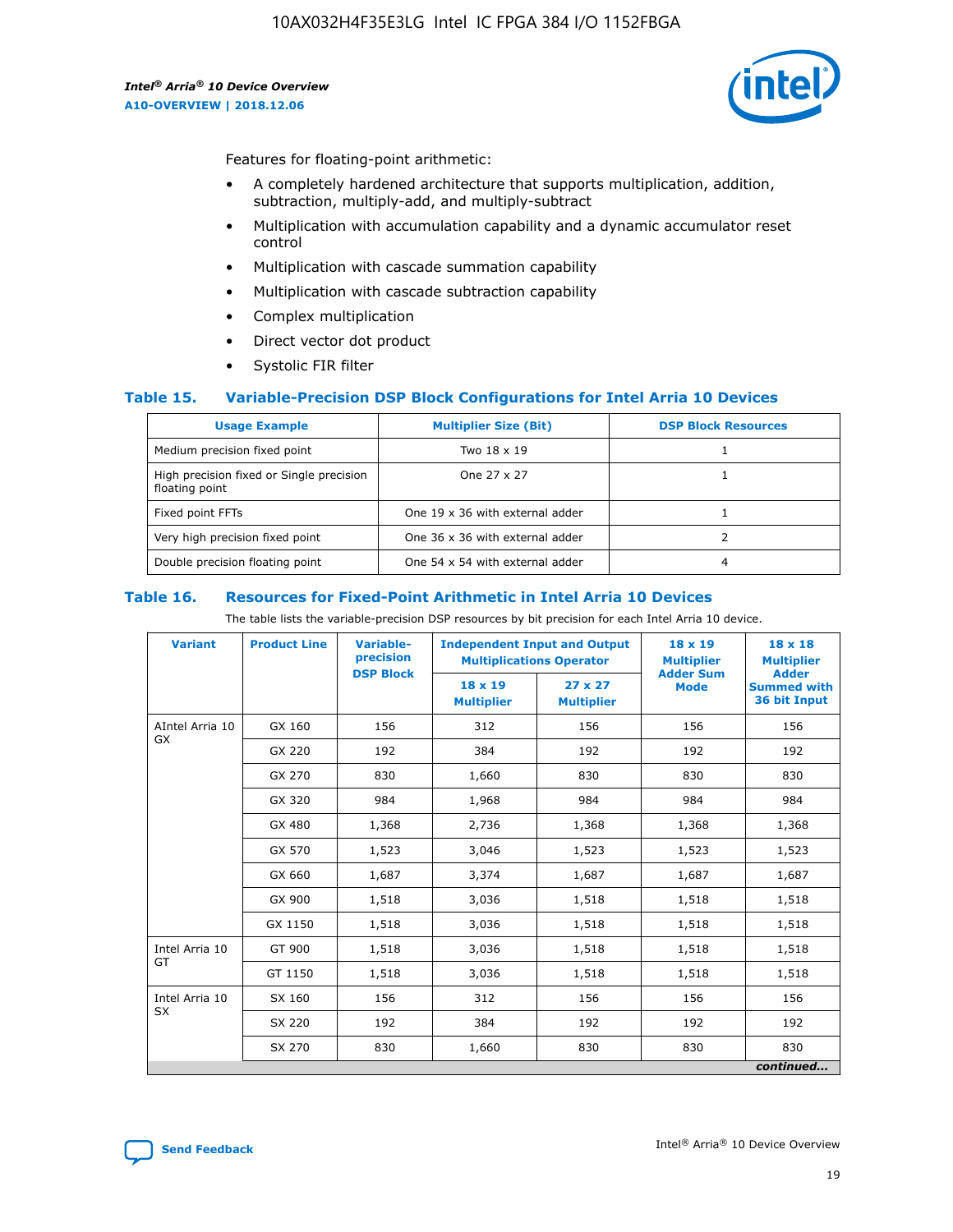

| <b>Variant</b> | <b>Product Line</b> | Variable-<br>precision | <b>Multiplications Operator</b>     | <b>Independent Input and Output</b> | $18 \times 19$<br><b>Multiplier</b> | $18 \times 18$<br><b>Multiplier</b><br><b>Adder</b> |  |
|----------------|---------------------|------------------------|-------------------------------------|-------------------------------------|-------------------------------------|-----------------------------------------------------|--|
|                |                     | <b>DSP Block</b>       | $18 \times 19$<br><b>Multiplier</b> | $27 \times 27$<br><b>Multiplier</b> | <b>Adder Sum</b><br><b>Mode</b>     | <b>Summed with</b><br>36 bit Input                  |  |
|                | SX 320              | 984                    | 1,968                               | 984                                 | 984                                 | 984                                                 |  |
|                | SX 480              | 1,368                  | 2,736                               | 1,368                               | 1,368                               | 1,368                                               |  |
|                | SX 570              | 1,523                  | 3,046                               | 1,523                               | 1,523                               | 1,523                                               |  |
|                | SX 660              | 1,687                  | 3,374                               | 1,687                               | 1,687                               | 1,687                                               |  |

## **Table 17. Resources for Floating-Point Arithmetic in Intel Arria 10 Devices**

The table lists the variable-precision DSP resources by bit precision for each Intel Arria 10 device.

| <b>Variant</b>              | <b>Product Line</b> | <b>Variable-</b><br>precision<br><b>DSP Block</b> | <b>Single</b><br><b>Precision</b><br><b>Floating-Point</b><br><b>Multiplication</b><br><b>Mode</b> | <b>Single-Precision</b><br><b>Floating-Point</b><br><b>Adder Mode</b> | Single-<br><b>Precision</b><br><b>Floating-Point</b><br><b>Multiply</b><br><b>Accumulate</b><br><b>Mode</b> | <b>Peak</b><br><b>Giga Floating-</b><br><b>Point</b><br><b>Operations</b><br>per Second<br>(GFLOPs) |
|-----------------------------|---------------------|---------------------------------------------------|----------------------------------------------------------------------------------------------------|-----------------------------------------------------------------------|-------------------------------------------------------------------------------------------------------------|-----------------------------------------------------------------------------------------------------|
| Intel Arria 10<br>GX        | GX 160              | 156                                               | 156                                                                                                | 156                                                                   | 156                                                                                                         | 140                                                                                                 |
|                             | GX 220              | 192                                               | 192                                                                                                | 192                                                                   | 192                                                                                                         | 173                                                                                                 |
|                             | GX 270              | 830                                               | 830                                                                                                | 830                                                                   | 830                                                                                                         | 747                                                                                                 |
|                             | GX 320              | 984                                               | 984                                                                                                | 984                                                                   | 984                                                                                                         | 886                                                                                                 |
|                             | GX 480              | 1,369                                             | 1,368                                                                                              | 1,368                                                                 | 1,368                                                                                                       | 1,231                                                                                               |
|                             | GX 570              | 1,523                                             | 1,523                                                                                              | 1,523                                                                 | 1,523                                                                                                       | 1,371                                                                                               |
|                             | GX 660              | 1,687                                             | 1,687                                                                                              | 1,687                                                                 | 1,687                                                                                                       | 1,518                                                                                               |
|                             | GX 900              | 1,518                                             | 1,518                                                                                              | 1,518                                                                 | 1,518                                                                                                       | 1,366                                                                                               |
|                             | GX 1150             | 1,518                                             | 1,518                                                                                              | 1,518                                                                 | 1,518                                                                                                       | 1,366                                                                                               |
| Intel Arria 10              | GT 900              | 1,518                                             | 1,518                                                                                              | 1,518                                                                 | 1,518                                                                                                       | 1,366                                                                                               |
| GT                          | GT 1150             | 1,518                                             | 1,518                                                                                              | 1,518                                                                 | 1,518                                                                                                       | 1,366                                                                                               |
| Intel Arria 10<br><b>SX</b> | SX 160              | 156                                               | 156                                                                                                | 156                                                                   | 156                                                                                                         | 140                                                                                                 |
|                             | SX 220              | 192                                               | 192                                                                                                | 192                                                                   | 192                                                                                                         | 173                                                                                                 |
|                             | SX 270              | 830                                               | 830                                                                                                | 830                                                                   | 830                                                                                                         | 747                                                                                                 |
|                             | SX 320              | 984                                               | 984                                                                                                | 984                                                                   | 984                                                                                                         | 886                                                                                                 |
|                             | SX 480              | 1,369                                             | 1,368                                                                                              | 1,368                                                                 | 1,368                                                                                                       | 1,231                                                                                               |
|                             | SX 570              | 1,523                                             | 1,523                                                                                              | 1,523                                                                 | 1,523                                                                                                       | 1,371                                                                                               |
|                             | SX 660              | 1,687                                             | 1,687                                                                                              | 1,687                                                                 | 1,687                                                                                                       | 1,518                                                                                               |

# **Embedded Memory Blocks**

The embedded memory blocks in the devices are flexible and designed to provide an optimal amount of small- and large-sized memory arrays to fit your design requirements.

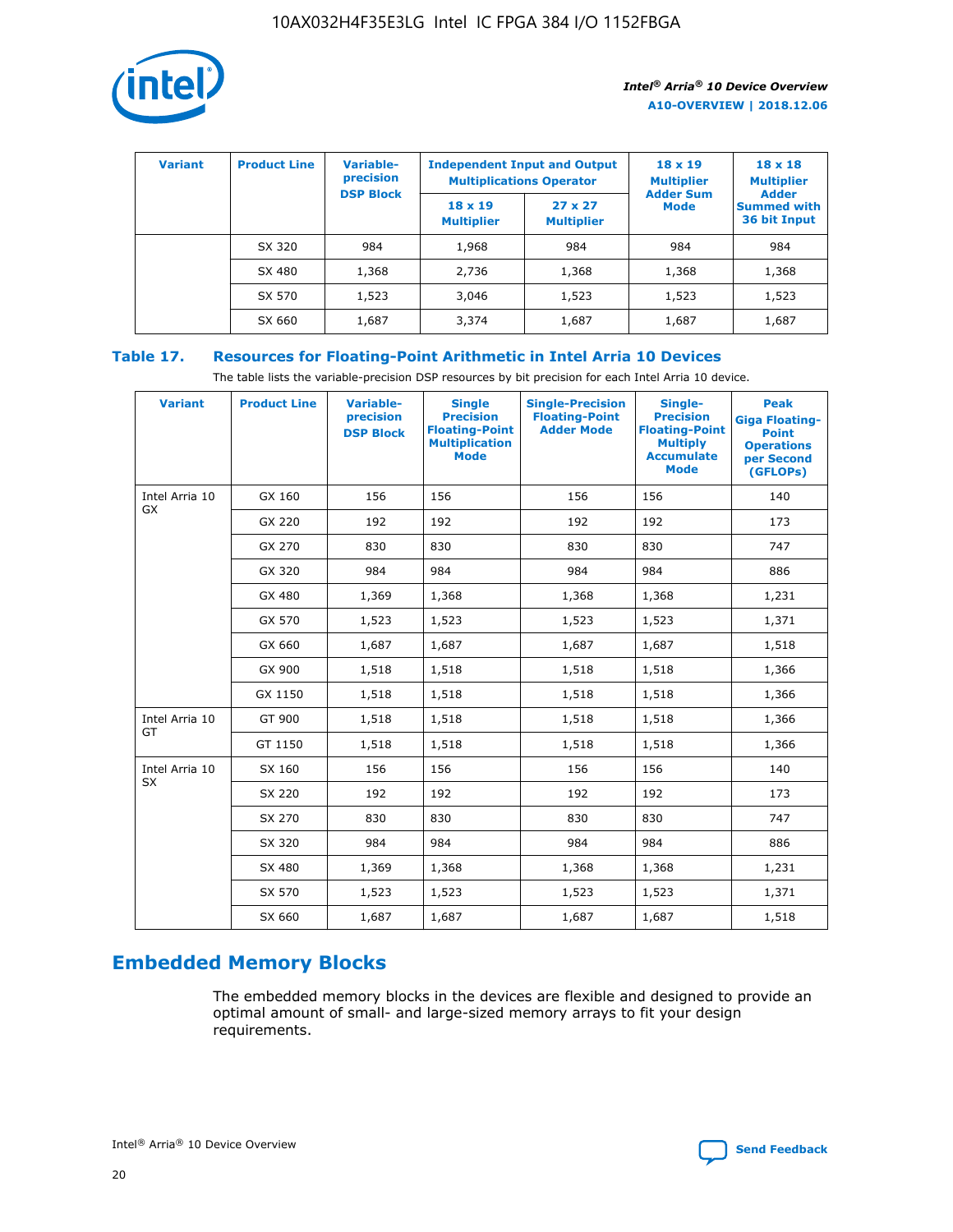

## **Types of Embedded Memory**

The Intel Arria 10 devices contain two types of memory blocks:

- 20 Kb M20K blocks—blocks of dedicated memory resources. The M20K blocks are ideal for larger memory arrays while still providing a large number of independent ports.
- 640 bit memory logic array blocks (MLABs)—enhanced memory blocks that are configured from dual-purpose logic array blocks (LABs). The MLABs are ideal for wide and shallow memory arrays. The MLABs are optimized for implementation of shift registers for digital signal processing (DSP) applications, wide and shallow FIFO buffers, and filter delay lines. Each MLAB is made up of ten adaptive logic modules (ALMs). In the Intel Arria 10 devices, you can configure these ALMs as ten 32 x 2 blocks, giving you one 32 x 20 simple dual-port SRAM block per MLAB.

## **Embedded Memory Capacity in Intel Arria 10 Devices**

|                   | <b>Product</b> | <b>M20K</b>  |                     | <b>MLAB</b>  |                     | <b>Total RAM Bit</b> |
|-------------------|----------------|--------------|---------------------|--------------|---------------------|----------------------|
| <b>Variant</b>    | <b>Line</b>    | <b>Block</b> | <b>RAM Bit (Kb)</b> | <b>Block</b> | <b>RAM Bit (Kb)</b> | (Kb)                 |
| Intel Arria 10 GX | GX 160         | 440          | 8,800               | 1,680        | 1,050               | 9,850                |
|                   | GX 220         | 587          | 11,740              | 2,703        | 1,690               | 13,430               |
|                   | GX 270         | 750          | 15,000              | 3,922        | 2,452               | 17,452               |
|                   | GX 320         | 891          | 17,820              | 4,363        | 2,727               | 20,547               |
|                   | GX 480         | 1,431        | 28,620              | 6,662        | 4,164               | 32,784               |
|                   | GX 570         | 1,800        | 36,000              | 8,153        | 5,096               | 41,096               |
|                   | GX 660         | 2,131        | 42,620              | 9,260        | 5,788               | 48,408               |
|                   | GX 900         | 2,423        | 48,460              | 15,017       | 9,386               | 57,846               |
|                   | GX 1150        | 2,713        | 54,260              | 20,774       | 12,984              | 67,244               |
| Intel Arria 10 GT | GT 900         | 2,423        | 48,460              | 15,017       | 9,386               | 57,846               |
|                   | GT 1150        | 2,713        | 54,260              | 20,774       | 12,984              | 67,244               |
| Intel Arria 10 SX | SX 160         | 440          | 8,800               | 1,680        | 1,050               | 9,850                |
|                   | SX 220         | 587          | 11,740              | 2,703        | 1,690               | 13,430               |
|                   | SX 270         | 750          | 15,000              | 3,922        | 2,452               | 17,452               |
|                   | SX 320         | 891          | 17,820              | 4,363        | 2,727               | 20,547               |
|                   | SX 480         | 1,431        | 28,620              | 6,662        | 4,164               | 32,784               |
|                   | SX 570         | 1,800        | 36,000              | 8,153        | 5,096               | 41,096               |
|                   | SX 660         | 2,131        | 42,620              | 9,260        | 5,788               | 48,408               |

#### **Table 18. Embedded Memory Capacity and Distribution in Intel Arria 10 Devices**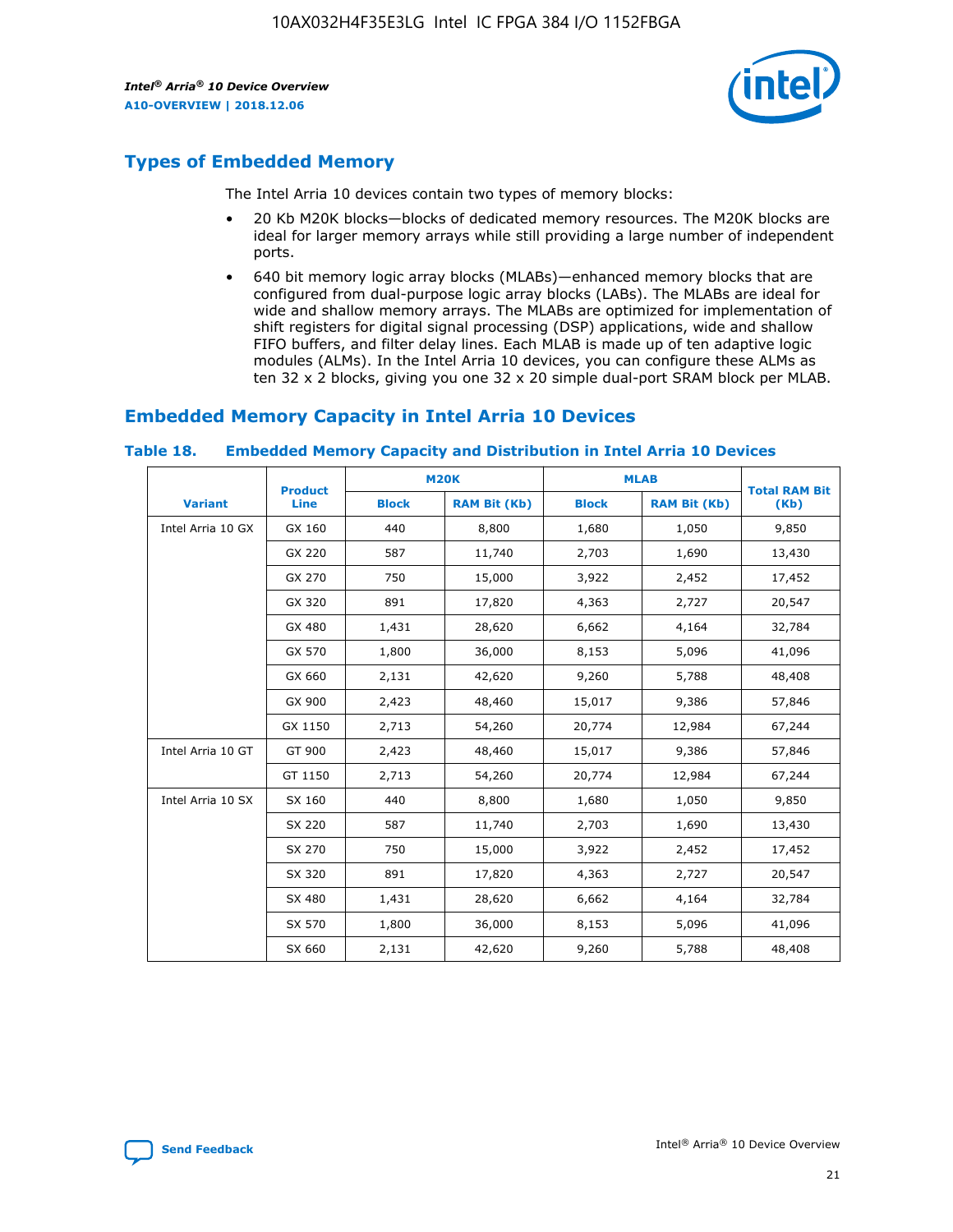

## **Embedded Memory Configurations for Single-port Mode**

#### **Table 19. Single-port Embedded Memory Configurations for Intel Arria 10 Devices**

This table lists the maximum configurations supported for single-port RAM and ROM modes.

| <b>Memory Block</b> | Depth (bits) | <b>Programmable Width</b> |
|---------------------|--------------|---------------------------|
| MLAB                | 32           | x16, x18, or x20          |
|                     | 64(10)       | x8, x9, x10               |
| M20K                | 512          | x40, x32                  |
|                     | 1K           | x20, x16                  |
|                     | 2K           | x10, x8                   |
|                     | 4K           | x5, x4                    |
|                     | 8K           | x2                        |
|                     | 16K          | x1                        |

## **Clock Networks and PLL Clock Sources**

The clock network architecture is based on Intel's global, regional, and peripheral clock structure. This clock structure is supported by dedicated clock input pins, fractional clock synthesis PLLs, and integer I/O PLLs.

#### **Clock Networks**

The Intel Arria 10 core clock networks are capable of up to 800 MHz fabric operation across the full industrial temperature range. For the external memory interface, the clock network supports the hard memory controller with speeds up to 2,400 Mbps in a quarter-rate transfer.

To reduce power consumption, the Intel Quartus Prime software identifies all unused sections of the clock network and powers them down.

#### **Fractional Synthesis and I/O PLLs**

Intel Arria 10 devices contain up to 32 fractional synthesis PLLs and up to 16 I/O PLLs that are available for both specific and general purpose uses in the core:

- Fractional synthesis PLLs—located in the column adjacent to the transceiver blocks
- I/O PLLs—located in each bank of the 48 I/Os

#### **Fractional Synthesis PLLs**

You can use the fractional synthesis PLLs to:

- Reduce the number of oscillators that are required on your board
- Reduce the number of clock pins that are used in the device by synthesizing multiple clock frequencies from a single reference clock source

<sup>(10)</sup> Supported through software emulation and consumes additional MLAB blocks.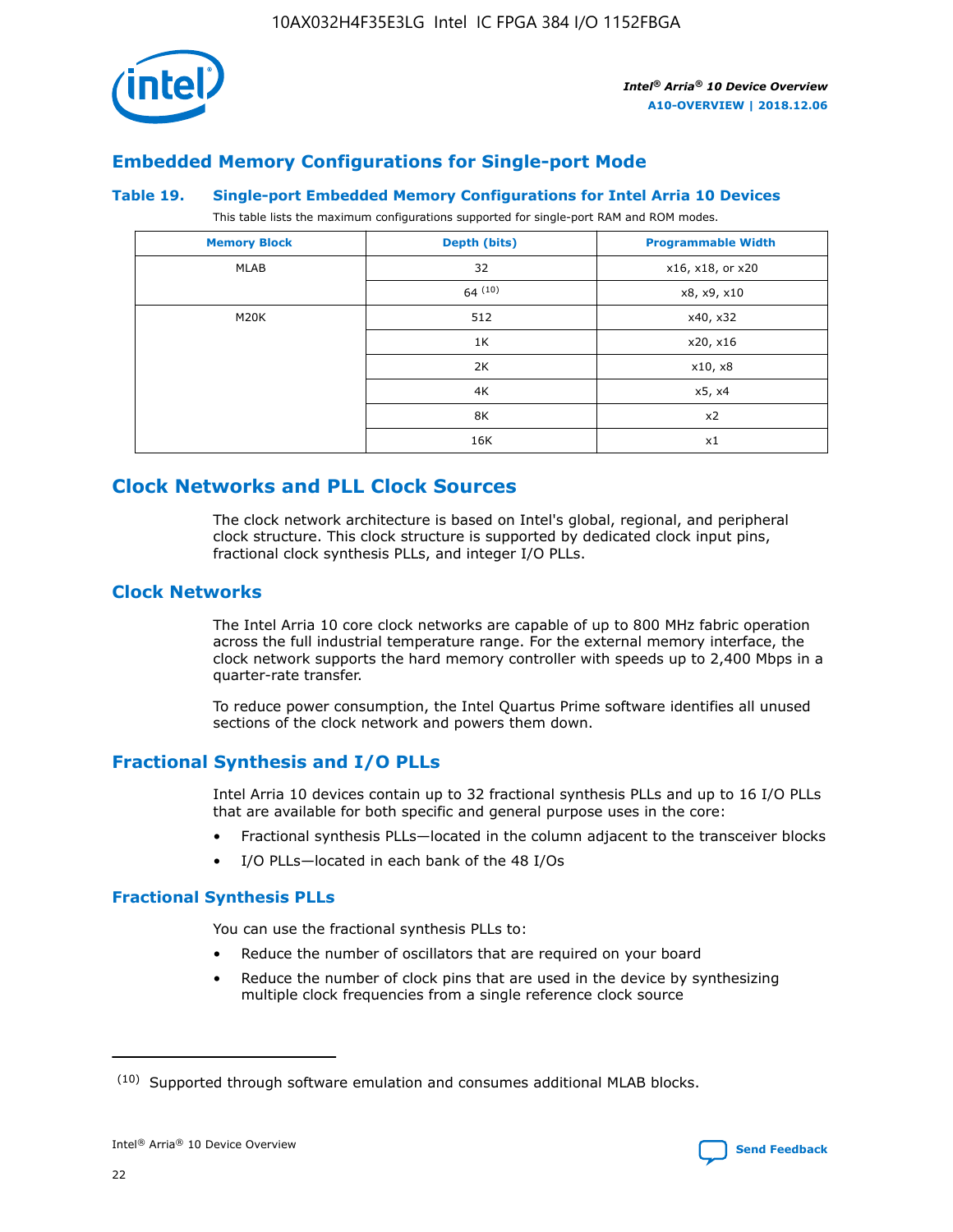

The fractional synthesis PLLs support the following features:

- Reference clock frequency synthesis for transceiver CMU and Advanced Transmit (ATX) PLLs
- Clock network delay compensation
- Zero-delay buffering
- Direct transmit clocking for transceivers
- Independently configurable into two modes:
	- Conventional integer mode equivalent to the general purpose PLL
	- Enhanced fractional mode with third order delta-sigma modulation
- PLL cascading

#### **I/O PLLs**

The integer mode I/O PLLs are located in each bank of 48 I/Os. You can use the I/O PLLs to simplify the design of external memory and high-speed LVDS interfaces.

In each I/O bank, the I/O PLLs are adjacent to the hard memory controllers and LVDS SERDES. Because these PLLs are tightly coupled with the I/Os that need to use them, it makes it easier to close timing.

You can use the I/O PLLs for general purpose applications in the core such as clock network delay compensation and zero-delay buffering.

Intel Arria 10 devices support PLL-to-PLL cascading.

## **FPGA General Purpose I/O**

Intel Arria 10 devices offer highly configurable GPIOs. Each I/O bank contains 48 general purpose I/Os and a high-efficiency hard memory controller.

The following list describes the features of the GPIOs:

- Consist of 3 V I/Os for high-voltage application and LVDS I/Os for differential signaling
	- Up to two 3 V I/O banks, available in some devices, that support up to 3 V I/O standards
	- LVDS I/O banks that support up to 1.8 V I/O standards
- Support a wide range of single-ended and differential I/O interfaces
- LVDS speeds up to 1.6 Gbps
- Each LVDS pair of pins has differential input and output buffers, allowing you to configure the LVDS direction for each pair.
- Programmable bus hold and weak pull-up
- Programmable differential output voltage  $(V_{OD})$  and programmable pre-emphasis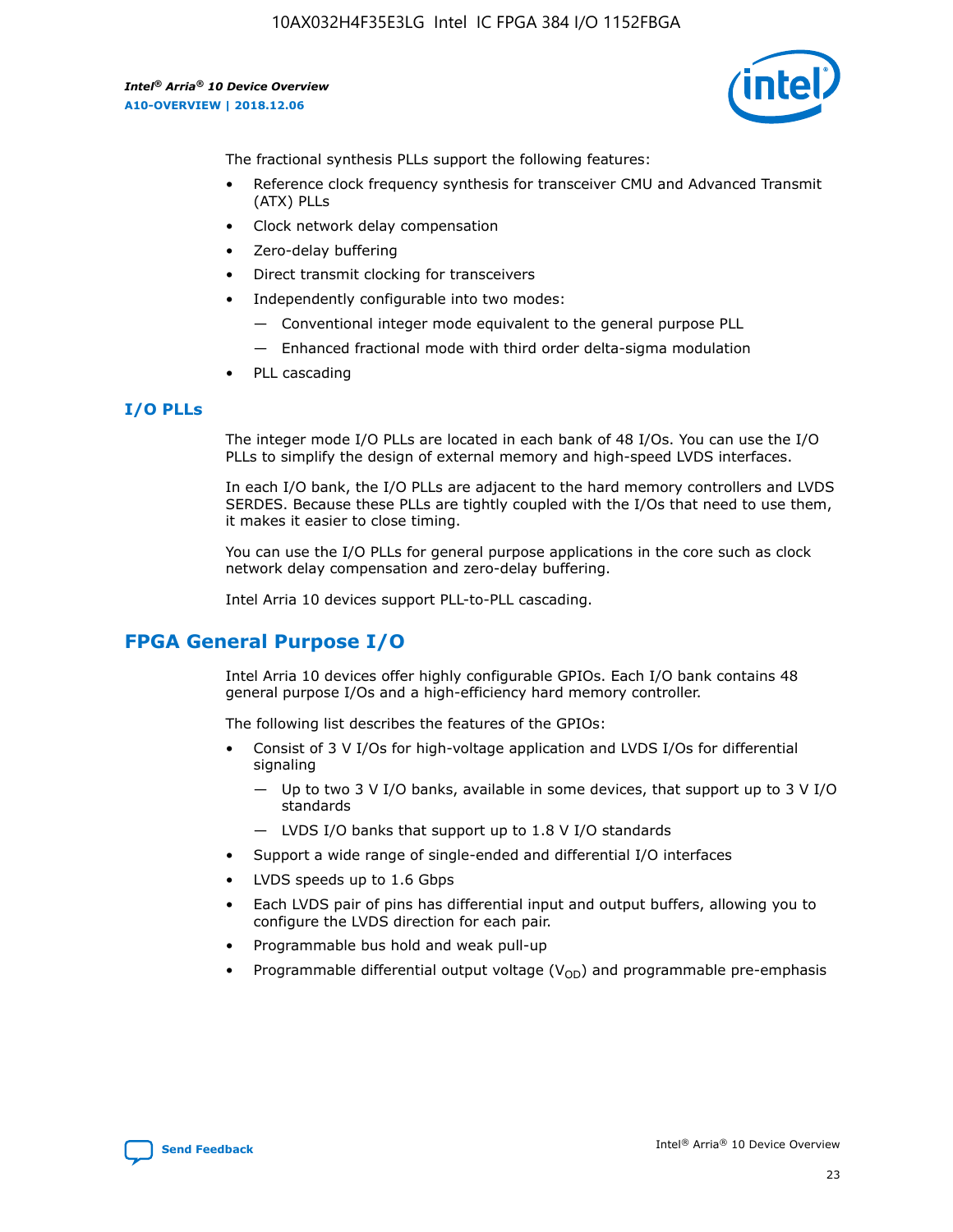

- Series (R<sub>S</sub>) and parallel (R<sub>T</sub>) on-chip termination (OCT) for all I/O banks with OCT calibration to limit the termination impedance variation
- On-chip dynamic termination that has the ability to swap between series and parallel termination, depending on whether there is read or write on a common bus for signal integrity
- Easy timing closure support using the hard read FIFO in the input register path, and delay-locked loop (DLL) delay chain with fine and coarse architecture

## **External Memory Interface**

Intel Arria 10 devices offer massive external memory bandwidth, with up to seven 32 bit DDR4 memory interfaces running at up to 2,400 Mbps. This bandwidth provides additional ease of design, lower power, and resource efficiencies of hardened highperformance memory controllers.

The memory interface within Intel Arria 10 FPGAs and SoCs delivers the highest performance and ease of use. You can configure up to a maximum width of 144 bits when using the hard or soft memory controllers. If required, you can bypass the hard memory controller and use a soft controller implemented in the user logic.

Each I/O contains a hardened DDR read/write path (PHY) capable of performing key memory interface functionality such as read/write leveling, FIFO buffering to lower latency and improve margin, timing calibration, and on-chip termination.

The timing calibration is aided by the inclusion of hard microcontrollers based on Intel's Nios® II technology, specifically tailored to control the calibration of multiple memory interfaces. This calibration allows the Intel Arria 10 device to compensate for any changes in process, voltage, or temperature either within the Intel Arria 10 device itself, or within the external memory device. The advanced calibration algorithms ensure maximum bandwidth and robust timing margin across all operating conditions.

In addition to parallel memory interfaces, Intel Arria 10 devices support serial memory technologies such as the Hybrid Memory Cube (HMC). The HMC is supported by the Intel Arria 10 high-speed serial transceivers which connect up to four HMC links, with each link running at data rates up to 15 Gbps.

#### **Related Information**

#### [External Memory Interface Spec Estimator](http://www.altera.com/technology/memory/estimator/mem-emif-index.html)

Provides a parametric tool that allows you to find and compare the performance of the supported external memory interfaces in IntelFPGAs.

## **Memory Standards Supported by Intel Arria 10 Devices**

The I/Os are designed to provide high performance support for existing and emerging external memory standards.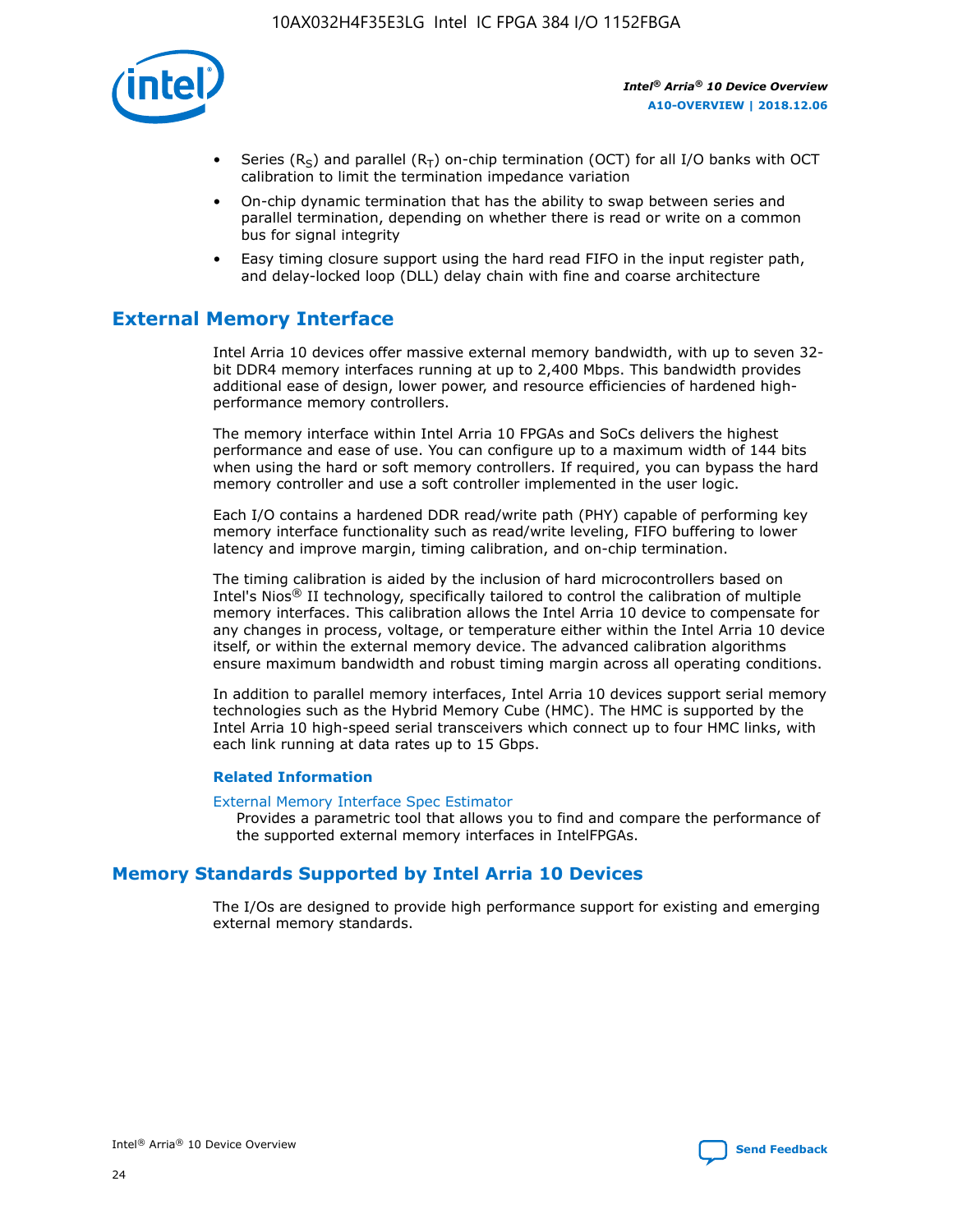

#### **Table 20. Memory Standards Supported by the Hard Memory Controller**

This table lists the overall capability of the hard memory controller. For specific details, refer to the External Memory Interface Spec Estimator and Intel Arria 10 Device Datasheet.

| <b>Memory Standard</b> | <b>Rate Support</b> | <b>Ping Pong PHY Support</b> | <b>Maximum Frequency</b><br>(MHz) |
|------------------------|---------------------|------------------------------|-----------------------------------|
| <b>DDR4 SDRAM</b>      | Quarter rate        | Yes                          | 1,067                             |
|                        |                     |                              | 1,200                             |
| DDR3 SDRAM             | Half rate           | Yes                          | 533                               |
|                        |                     |                              | 667                               |
|                        | Quarter rate        | Yes                          | 1,067                             |
|                        |                     |                              | 1,067                             |
| <b>DDR3L SDRAM</b>     | Half rate           | Yes                          | 533                               |
|                        |                     |                              | 667                               |
|                        | Quarter rate        | Yes                          | 933                               |
|                        |                     |                              | 933                               |
| LPDDR3 SDRAM           | Half rate           |                              | 533                               |
|                        | Quarter rate        |                              | 800                               |

#### **Table 21. Memory Standards Supported by the Soft Memory Controller**

| <b>Memory Standard</b>      | <b>Rate Support</b> | <b>Maximum Frequency</b><br>(MHz) |
|-----------------------------|---------------------|-----------------------------------|
| <b>RLDRAM 3 (11)</b>        | Quarter rate        | 1,200                             |
| ODR IV SRAM <sup>(11)</sup> | Quarter rate        | 1,067                             |
| <b>ODR II SRAM</b>          | Full rate           | 333                               |
|                             | Half rate           | 633                               |
| <b>ODR II+ SRAM</b>         | Full rate           | 333                               |
|                             | Half rate           | 633                               |
| <b>ODR II+ Xtreme SRAM</b>  | Full rate           | 333                               |
|                             | Half rate           | 633                               |

#### **Table 22. Memory Standards Supported by the HPS Hard Memory Controller**

The hard processor system (HPS) is available in Intel Arria 10 SoC devices only.

| <b>Memory Standard</b> | <b>Rate Support</b> | <b>Maximum Frequency</b><br>(MHz) |
|------------------------|---------------------|-----------------------------------|
| <b>DDR4 SDRAM</b>      | Half rate           | 1,200                             |
| <b>DDR3 SDRAM</b>      | Half rate           | 1,067                             |
| <b>DDR3L SDRAM</b>     | Half rate           | 933                               |

<sup>(11)</sup> Intel Arria 10 devices support this external memory interface using hard PHY with soft memory controller.

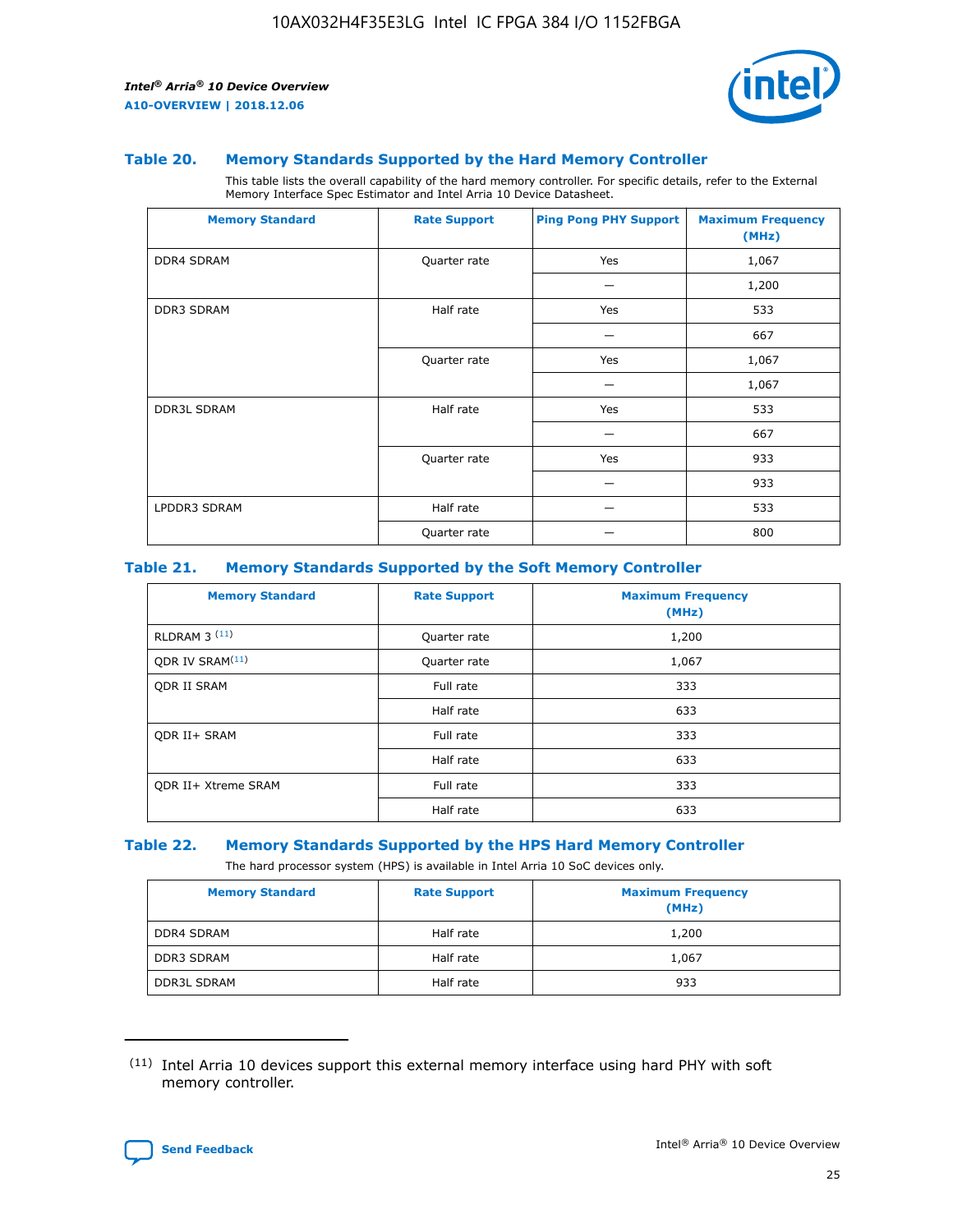

#### **Related Information**

#### [Intel Arria 10 Device Datasheet](https://www.intel.com/content/www/us/en/programmable/documentation/mcn1413182292568.html#mcn1413182153340)

Lists the memory interface performance according to memory interface standards, rank or chip select configurations, and Intel Arria 10 device speed grades.

## **PCIe Gen1, Gen2, and Gen3 Hard IP**

Intel Arria 10 devices contain PCIe hard IP that is designed for performance and ease-of-use:

- Includes all layers of the PCIe stack—transaction, data link and physical layers.
- Supports PCIe Gen3, Gen2, and Gen1 Endpoint and Root Port in x1, x2, x4, or x8 lane configuration.
- Operates independently from the core logic—optional configuration via protocol (CvP) allows the PCIe link to power up and complete link training in less than 100 ms while the Intel Arria 10 device completes loading the programming file for the rest of the FPGA.
- Provides added functionality that makes it easier to support emerging features such as Single Root I/O Virtualization (SR-IOV) and optional protocol extensions.
- Provides improved end-to-end datapath protection using ECC.
- Supports FPGA configuration via protocol (CvP) using PCIe at Gen3, Gen2, or Gen1 speed.

#### **Related Information**

PCS Features on page 30

## **Enhanced PCS Hard IP for Interlaken and 10 Gbps Ethernet**

## **Interlaken Support**

The Intel Arria 10 enhanced PCS hard IP provides integrated Interlaken PCS supporting rates up to 25.8 Gbps per lane.

The Interlaken PCS is based on the proven functionality of the PCS developed for Intel's previous generation FPGAs, which demonstrated interoperability with Interlaken ASSP vendors and third-party IP suppliers. The Interlaken PCS is present in every transceiver channel in Intel Arria 10 devices.

#### **Related Information**

PCS Features on page 30

#### **10 Gbps Ethernet Support**

The Intel Arria 10 enhanced PCS hard IP supports 10GBASE-R PCS compliant with IEEE 802.3 10 Gbps Ethernet (10GbE). The integrated hard IP support for 10GbE and the 10 Gbps transceivers save external PHY cost, board space, and system power.

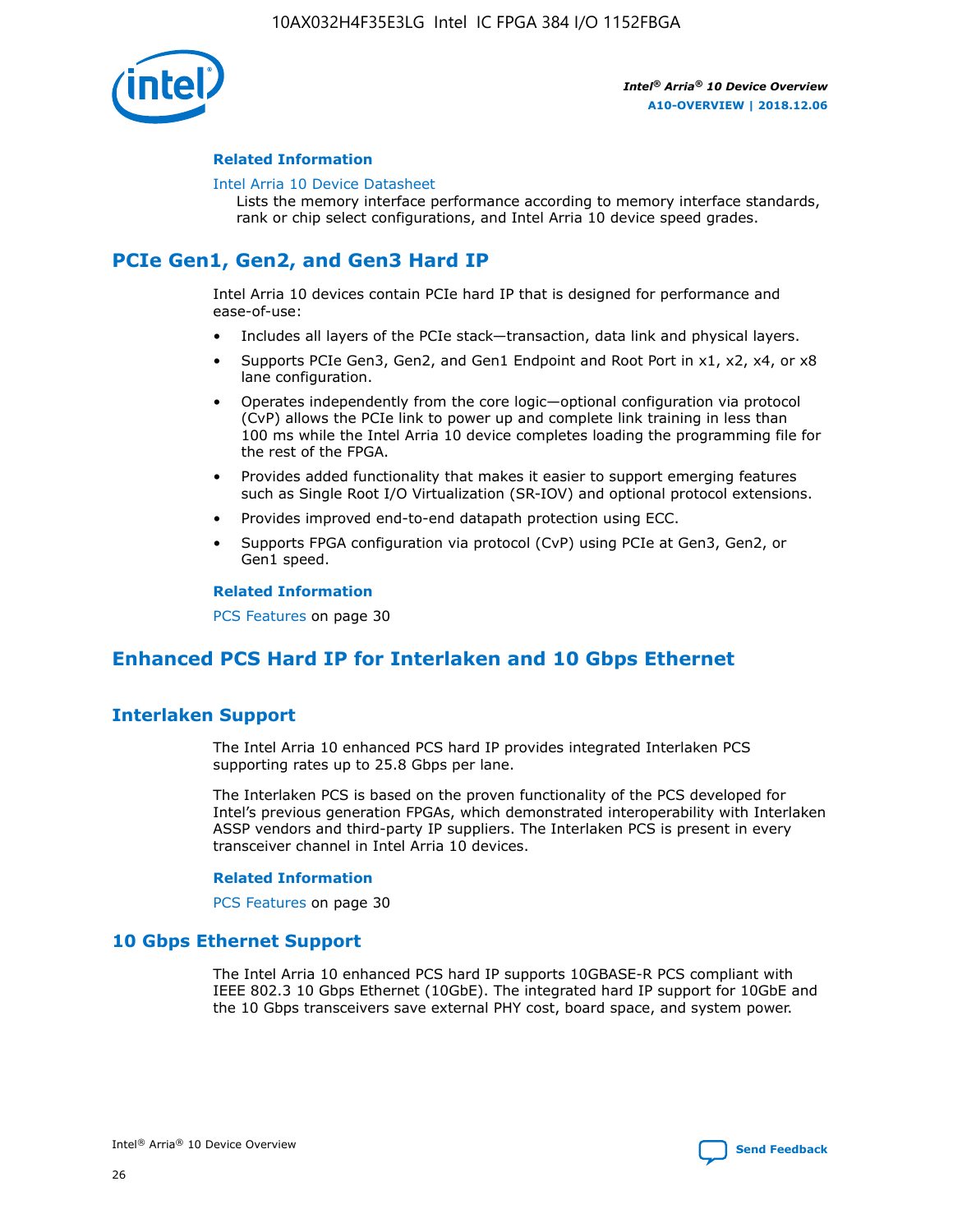

The scalable hard IP supports multiple independent 10GbE ports while using a single PLL for all the 10GBASE-R PCS instantiations, which saves on core logic resources and clock networks:

- Simplifies multiport 10GbE systems compared to XAUI interfaces that require an external XAUI-to-10G PHY.
- Incorporates Electronic Dispersion Compensation (EDC), which enables direct connection to standard 10 Gbps XFP and SFP+ pluggable optical modules.
- Supports backplane Ethernet applications and includes a hard 10GBASE-KR Forward Error Correction (FEC) circuit that you can use for 10 Gbps and 40 Gbps applications.

The 10 Gbps Ethernet PCS hard IP and 10GBASE-KR FEC are present in every transceiver channel.

#### **Related Information**

PCS Features on page 30

## **Low Power Serial Transceivers**

Intel Arria 10 FPGAs and SoCs include lowest power transceivers that deliver high bandwidth, throughput and low latency.

Intel Arria 10 devices deliver the industry's lowest power consumption per transceiver channel:

- 12.5 Gbps transceivers at as low as 242 mW
- 10 Gbps transceivers at as low as 168 mW
- 6 Gbps transceivers at as low as 117 mW

Intel Arria 10 transceivers support various data rates according to application:

- Chip-to-chip and chip-to-module applications—from 1 Gbps up to 25.8 Gbps
- Long reach and backplane applications—from 1 Gbps up to 12.5 with advanced adaptive equalization
- Critical power sensitive applications—from 1 Gbps up to 11.3 Gbps using lower power modes

The combination of 20 nm process technology and architectural advances provide the following benefits:

- Significant reduction in die area and power consumption
- Increase of up to two times in transceiver I/O density compared to previous generation devices while maintaining optimal signal integrity
- Up to 72 total transceiver channels—you can configure up to 6 of these channels to run as fast as 25.8 Gbps
- All channels feature continuous data rate support up to the maximum rated speed

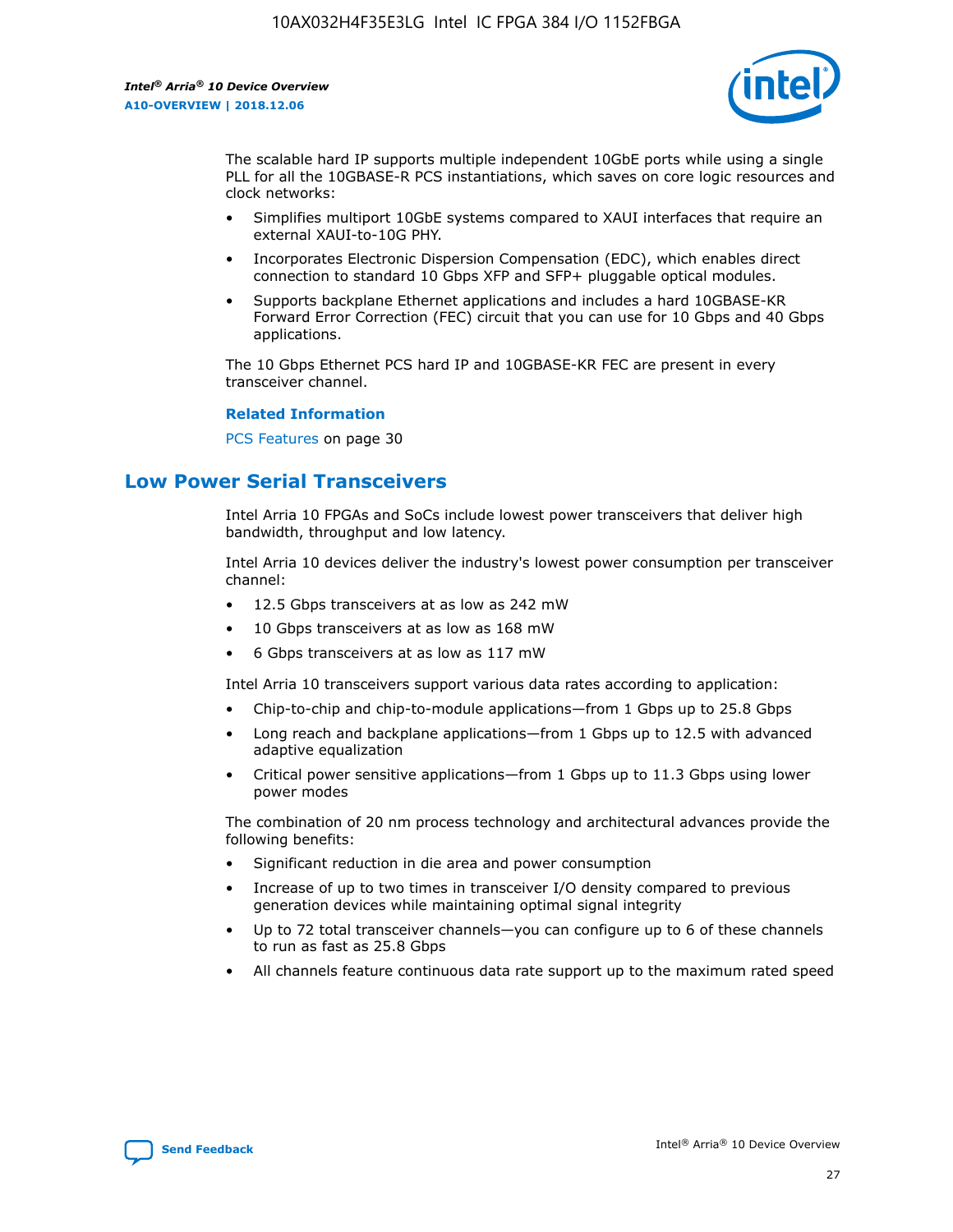

#### Transceiver PMA TX/RX PCS ATX PLL Transceiver PMA TX/RX PCS fPLL Network Flexible Clock Distribution Network PCS Transceiver PMA TX/RX FPGA **Clock Distribution** Fabric PCS Transceiver PMA TX/RX ATX Flexible PLL PCS Transceiver PMA TX/RX ▲ fPLL Transceiver PMA TX/RX PCS 4

#### **Figure 6. Intel Arria 10 Transceiver Block Architecture**

#### **Transceiver Channels**

All transceiver channels feature a dedicated Physical Medium Attachment (PMA) and a hardened Physical Coding Sublayer (PCS).

- The PMA provides primary interfacing capabilities to physical channels.
- The PCS typically handles encoding/decoding, word alignment, and other preprocessing functions before transferring data to the FPGA core fabric.

A transceiver channel consists of a PMA and a PCS block. Most transceiver banks have 6 channels. There are some transceiver banks that contain only 3 channels.

A wide variety of bonded and non-bonded data rate configurations is possible using a highly configurable clock distribution network. Up to 80 independent transceiver data rates can be configured.

The following figures are graphical representations of top views of the silicon die, which correspond to reverse views for flip chip packages. Different Intel Arria 10 devices may have different floorplans than the ones shown in the figures.

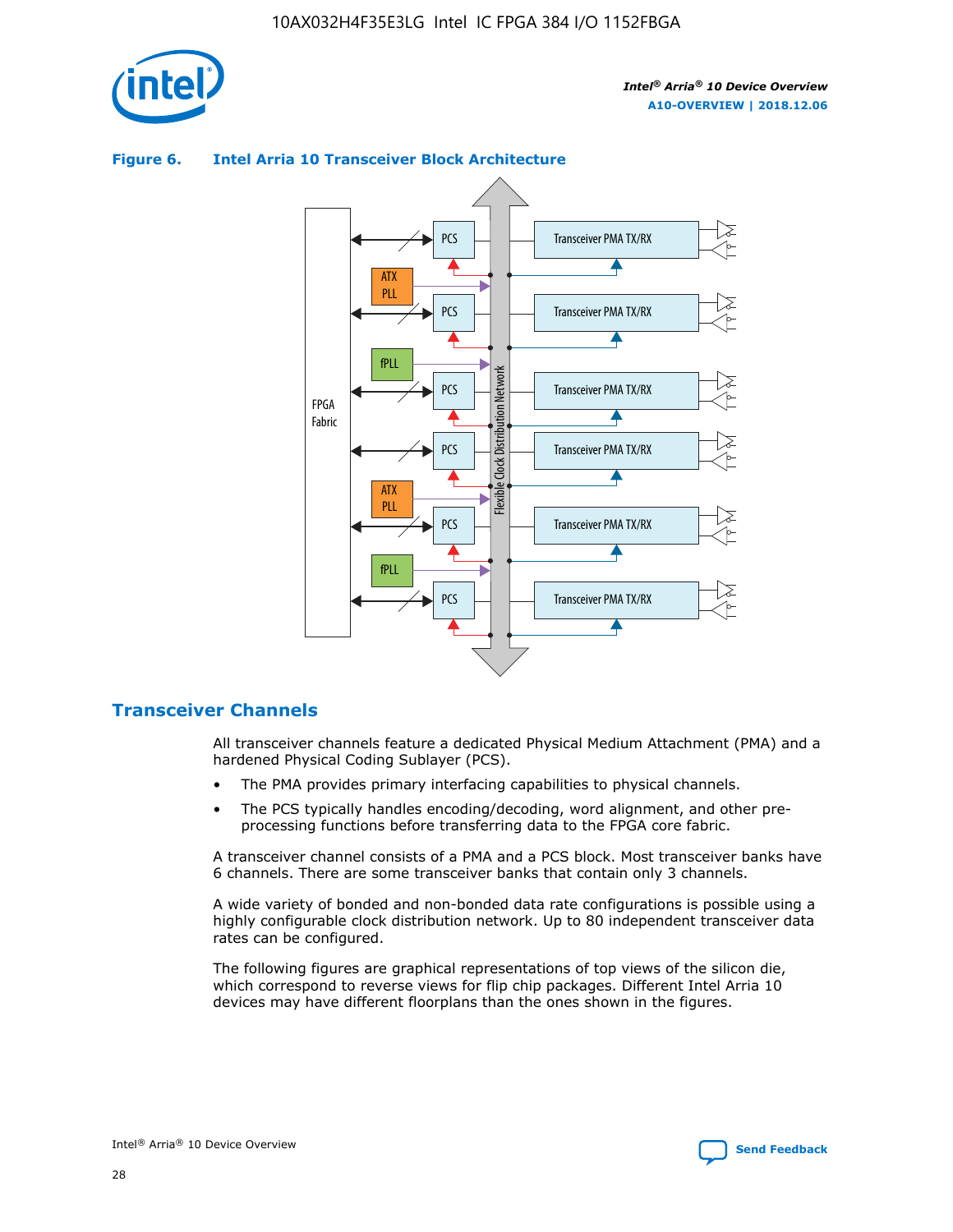

#### **Figure 7. Device Chip Overview for Intel Arria 10 GX and GT Devices**



M20K Internal Memory Blocks Core Logic Fabric Transceiver Channels Hard IP Per Transceiver: Standard PCS and Enhanced PCS Hard IPs PCI Express Gen3 Hard IP Fractional PLLs M20K Internal Memory Blocks PCI Express Gen3 Hard IP Variable Precision DSP Blocks I/O PLLs Hard Memory Controllers, General-Purpose I/O Cells, LVDS Hard Processor Subsystem, Dual-Core ARM Cortex A9 M20K Internal Memory Blocks Variable Precision DSP Blocks M20K Internal Memory Blocks Core Logic Fabric I/O PLLs Hard Memory Controllers, General-Purpose I/O Cells, LVDS M20K Internal Memory Blocks Variable Precision DSP Blocks M20K Internal Memory Blocks Transceiver Channels Hard IP Per Transceiver: Standard PCS and Enhanced PCS Hard IPs PCI Express Gen3 Hard IP Fractional PLLs PCI Express Gen3 Hard IP Hard PCS Hard PCS Hard PCS Hard PCS Hard PCS Hard PCS Hard PCS Transceiver PMA Transceiver PMA Transceiver PMA Transceiver PMA Transceiver PMA Unused transceiver chann can be used as additional transceiver transmit PLLs Transceiver PMA Transceiver PMA Transceiver Clock Networks **Transmit** PLL fPLL ATX (LC) Transmi PLL fPLL ATX (LC) **Transmit** PLL

#### **PMA Features**

Intel Arria 10 transceivers provide exceptional signal integrity at data rates up to 25.8 Gbps. Clocking options include ultra-low jitter ATX PLLs (LC tank based), clock multiplier unit (CMU) PLLs, and fractional PLLs.

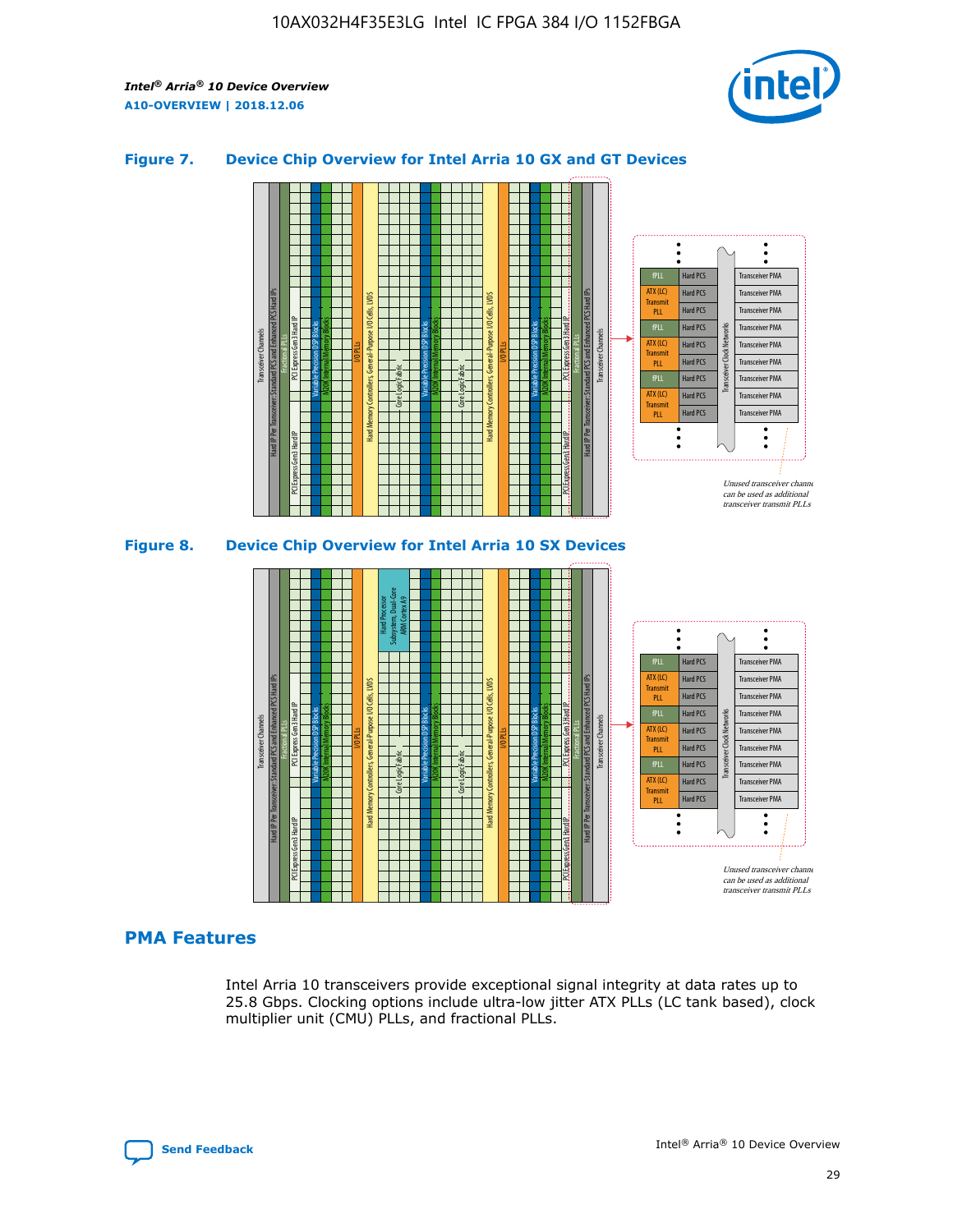

Each transceiver channel contains a channel PLL that can be used as the CMU PLL or clock data recovery (CDR) PLL. In CDR mode, the channel PLL recovers the receiver clock and data in the transceiver channel. Up to 80 independent data rates can be configured on a single Intel Arria 10 device.

#### **Table 23. PMA Features of the Transceivers in Intel Arria 10 Devices**

| <b>Feature</b>                                             | <b>Capability</b>                                                                                                                                                                                                             |
|------------------------------------------------------------|-------------------------------------------------------------------------------------------------------------------------------------------------------------------------------------------------------------------------------|
| Chip-to-Chip Data Rates                                    | 1 Gbps to 17.4 Gbps (Intel Arria 10 GX devices)<br>1 Gbps to 25.8 Gbps (Intel Arria 10 GT devices)                                                                                                                            |
| Backplane Support                                          | Drive backplanes at data rates up to 12.5 Gbps                                                                                                                                                                                |
| Optical Module Support                                     | SFP+/SFP, XFP, CXP, QSFP/QSFP28, CFP/CFP2/CFP4                                                                                                                                                                                |
| Cable Driving Support                                      | SFP+ Direct Attach, PCI Express over cable, eSATA                                                                                                                                                                             |
| Transmit Pre-Emphasis                                      | 4-tap transmit pre-emphasis and de-emphasis to compensate for system channel loss                                                                                                                                             |
| Continuous Time Linear<br>Equalizer (CTLE)                 | Dual mode, high-gain, and high-data rate, linear receive equalization to compensate for<br>system channel loss                                                                                                                |
| Decision Feedback Equalizer<br>(DFE)                       | 7-fixed and 4-floating tap DFE to equalize backplane channel loss in the presence of<br>crosstalk and noisy environments                                                                                                      |
| Variable Gain Amplifier                                    | Optimizes the signal amplitude prior to the CDR sampling and operates in fixed and<br>adaptive modes                                                                                                                          |
| Altera Digital Adaptive<br>Parametric Tuning (ADAPT)       | Fully digital adaptation engine to automatically adjust all link equalization parameters-<br>including CTLE, DFE, and variable gain amplifier blocks—that provide optimal link margin<br>without intervention from user logic |
| Precision Signal Integrity<br>Calibration Engine (PreSICE) | Hardened calibration controller to quickly calibrate all transceiver control parameters on<br>power-up, which provides the optimal signal integrity and jitter performance                                                    |
| Advanced Transmit (ATX)<br>PLL                             | Low jitter ATX (LC tank based) PLLs with continuous tuning range to cover a wide range of<br>standard and proprietary protocols                                                                                               |
| <b>Fractional PLLs</b>                                     | On-chip fractional frequency synthesizers to replace on-board crystal oscillators and reduce<br>system cost                                                                                                                   |
| Digitally Assisted Analog<br><b>CDR</b>                    | Superior jitter tolerance with fast lock time                                                                                                                                                                                 |
| Dynamic Partial<br>Reconfiguration                         | Allows independent control of the Avalon memory-mapped interface of each transceiver<br>channel for the highest transceiver flexibility                                                                                       |
| Multiple PCS-PMA and PCS-<br>PLD interface widths          | 8-, 10-, 16-, 20-, 32-, 40-, or 64-bit interface widths for flexibility of deserialization width,<br>encoding, and reduced latency                                                                                            |

## **PCS Features**

This table summarizes the Intel Arria 10 transceiver PCS features. You can use the transceiver PCS to support a wide range of protocols ranging from 1 Gbps to 25.8 Gbps.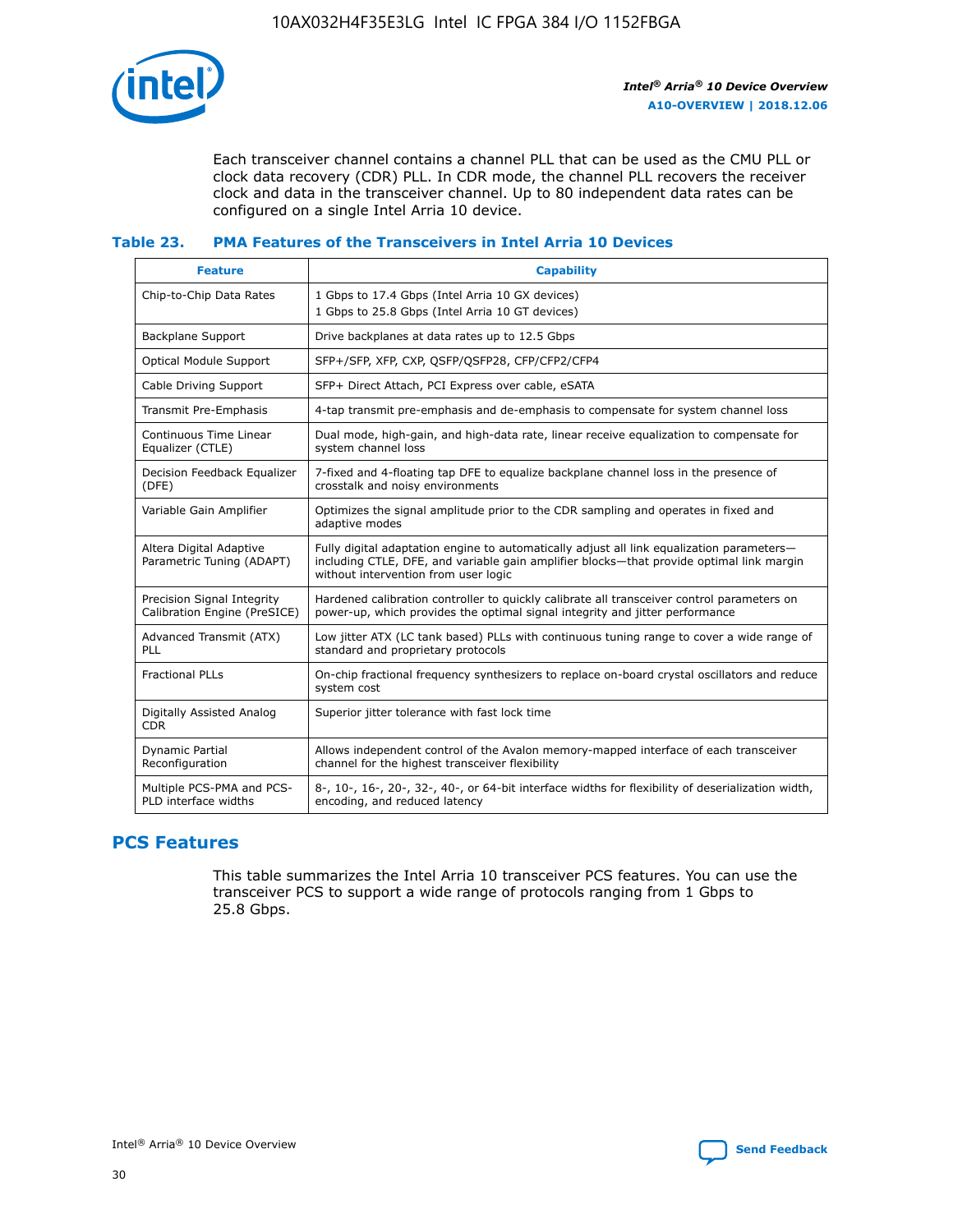

| <b>PCS</b>    | <b>Description</b>                                                                                                                                                                                                                                                                                                                                                                                             |
|---------------|----------------------------------------------------------------------------------------------------------------------------------------------------------------------------------------------------------------------------------------------------------------------------------------------------------------------------------------------------------------------------------------------------------------|
| Standard PCS  | Operates at a data rate up to 12 Gbps<br>Supports protocols such as PCI-Express, CPRI 4.2+, GigE, IEEE 1588 in Hard PCS<br>Implements other protocols using Basic/Custom (Standard PCS) transceiver<br>configuration rules.                                                                                                                                                                                    |
| Enhanced PCS  | Performs functions common to most serial data industry standards, such as word<br>alignment, encoding/decoding, and framing, before data is sent or received off-chip<br>through the PMA<br>• Handles data transfer to and from the FPGA fabric<br>Handles data transfer internally to and from the PMA<br>Provides frequency compensation<br>Performs channel bonding for multi-channel low skew applications |
| PCIe Gen3 PCS | Supports the seamless switching of Data and Clock between the Gen1, Gen2, and Gen3<br>data rates<br>Provides support for PIPE 3.0 features<br>Supports the PIPE interface with the Hard IP enabled, as well as with the Hard IP<br>bypassed                                                                                                                                                                    |

#### **Related Information**

- PCIe Gen1, Gen2, and Gen3 Hard IP on page 26
- Interlaken Support on page 26
- 10 Gbps Ethernet Support on page 26

## **PCS Protocol Support**

This table lists some of the protocols supported by the Intel Arria 10 transceiver PCS. For more information about the blocks in the transmitter and receiver data paths, refer to the related information.

| <b>Protocol</b>                                 | <b>Data Rate</b><br>(Gbps) | <b>Transceiver IP</b>       | <b>PCS Support</b>                      |
|-------------------------------------------------|----------------------------|-----------------------------|-----------------------------------------|
| PCIe Gen3 x1, x2, x4, x8                        | 8.0                        | Native PHY (PIPE)           | Standard PCS and PCIe<br>Gen3 PCS       |
| PCIe Gen2 x1, x2, x4, x8                        | 5.0                        | Native PHY (PIPE)           | <b>Standard PCS</b>                     |
| PCIe Gen1 x1, x2, x4, x8                        | 2.5                        | Native PHY (PIPE)           | Standard PCS                            |
| 1000BASE-X Gigabit Ethernet                     | 1.25                       | Native PHY                  | <b>Standard PCS</b>                     |
| 1000BASE-X Gigabit Ethernet with<br>IEEE 1588v2 | 1.25                       | Native PHY                  | Standard PCS                            |
| 10GBASE-R                                       | 10.3125                    | Native PHY                  | <b>Enhanced PCS</b>                     |
| 10GBASE-R with IEEE 1588v2                      | 10.3125                    | Native PHY                  | <b>Enhanced PCS</b>                     |
| 10GBASE-R with KR FEC                           | 10.3125                    | Native PHY                  | <b>Enhanced PCS</b>                     |
| 10GBASE-KR and 1000BASE-X                       | 10.3125                    | 1G/10GbE and 10GBASE-KR PHY | Standard PCS and<br><b>Enhanced PCS</b> |
| Interlaken (CEI-6G/11G)                         | 3.125 to 17.4              | Native PHY                  | <b>Enhanced PCS</b>                     |
| SFI-S/SFI-5.2                                   | 11.2                       | Native PHY                  | <b>Enhanced PCS</b>                     |
| $10G$ SDI                                       | 10.692                     | Native PHY                  | <b>Enhanced PCS</b>                     |
|                                                 |                            |                             | continued                               |

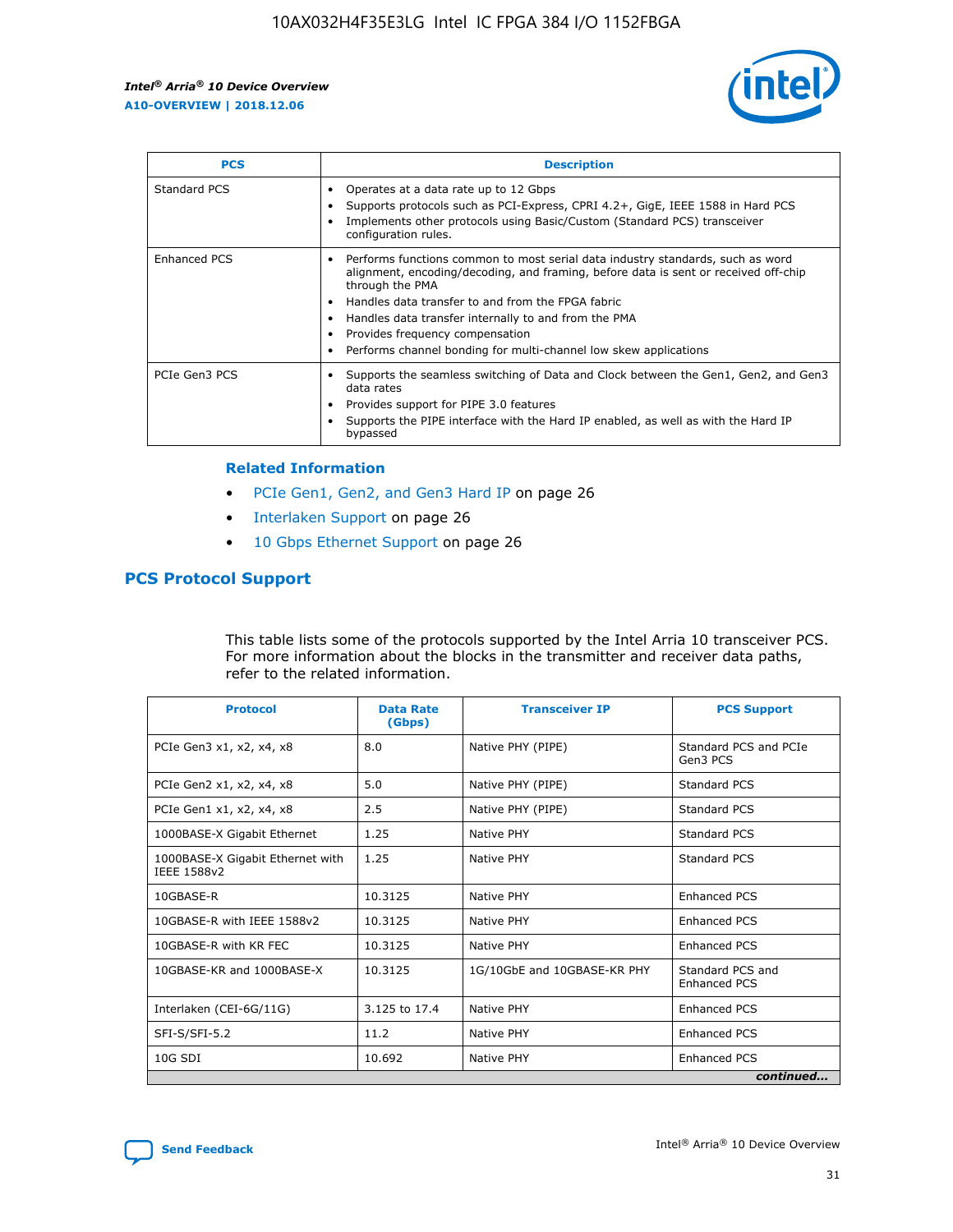

| <b>Protocol</b>      | <b>Data Rate</b><br>(Gbps) | <b>Transceiver IP</b> | <b>PCS Support</b> |
|----------------------|----------------------------|-----------------------|--------------------|
| CPRI 6.0 (64B/66B)   | 0.6144 to<br>10.1376       | Native PHY            | Enhanced PCS       |
| CPRI 4.2 (8B/10B)    | 0.6144 to<br>9.8304        | Native PHY            | Standard PCS       |
| OBSAI RP3 v4.2       | 0.6144 to 6.144            | Native PHY            | Standard PCS       |
| SD-SDI/HD-SDI/3G-SDI | $0.143(12)$ to<br>2.97     | Native PHY            | Standard PCS       |

#### **Related Information**

#### [Intel Arria 10 Transceiver PHY User Guide](https://www.intel.com/content/www/us/en/programmable/documentation/nik1398707230472.html#nik1398707091164)

Provides more information about the supported transceiver protocols and PHY IP, the PMA architecture, and the standard, enhanced, and PCIe Gen3 PCS architecture.

## **SoC with Hard Processor System**

Each SoC device combines an FPGA fabric and a hard processor system (HPS) in a single device. This combination delivers the flexibility of programmable logic with the power and cost savings of hard IP in these ways:

- Reduces board space, system power, and bill of materials cost by eliminating a discrete embedded processor
- Allows you to differentiate the end product in both hardware and software, and to support virtually any interface standard
- Extends the product life and revenue through in-field hardware and software updates

 $(12)$  The 0.143 Gbps data rate is supported using oversampling of user logic that you must implement in the FPGA fabric.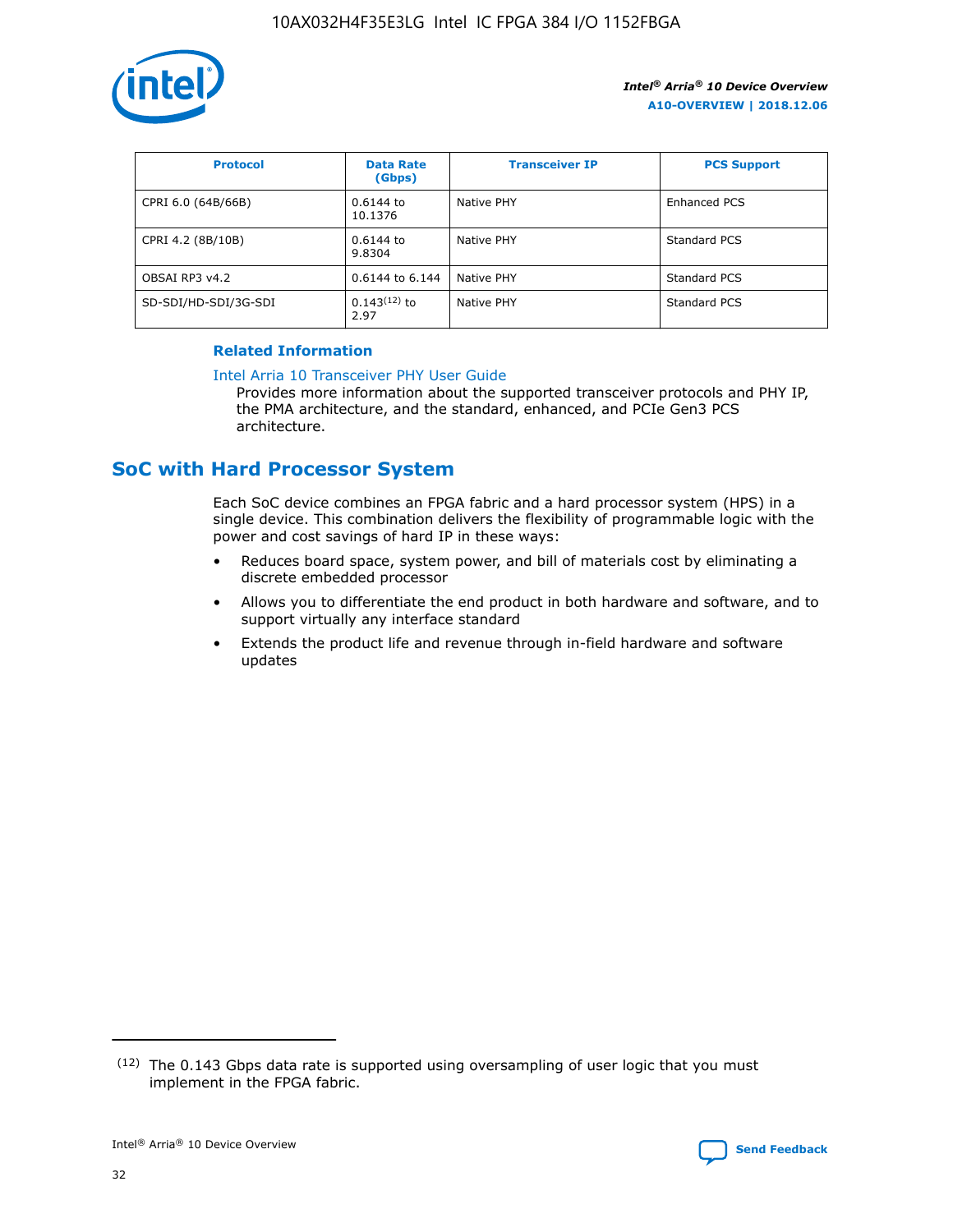

#### **Figure 9. HPS Block Diagram**

This figure shows a block diagram of the HPS with the dual ARM Cortex-A9 MPCore processor.



## **Key Advantages of 20-nm HPS**

The 20-nm HPS strikes a balance between enabling maximum software compatibility with 28-nm SoCs while still improving upon the 28-nm HPS architecture. These improvements address the requirements of the next generation target markets such as wireless and wireline communications, compute and storage equipment, broadcast and military in terms of performance, memory bandwidth, connectivity via backplane and security.

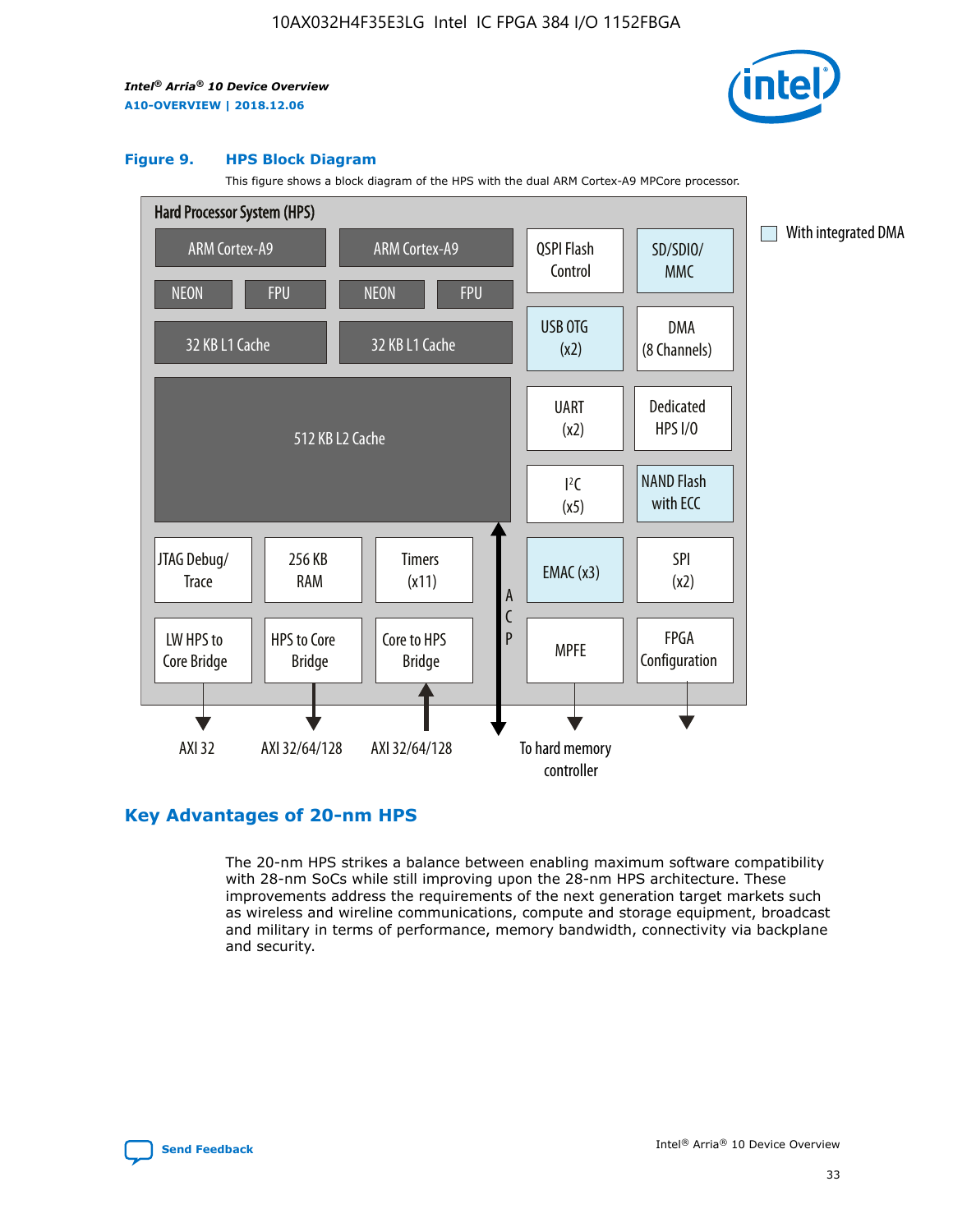

#### **Table 24. Improvements in 20 nm HPS**

This table lists the key improvements of the 20 nm HPS compared to the 28 nm HPS.

| Advantages/<br><b>Improvements</b>                          | <b>Description</b>                                                                                                                                                                                                                                                                                                                                                                                                                                                                                                                                                                                                                                                                                                                                                                                                                                                                                                                                |
|-------------------------------------------------------------|---------------------------------------------------------------------------------------------------------------------------------------------------------------------------------------------------------------------------------------------------------------------------------------------------------------------------------------------------------------------------------------------------------------------------------------------------------------------------------------------------------------------------------------------------------------------------------------------------------------------------------------------------------------------------------------------------------------------------------------------------------------------------------------------------------------------------------------------------------------------------------------------------------------------------------------------------|
| Increased performance and<br>overdrive capability           | While the nominal processor frequency is 1.2 GHz, the 20 nm HPS offers an "overdrive"<br>feature which enables a higher processor operating frequency. This requires a higher supply<br>voltage value that is unique to the HPS and may require a separate regulator.                                                                                                                                                                                                                                                                                                                                                                                                                                                                                                                                                                                                                                                                             |
| Increased processor memory<br>bandwidth and DDR4<br>support | Up to 64-bit DDR4 memory at 2,400 Mbps support is available for the processor. The hard<br>memory controller for the HPS comprises a multi-port front end that manages connections<br>to a single port memory controller. The multi-port front end allows logic core and the HPS<br>to share ports and thereby the available bandwidth of the memory controller.                                                                                                                                                                                                                                                                                                                                                                                                                                                                                                                                                                                  |
| Flexible I/O sharing                                        | An advanced I/O pin muxing scheme allows improved sharing of I/O between the HPS and<br>the core logic. The following types of I/O are available for SoC:<br>$\bullet$<br>17 dedicated I/Os-physically located inside the HPS block and are not accessible to<br>logic within the core. The 17 dedicated I/Os are used for HPS clock, resets, and<br>interfacing with boot devices, QSPI, and SD/MMC.<br>48 direct shared I/O-located closest to the HPS block and are ideal for high speed HPS<br>$\bullet$<br>peripherals such as EMAC, USB, and others. There is one bank of 48 I/Os that supports<br>direct sharing where the 48 I/Os can be shared 12 I/Os at a time.<br>Standard (shared) I/O-all standard I/Os can be shared by the HPS peripherals and any<br>logic within the core. For designs where more than 48 I/Os are required to fully use all<br>the peripherals in the HPS, these I/Os can be connected through the core logic. |
| <b>EMAC</b> core                                            | Three EMAC cores are available in the HPS. The EMAC cores enable an application to<br>support two redundant Ethernet connections; for example, backplane, or two EMAC cores<br>for managing IEEE 1588 time stamp information while allowing a third EMAC core for debug<br>and configuration. All three EMACs can potentially share the same time stamps, simplifying<br>the 1588 time stamping implementation. A new serial time stamp interface allows core<br>logic to access and read the time stamp values. The integrated EMAC controllers can be<br>connected to external Ethernet PHY through the provided MDIO or I <sup>2</sup> C interface.                                                                                                                                                                                                                                                                                            |
| On-chip memory                                              | The on-chip memory is updated to 256 KB support and can support larger data sets and<br>real time algorithms.                                                                                                                                                                                                                                                                                                                                                                                                                                                                                                                                                                                                                                                                                                                                                                                                                                     |
| <b>ECC</b> enhancements                                     | Improvements in L2 Cache ECC management allow identification of errors down to the<br>address level. ECC enhancements also enable improved error injection and status reporting<br>via the introduction of new memory mapped access to syndrome and data signals.                                                                                                                                                                                                                                                                                                                                                                                                                                                                                                                                                                                                                                                                                 |
| HPS to FPGA Interconnect<br>Backbone                        | Although the HPS and the Logic Core can operate independently, they are tightly coupled<br>via a high-bandwidth system interconnect built from high-performance ARM AMBA AXI bus<br>bridges. IP bus masters in the FPGA fabric have access to HPS bus slaves via the FPGA-to-<br>HPS interconnect. Similarly, HPS bus masters have access to bus slaves in the core fabric<br>via the HPS-to-FPGA bridge. Both bridges are AMBA AXI-3 compliant and support<br>simultaneous read and write transactions. Up to three masters within the core fabric can<br>share the HPS SDRAM controller with the processor. Additionally, the processor can be used<br>to configure the core fabric under program control via a dedicated 32-bit configuration port.                                                                                                                                                                                            |
| FPGA configuration and HPS<br>booting                       | The FPGA fabric and HPS in the SoCs are powered independently. You can reduce the clock<br>frequencies or gate the clocks to reduce dynamic power.<br>You can configure the FPGA fabric and boot the HPS independently, in any order, providing<br>you with more design flexibility.                                                                                                                                                                                                                                                                                                                                                                                                                                                                                                                                                                                                                                                              |
| Security                                                    | New security features have been introduced for anti-tamper management, secure boot,<br>encryption (AES), and authentication (SHA).                                                                                                                                                                                                                                                                                                                                                                                                                                                                                                                                                                                                                                                                                                                                                                                                                |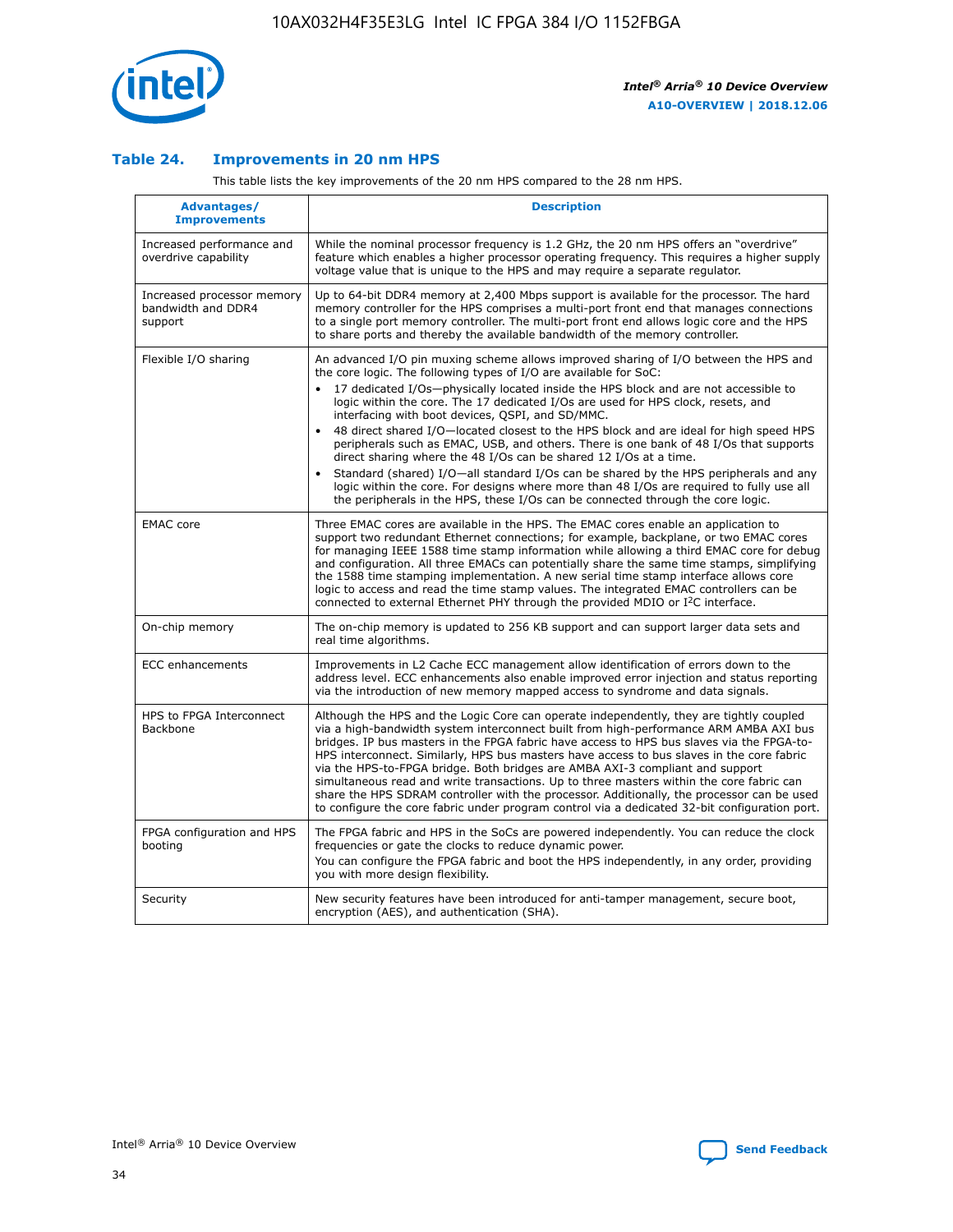

## **Features of the HPS**

The HPS has the following features:

- 1.2-GHz, dual-core ARM Cortex-A9 MPCore processor with up to 1.5-GHz via overdrive
	- ARMv7-A architecture that runs 32-bit ARM instructions, 16-bit and 32-bit Thumb instructions, and 8-bit Java byte codes in Jazelle style
	- Superscalar, variable length, out-of-order pipeline with dynamic branch prediction
	- Instruction Efficiency 2.5 MIPS/MHz, which provides total performance of 7500 MIPS at 1.5 GHz
- Each processor core includes:
	- 32 KB of L1 instruction cache, 32 KB of L1 data cache
	- Single- and double-precision floating-point unit and NEON media engine
	- CoreSight debug and trace technology
	- Snoop Control Unit (SCU) and Acceleration Coherency Port (ACP)
- 512 KB of shared L2 cache
- 256 KB of scratch RAM
- Hard memory controller with support for DDR3, DDR4 and optional error correction code (ECC) support
- Multiport Front End (MPFE) Scheduler interface to the hard memory controller
- 8-channel direct memory access (DMA) controller
- QSPI flash controller with SIO, DIO, QIO SPI Flash support
- NAND flash controller (ONFI 1.0 or later) with DMA and ECC support, updated to support 8 and 16-bit Flash devices and new command DMA to offload CPU for fast power down recovery
- Updated SD/SDIO/MMC controller to eMMC 4.5 with DMA with CE-ATA digital command support
- 3 10/100/1000 Ethernet media access control (MAC) with DMA
- 2 USB On-the-Go (OTG) controllers with DMA
- $\bullet$  5 I<sup>2</sup>C controllers (3 can be used by EMAC for MIO to external PHY)
- 2 UART 16550 Compatible controllers
- 4 serial peripheral interfaces (SPI) (2 Master, 2 Slaves)
- 62 programmable general-purpose I/Os, which includes 48 direct share I/Os that allows the HPS peripherals to connect directly to the FPGA I/Os
- 7 general-purpose timers
- 4 watchdog timers
- Anti-tamper, Secure Boot, Encryption (AES) and Authentication (SHA)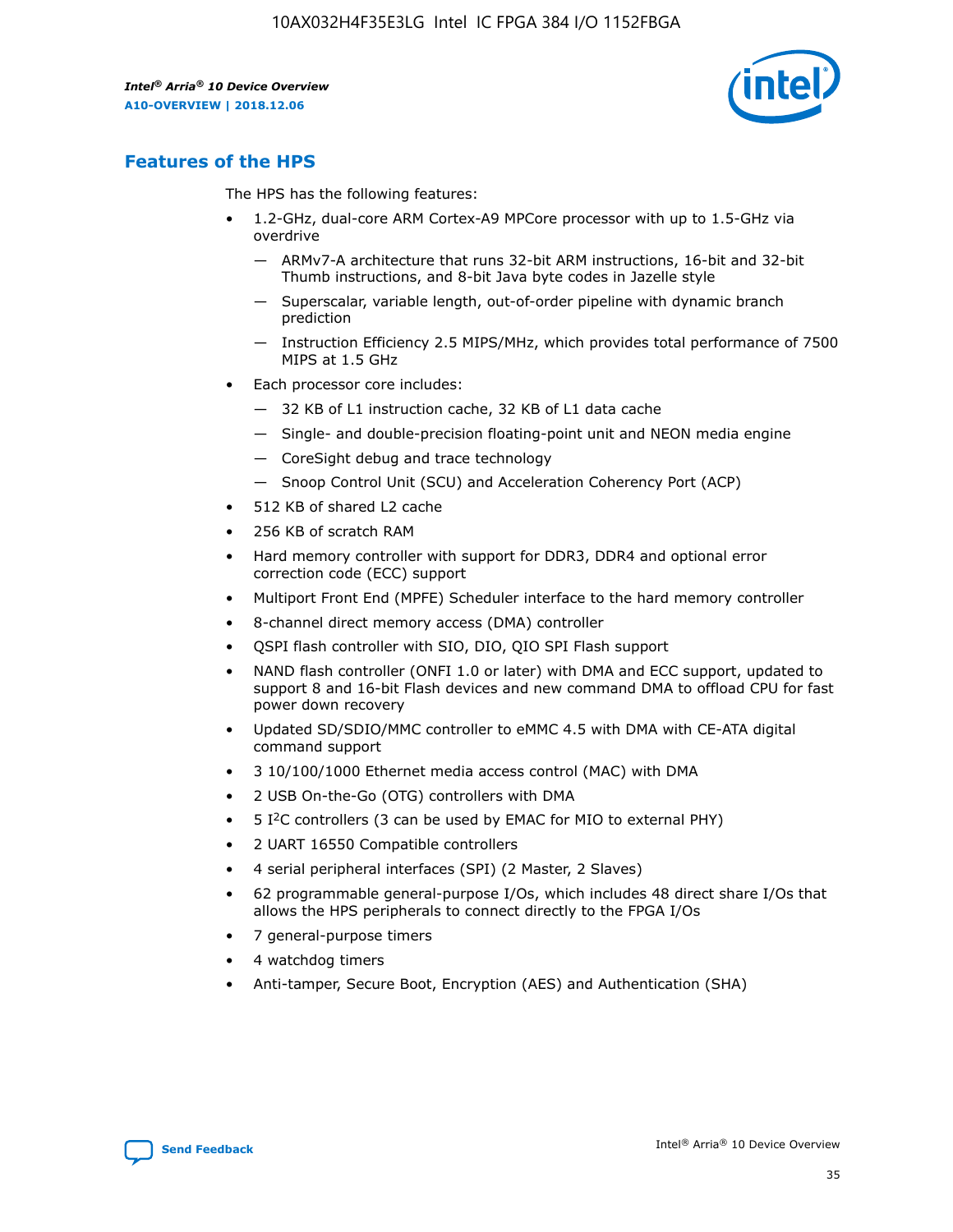

#### **System Peripherals and Debug Access Port**

Each Ethernet MAC, USB OTG, NAND flash controller, and SD/MMC controller module has an integrated DMA controller. For modules without an integrated DMA controller, an additional DMA controller module provides up to eight channels of high-bandwidth data transfers. Peripherals that communicate off-chip are multiplexed with other peripherals at the HPS pin level. This allows you to choose which peripherals interface with other devices on your PCB.

The debug access port provides interfaces to industry standard JTAG debug probes and supports ARM CoreSight debug and core traces to facilitate software development.

#### **HPS–FPGA AXI Bridges**

The HPS–FPGA bridges, which support the Advanced Microcontroller Bus Architecture (AMBA) Advanced eXtensible Interface (AXI™) specifications, consist of the following bridges:

- FPGA-to-HPS AMBA AXI bridge—a high-performance bus supporting 32, 64, and 128 bit data widths that allows the FPGA fabric to issue transactions to slaves in the HPS.
- HPS-to-FPGA Avalon/AMBA AXI bridge—a high-performance bus supporting 32, 64, and 128 bit data widths that allows the HPS to issue transactions to slaves in the FPGA fabric.
- Lightweight HPS-to-FPGA AXI bridge—a lower latency 32 bit width bus that allows the HPS to issue transactions to soft peripherals in the FPGA fabric. This bridge is primarily used for control and status register (CSR) accesses to peripherals in the FPGA fabric.

The HPS–FPGA AXI bridges allow masters in the FPGA fabric to communicate with slaves in the HPS logic, and vice versa. For example, the HPS-to-FPGA AXI bridge allows you to share memories instantiated in the FPGA fabric with one or both microprocessors in the HPS, while the FPGA-to-HPS AXI bridge allows logic in the FPGA fabric to access the memory and peripherals in the HPS.

Each HPS–FPGA bridge also provides asynchronous clock crossing for data transferred between the FPGA fabric and the HPS.

#### **HPS SDRAM Controller Subsystem**

The HPS SDRAM controller subsystem contains a multiport SDRAM controller and DDR PHY that are shared between the FPGA fabric (through the FPGA-to-HPS SDRAM interface), the level 2 (L2) cache, and the level 3 (L3) system interconnect. The FPGA-to-HPS SDRAM interface supports AMBA AXI and Avalon® Memory-Mapped (Avalon-MM) interface standards, and provides up to six individual ports for access by masters implemented in the FPGA fabric.

The HPS SDRAM controller supports up to 3 masters (command ports), 3x 64-bit read data ports and 3x 64-bit write data ports.

To maximize memory performance, the SDRAM controller subsystem supports command and data reordering, deficit round-robin arbitration with aging, and high-priority bypass features.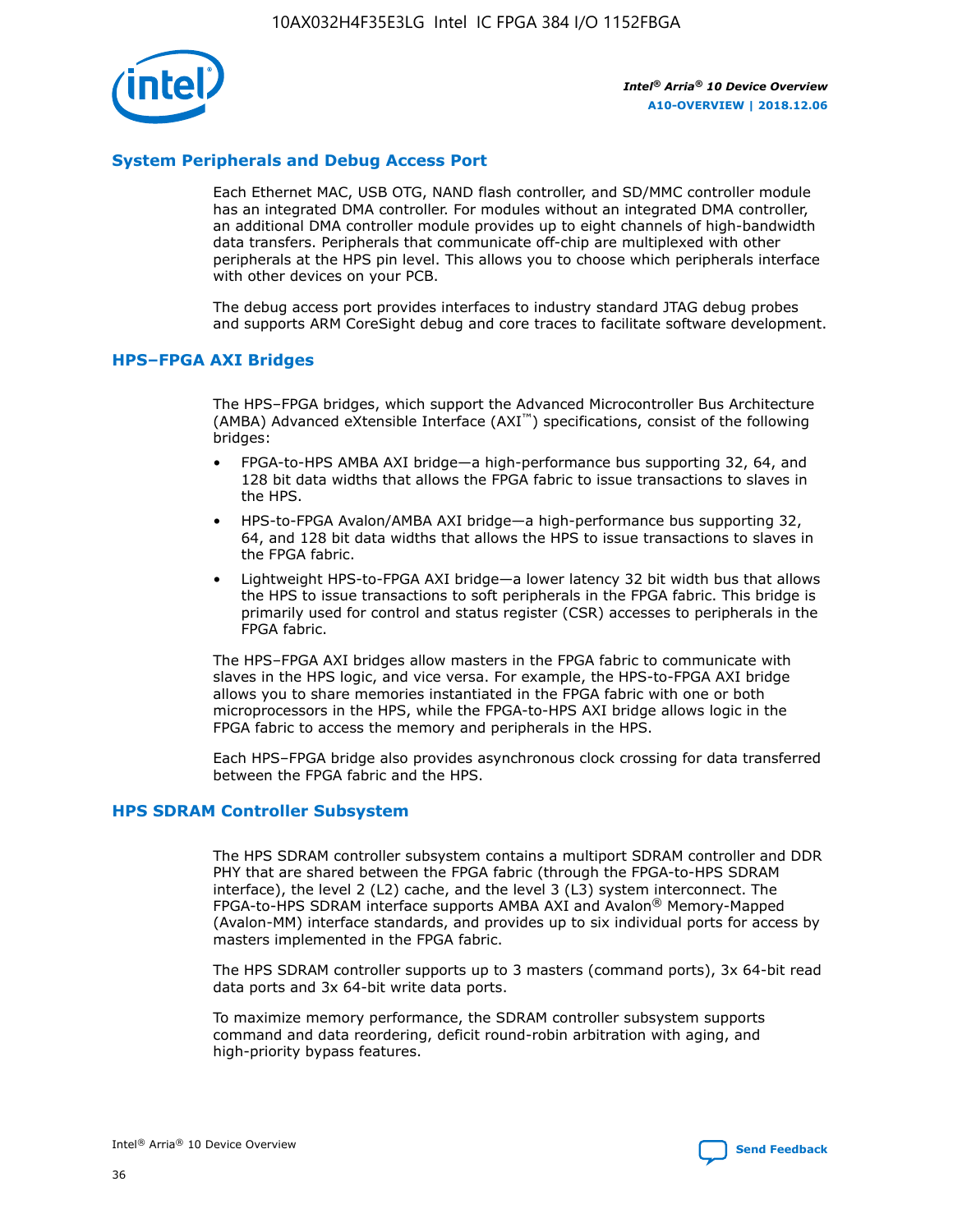

## **FPGA Configuration and HPS Booting**

The FPGA fabric and HPS in the SoC FPGA must be powered at the same time. You can reduce the clock frequencies or gate the clocks to reduce dynamic power.

Once powered, the FPGA fabric and HPS can be configured independently thus providing you with more design flexibility:

- You can boot the HPS independently. After the HPS is running, the HPS can fully or partially reconfigure the FPGA fabric at any time under software control. The HPS can also configure other FPGAs on the board through the FPGA configuration controller.
- Configure the FPGA fabric first, and then boot the HPS from memory accessible to the FPGA fabric.

#### **Hardware and Software Development**

For hardware development, you can configure the HPS and connect your soft logic in the FPGA fabric to the HPS interfaces using the Platform Designer system integration tool in the Intel Quartus Prime software.

For software development, the ARM-based SoC FPGA devices inherit the rich software development ecosystem available for the ARM Cortex-A9 MPCore processor. The software development process for Intel SoC FPGAs follows the same steps as those for other SoC devices from other manufacturers. Support for Linux\*, VxWorks\*, and other operating systems are available for the SoC FPGAs. For more information on the operating systems support availability, contact the Intel FPGA sales team.

You can begin device-specific firmware and software development on the Intel SoC FPGA Virtual Target. The Virtual Target is a fast PC-based functional simulation of a target development system—a model of a complete development board. The Virtual Target enables the development of device-specific production software that can run unmodified on actual hardware.

## **Dynamic and Partial Reconfiguration**

The Intel Arria 10 devices support dynamic and partial reconfiguration. You can use dynamic and partial reconfiguration simultaneously to enable seamless reconfiguration of both the device core and transceivers.

## **Dynamic Reconfiguration**

You can reconfigure the PMA and PCS blocks while the device continues to operate. This feature allows you to change the data rates, protocol, and analog settings of a channel in a transceiver bank without affecting on-going data transfer in other transceiver banks. This feature is ideal for applications that require dynamic multiprotocol or multirate support.

## **Partial Reconfiguration**

Using partial reconfiguration, you can reconfigure some parts of the device while keeping the device in operation.

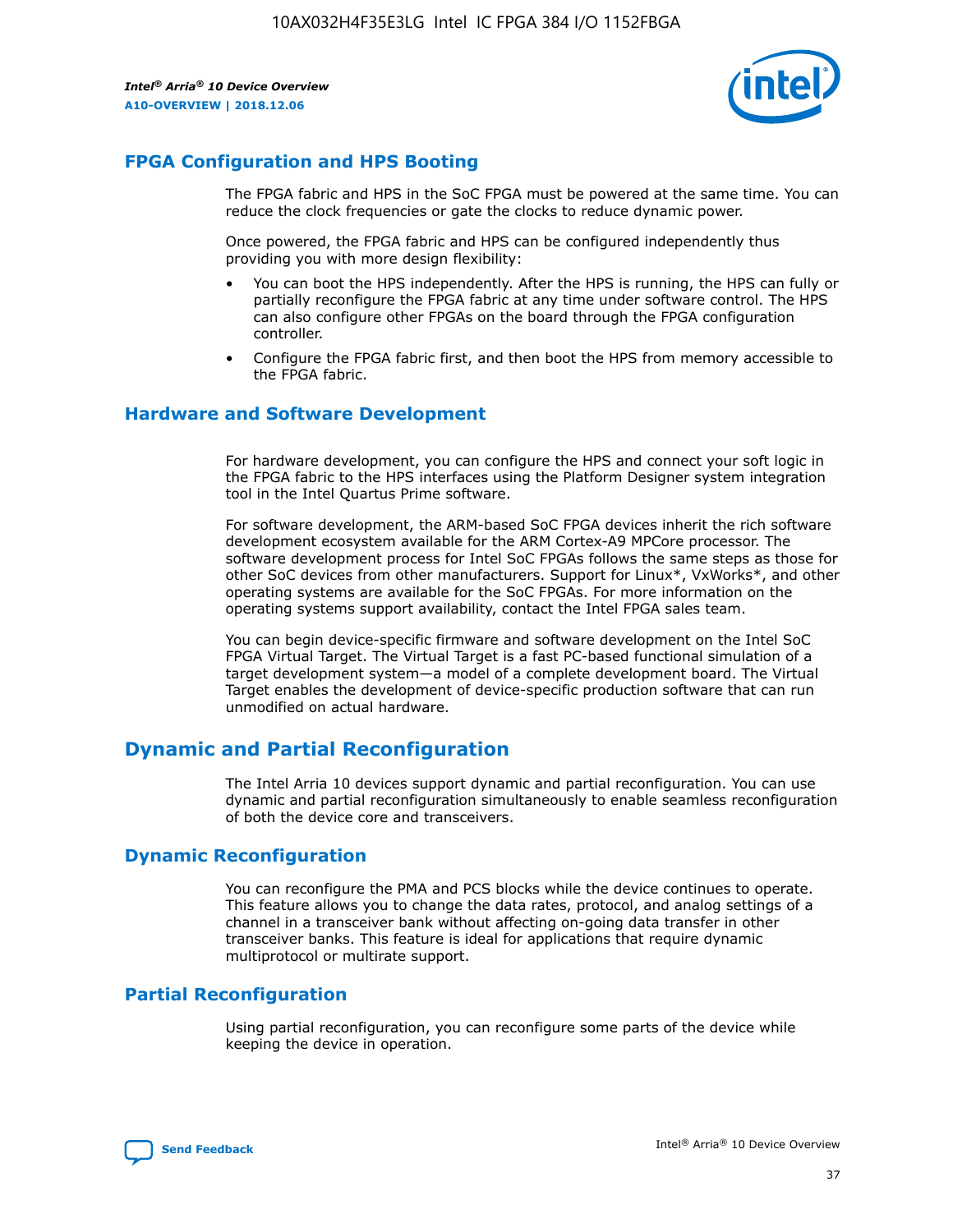

Instead of placing all device functions in the FPGA fabric, you can store some functions that do not run simultaneously in external memory and load them only when required. This capability increases the effective logic density of the device, and lowers cost and power consumption.

In the Intel solution, you do not have to worry about intricate device architecture to perform a partial reconfiguration. The partial reconfiguration capability is built into the Intel Quartus Prime design software, making such time-intensive task simple.

Intel Arria 10 devices support partial reconfiguration in the following configuration options:

- Using an internal host:
	- All supported configuration modes where the FPGA has access to external memory devices such as serial and parallel flash memory.
	- Configuration via Protocol [CvP (PCIe)]
- Using an external host—passive serial (PS), fast passive parallel (FPP) x8, FPP x16, and FPP x32 I/O interface.

## **Enhanced Configuration and Configuration via Protocol**

#### **Table 25. Configuration Schemes and Features of Intel Arria 10 Devices**

Intel Arria 10 devices support 1.8 V programming voltage and several configuration schemes.

| <b>Scheme</b>                                                          | <b>Data</b><br><b>Width</b> | <b>Max Clock</b><br>Rate<br>(MHz) | <b>Max Data</b><br>Rate<br>(Mbps)<br>(13) | <b>Decompression</b> | <b>Design</b><br>Security <sup>(1</sup><br>4) | <b>Partial</b><br>Reconfiguration<br>(15) | <b>Remote</b><br><b>System</b><br><b>Update</b> |
|------------------------------------------------------------------------|-----------------------------|-----------------------------------|-------------------------------------------|----------------------|-----------------------------------------------|-------------------------------------------|-------------------------------------------------|
| <b>JTAG</b>                                                            | 1 bit                       | 33                                | 33                                        |                      |                                               | Yes(16)                                   |                                                 |
| Active Serial (AS)<br>through the<br>EPCO-L<br>configuration<br>device | 1 bit,<br>4 bits            | 100                               | 400                                       | Yes                  | Yes                                           | Yes(16)                                   | Yes                                             |
| Passive serial (PS)<br>through CPLD or<br>external<br>microcontroller  | 1 bit                       | 100                               | 100                                       | Yes                  | Yes                                           | Yes <sup>(16)</sup>                       | Parallel<br>Flash<br>Loader<br>(PFL) IP<br>core |
|                                                                        |                             |                                   |                                           |                      |                                               |                                           | continued                                       |

<sup>(13)</sup> Enabling either compression or design security features affects the maximum data rate. Refer to the Intel Arria 10 Device Datasheet for more information.

<sup>(14)</sup> Encryption and compression cannot be used simultaneously.

 $(15)$  Partial reconfiguration is an advanced feature of the device family. If you are interested in using partial reconfiguration, contact Intel for support.

 $(16)$  Partial configuration can be performed only when it is configured as internal host.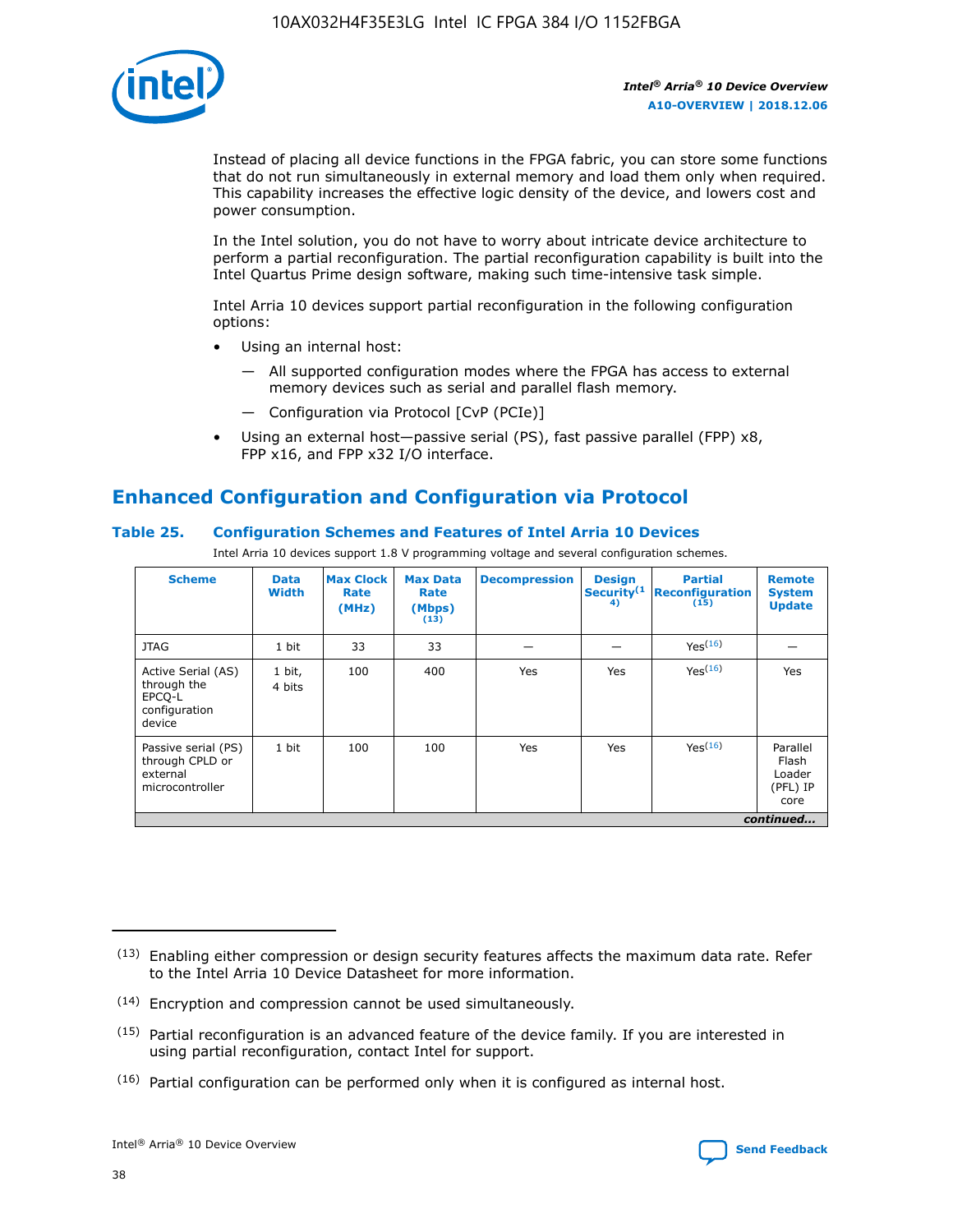

| <b>Scheme</b>                                   | <b>Data</b><br><b>Width</b> | <b>Max Clock</b><br>Rate<br>(MHz) | <b>Max Data</b><br>Rate<br>(Mbps)<br>(13) | <b>Decompression</b> | <b>Design</b><br>Security <sup>(1</sup><br>4) | <b>Partial</b><br><b>Reconfiguration</b><br>(15) | <b>Remote</b><br><b>System</b><br><b>Update</b> |
|-------------------------------------------------|-----------------------------|-----------------------------------|-------------------------------------------|----------------------|-----------------------------------------------|--------------------------------------------------|-------------------------------------------------|
| Fast passive                                    | 8 bits                      | 100                               | 3200                                      | Yes                  | Yes                                           | Yes(17)                                          | PFL IP                                          |
| parallel (FPP)<br>through CPLD or               | 16 bits                     |                                   |                                           | Yes                  | Yes                                           |                                                  | core                                            |
| external<br>microcontroller                     | 32 bits                     |                                   |                                           | Yes                  | Yes                                           |                                                  |                                                 |
| Configuration via                               | 16 bits                     | 100                               | 3200                                      | Yes                  | Yes                                           | Yes <sup>(17)</sup>                              |                                                 |
| <b>HPS</b>                                      | 32 bits                     |                                   |                                           | Yes                  | Yes                                           |                                                  |                                                 |
| Configuration via<br>Protocol [CvP<br>$(PCIe*)$ | x1, x2,<br>x4, x8<br>lanes  |                                   | 8000                                      | Yes                  | Yes                                           | Yes <sup>(16)</sup>                              |                                                 |

You can configure Intel Arria 10 devices through PCIe using Configuration via Protocol (CvP). The Intel Arria 10 CvP implementation conforms to the PCIe 100 ms power-up-to-active time requirement.

#### **Related Information**

[Configuration via Protocol \(CvP\) Implementation in Intel FPGAs User Guide](https://www.intel.com/content/www/us/en/programmable/documentation/dsu1441819344145.html#dsu1442269728522) Provides more information about the CvP configuration scheme.

## **SEU Error Detection and Correction**

Intel Arria 10 devices offer robust and easy-to-use single-event upset (SEU) error detection and correction circuitry.

The detection and correction circuitry includes protection for Configuration RAM (CRAM) programming bits and user memories. The CRAM is protected by a continuously running CRC error detection circuit with integrated ECC that automatically corrects one or two errors and detects higher order multi-bit errors. When more than two errors occur, correction is available through reloading of the core programming file, providing a complete design refresh while the FPGA continues to operate.

The physical layout of the Intel Arria 10 CRAM array is optimized to make the majority of multi-bit upsets appear as independent single-bit or double-bit errors which are automatically corrected by the integrated CRAM ECC circuitry. In addition to the CRAM protection, the M20K memory blocks also include integrated ECC circuitry and are layout-optimized for error detection and correction. The MLAB does not have ECC.

(14) Encryption and compression cannot be used simultaneously.

<sup>(17)</sup> Supported at a maximum clock rate of 100 MHz.



 $(13)$  Enabling either compression or design security features affects the maximum data rate. Refer to the Intel Arria 10 Device Datasheet for more information.

 $(15)$  Partial reconfiguration is an advanced feature of the device family. If you are interested in using partial reconfiguration, contact Intel for support.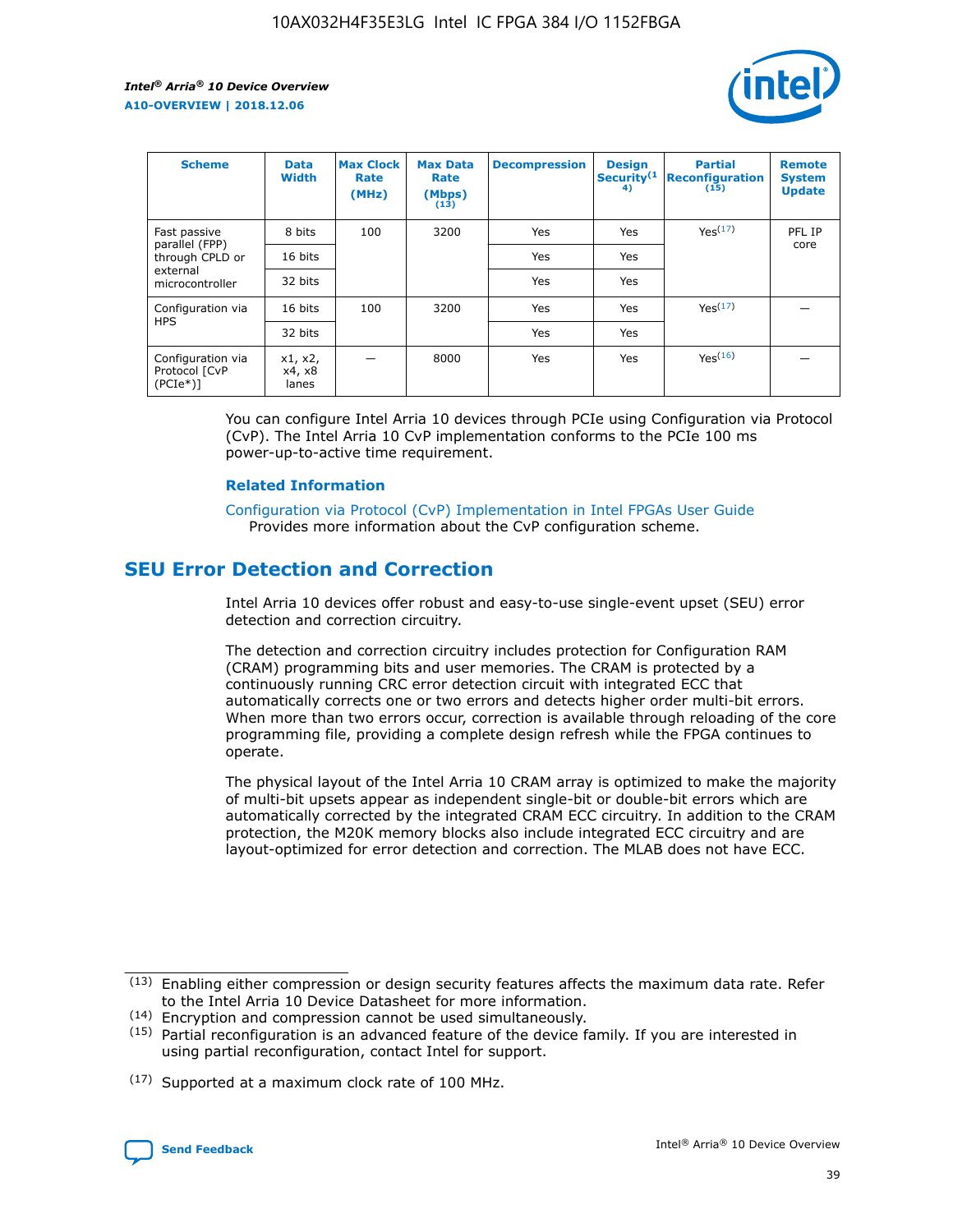

## **Power Management**

Intel Arria 10 devices leverage the advanced 20 nm process technology, a low 0.9 V core power supply, an enhanced core architecture, and several optional power reduction techniques to reduce total power consumption by as much as 40% compared to Arria V devices and as much as 60% compared to Stratix V devices.

The optional power reduction techniques in Intel Arria 10 devices include:

- **SmartVID**—a code is programmed into each device during manufacturing that allows a smart regulator to operate the device at lower core  $V_{CC}$  while maintaining performance
- **Programmable Power Technology**—non-critical timing paths are identified by the Intel Quartus Prime software and the logic in these paths is biased for low power instead of high performance
- **Low Static Power Options**—devices are available with either standard static power or low static power while maintaining performance

Furthermore, Intel Arria 10 devices feature Intel's industry-leading low power transceivers and include a number of hard IP blocks that not only reduce logic resources but also deliver substantial power savings compared to soft implementations. In general, hard IP blocks consume up to 90% less power than the equivalent soft logic implementations.

## **Incremental Compilation**

The Intel Quartus Prime software incremental compilation feature reduces compilation time and helps preserve performance to ease timing closure. The incremental compilation feature enables the partial reconfiguration flow for Intel Arria 10 devices.

Incremental compilation supports top-down, bottom-up, and team-based design flows. This feature facilitates modular, hierarchical, and team-based design flows where different designers compile their respective design sections in parallel. Furthermore, different designers or IP providers can develop and optimize different blocks of the design independently. These blocks can then be imported into the top level project.

## **Document Revision History for Intel Arria 10 Device Overview**

| <b>Document</b><br><b>Version</b> | <b>Changes</b>                                                                                                                                                                                                                                                              |
|-----------------------------------|-----------------------------------------------------------------------------------------------------------------------------------------------------------------------------------------------------------------------------------------------------------------------------|
| 2018.12.06                        | Added links to Intel Arria 10 device errata documents.<br>Removed automotive temperature option from the Intel Arria 10 GX devices.<br>Removed -3 fabric speed grade from the Intel Arria 10 GT devices.<br>Updated power options for the Intel Arria 10 GX and GT devices. |
| 2018.04.09                        | Updated the lowest $V_{CC}$ from 0.83 V to 0.82 V in the topic listing a summary of the device features.                                                                                                                                                                    |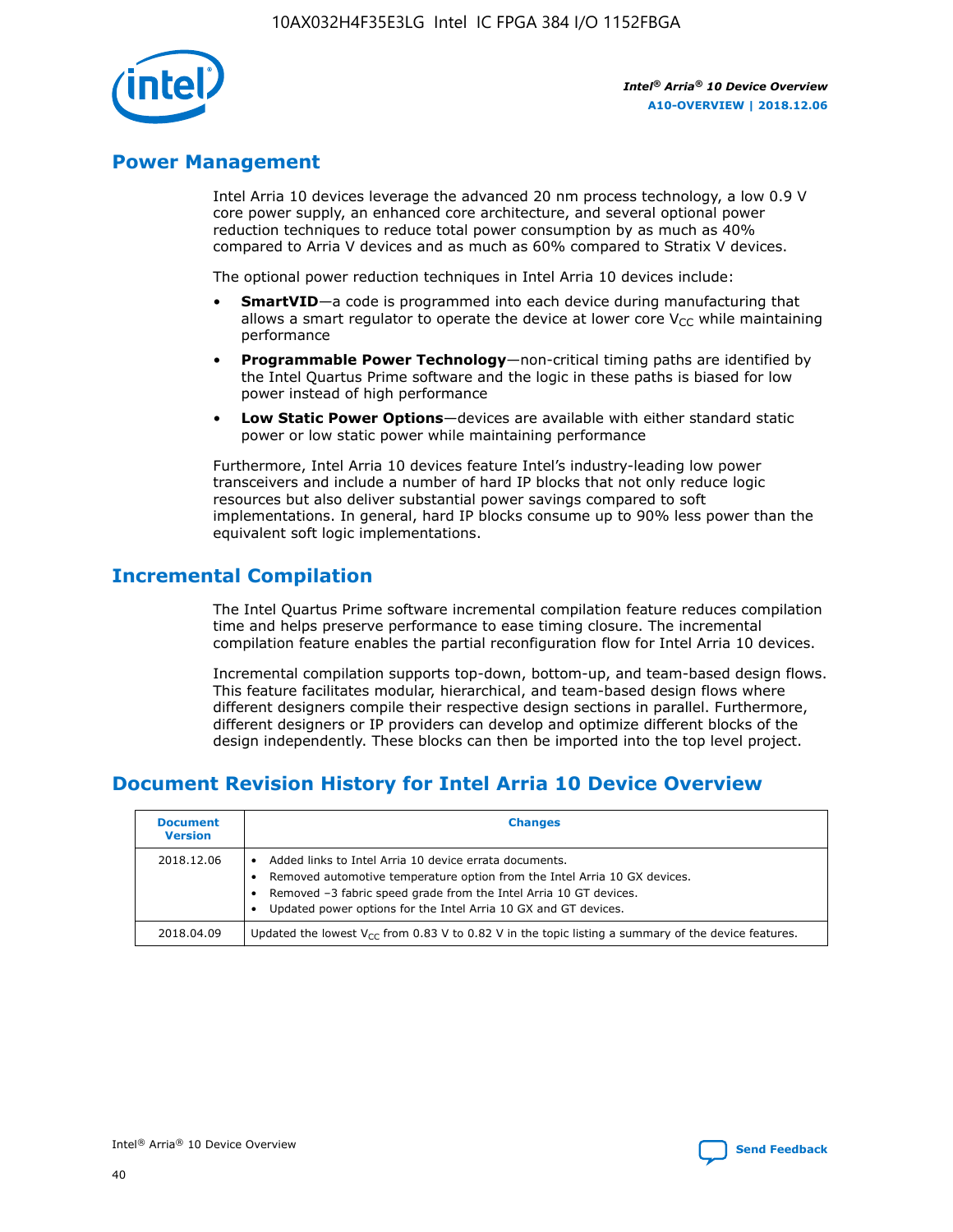*Intel® Arria® 10 Device Overview* **A10-OVERVIEW | 2018.12.06**



| <b>Date</b>    | <b>Version</b> | <b>Changes</b>                                                                                                                                                                                                                                                                                                                                                                                                                                                                                                                                                                                                                                                                                                                                                                                                                                                                                                                                                            |
|----------------|----------------|---------------------------------------------------------------------------------------------------------------------------------------------------------------------------------------------------------------------------------------------------------------------------------------------------------------------------------------------------------------------------------------------------------------------------------------------------------------------------------------------------------------------------------------------------------------------------------------------------------------------------------------------------------------------------------------------------------------------------------------------------------------------------------------------------------------------------------------------------------------------------------------------------------------------------------------------------------------------------|
| January 2018   | 2018.01.17     | Updated the maximum data rate for HPS (Intel Arria 10 SX devices<br>external memory interface DDR3 controller from 2,166 Mbps to 2,133<br>Mbps.<br>Updated maximum frequency supported for half rate QDRII and QDRII<br>+ SRAM to 633 MHz in Memory Standards Supported by the Soft<br>Memory Controller table.<br>Updated transceiver backplane capability to 12.5 Gbps.<br>$\bullet$<br>Removed transceiver speed grade 5 in Sample Ordering Core and<br>Available Options for Intel Arria 10 GX Devices figure.<br>Removed package code 40, low static power, SmartVID, industrial, and<br>military operating temperature support from Sample Ordering Core and<br>Available Options for Intel Arria 10 GT Devices figure.<br>Updated short reach transceiver rate for Intel Arria 10 GT devices to<br>25.8 Gbps.<br>Removed On-Die Instrumentation - EyeQ and Jitter Margin Tool<br>support from PMA Features of the Transceivers in Intel Arria 10 Devices<br>table. |
| September 2017 | 2017.09.20     | Updated the maximum speed of the DDR4 external memory interface from<br>1,333 MHz/2,666 Mbps to 1,200 MHz/2,400 Mbps.                                                                                                                                                                                                                                                                                                                                                                                                                                                                                                                                                                                                                                                                                                                                                                                                                                                     |
| July 2017      | 2017.07.13     | Corrected the automotive temperature range in the figure showing the<br>available options for the Intel Arria 10 GX devices from "-40°C to 100°C"<br>to "-40°C to 125°C".                                                                                                                                                                                                                                                                                                                                                                                                                                                                                                                                                                                                                                                                                                                                                                                                 |
| July 2017      | 2017.07.06     | Added automotive temperature option to Intel Arria 10 GX device family.                                                                                                                                                                                                                                                                                                                                                                                                                                                                                                                                                                                                                                                                                                                                                                                                                                                                                                   |
| May 2017       | 2017.05.08     | Corrected protocol names with "1588" to "IEEE 1588v2".<br>Updated the vertical migration table to remove vertical migration<br>between Intel Arria 10 GX and Intel Arria 10 SX device variants.<br>Removed all "Preliminary" marks.                                                                                                                                                                                                                                                                                                                                                                                                                                                                                                                                                                                                                                                                                                                                       |
| March 2017     | 2017.03.15     | Removed the topic about migration from Intel Arria 10 to Intel Stratix<br>10 devices.<br>Rebranded as Intel.<br>$\bullet$                                                                                                                                                                                                                                                                                                                                                                                                                                                                                                                                                                                                                                                                                                                                                                                                                                                 |
| October 2016   | 2016.10.31     | Removed package F36 from Intel Arria 10 GX devices.<br>Updated Intel Arria 10 GT sample ordering code and maximum GX<br>$\bullet$<br>transceiver count. Intel Arria 10 GT devices are available only in the<br>SF45 package option with a maximum of 72 transceivers.                                                                                                                                                                                                                                                                                                                                                                                                                                                                                                                                                                                                                                                                                                     |
| May 2016       | 2016.05.02     | Updated the FPGA Configuration and HPS Booting topic.<br>Remove V <sub>CC</sub> PowerManager from the Summary of Features, Power<br>Management and Arria 10 Device Variants and packages topics. This<br>feature is no longer supported in Arria 10 devices.<br>Removed LPDDR3 from the Memory Standards Supported by the HPS<br>Hard Memory Controller table in the Memory Standards Supported by<br>Intel Arria 10 Devices topic. This standard is only supported by the<br>FPGA.<br>Removed transceiver speed grade 5 from the Device Variants and<br>Packages topic for Arria 10 GX and SX devices.                                                                                                                                                                                                                                                                                                                                                                   |
| February 2016  | 2016.02.11     | Changed the maximum Arria 10 GT datarate to 25.8 Gbps and the<br>minimum datarate to 1 Gbps globally.<br>Revised the state for Core clock networks in the Summary of Features<br>$\bullet$<br>topic.<br>Changed the transceiver parameters in the "Summary of Features for<br>Arria 10 Devices" table.<br>• Changed the transceiver parameters in the "Maximum Resource Counts<br>for Arria 10 GT Devices" table.<br>• Changed the package availability for GT devices in the "Package Plan<br>for Arria 10 GT Devices" table.<br>Changed the package configurations for GT devices in the "Migration"<br>Capability Across Arria 10 Product Lines" figure.<br>continued                                                                                                                                                                                                                                                                                                  |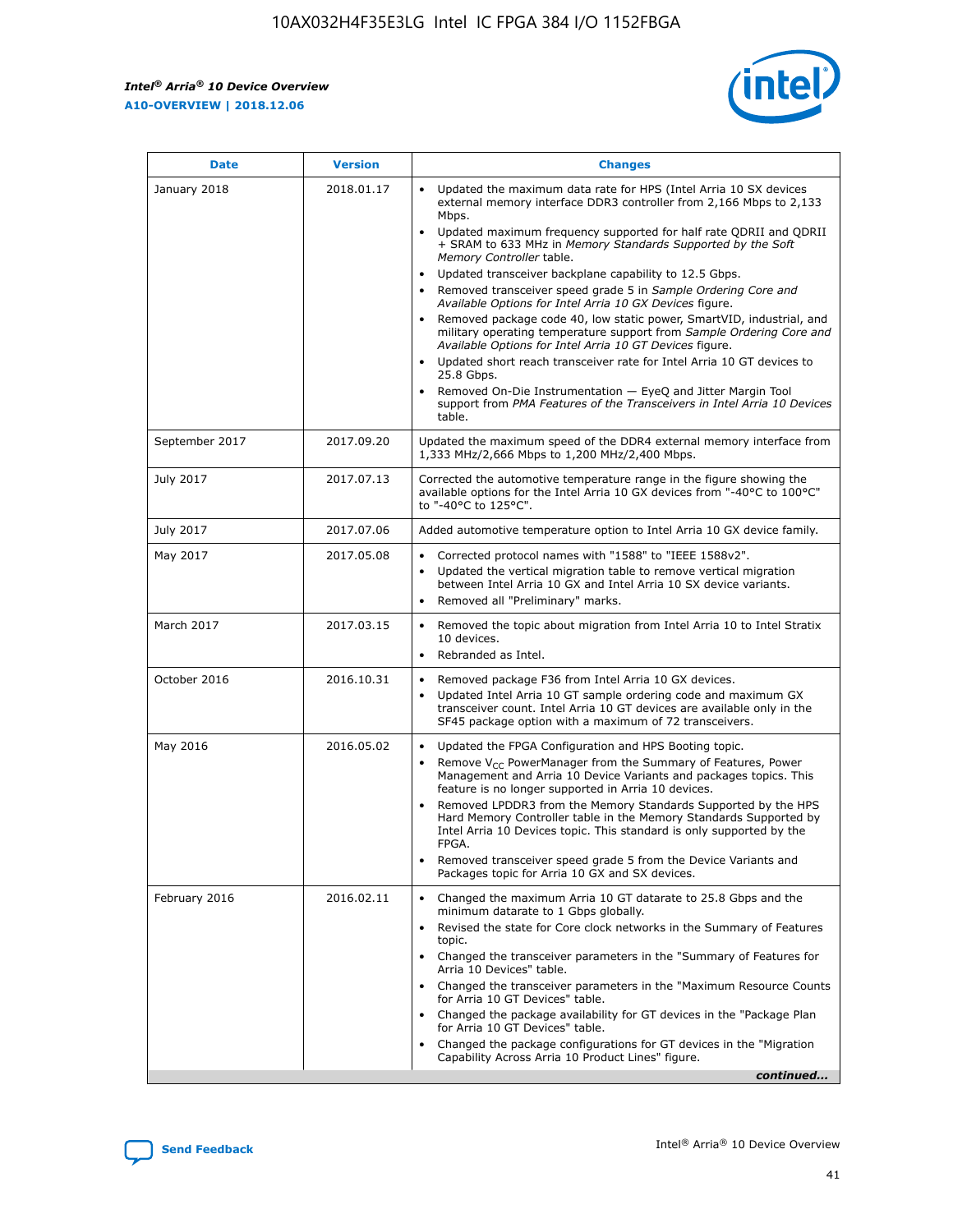

| <b>Date</b>   | <b>Version</b> | <b>Changes</b>                                                                                                                                                                   |
|---------------|----------------|----------------------------------------------------------------------------------------------------------------------------------------------------------------------------------|
|               |                | • Changed transceiver parameters in the "Low Power Serial Transceivers"<br>section.                                                                                              |
|               |                | • Changed the transceiver descriptions in the "Device Variants for the<br>Arria 10 Device Family" table.                                                                         |
|               |                | Changed the "Sample Ordering Code and Available Options for Arria 10<br>GT Devices" figure.                                                                                      |
|               |                | Changed the datarates for GT devices in the "PMA Features" section.                                                                                                              |
|               |                | Changed the datarates for GT devices in the "PCS Features" section.<br>$\bullet$                                                                                                 |
| December 2015 | 2015.12.14     | Updated the number of M20K memory blocks for Arria 10 GX 660 from<br>$\bullet$<br>2133 to 2131 and corrected the total RAM bit from 48,448 Kb to<br>48,408 Kb.                   |
|               |                | Corrected the number of DSP blocks for Arria 10 GX 660 from 1688 to<br>$\bullet$<br>1687 in the table listing floating-point arithmetic resources.                               |
| November 2015 | 2015.11.02     | Updated the maximum resources for Arria 10 GX 220, GX 320, GX 480,<br>$\bullet$<br>GX 660, SX 220, SX 320, SX 480, and SX 660.                                                   |
|               |                | Updated resource count for Arria 10 GX 320, GX 480, GX 660, SX 320,<br>$\bullet$<br>SX 480, a SX 660 devices in Number of Multipliers in Intel Arria 10<br><b>Devices</b> table. |
|               |                | Updated the available options for Arria 10 GX, GT, and SX.<br>$\bullet$                                                                                                          |
|               |                | Changed instances of Quartus II to Quartus Prime.<br>$\bullet$                                                                                                                   |
| June 2015     | 2015.06.15     | Corrected label for Intel Arria 10 GT product lines in the vertical migration<br>figure.                                                                                         |
| May 2015      | 2015.05.15     | Corrected the DDR3 half rate and quarter rate maximum frequencies in the<br>table that lists the memory standards supported by the Intel Arria 10 hard<br>memory controller.     |
| May 2015      | 2015.05.04     | • Added support for 13.5G JESD204b in the Summary of Features table.<br>• Added a link to Arria 10 GT Channel Usage in the Arria 10 GT Package<br>Plan topic.                    |
|               |                | • Added a note to the table, Maximum Resource Counts for Arria 10 GT<br>devices.                                                                                                 |
|               |                | Updated the power requirements of the transceivers in the Low Power<br>Serial Transceivers topic.                                                                                |
| January 2015  | 2015.01.23     | • Added floating point arithmetic features in the Summary of Features<br>table.                                                                                                  |
|               |                | • Updated the total embedded memory from 38.38 megabits (Mb) to<br>65.6 Mb.                                                                                                      |
|               |                | • Updated the table that lists the memory standards supported by Intel<br>Arria 10 devices.                                                                                      |
|               |                | Removed support for DDR3U, LPDDR3 SDRAM, RLDRAM 2, and DDR2.<br>Moved RLDRAM 3 support from hard memory controller to soft memory                                                |
|               |                | controller. RLDRAM 3 support uses hard PHY with soft memory<br>controller.                                                                                                       |
|               |                | Added soft memory controller support for QDR IV.                                                                                                                                 |
|               |                | Updated the maximum resource count table to include the number of<br>hard memory controllers available in each device variant.                                                   |
|               |                | Updated the transceiver PCS data rate from 12.5 Gbps to 12 Gbps.<br>$\bullet$                                                                                                    |
|               |                | Updated the max clock rate of PS, FPP x8, FPP x16, and Configuration<br>via HPS from 125 MHz to 100 MHz.                                                                         |
|               |                | Added a feature for fractional synthesis PLLs: PLL cascading.                                                                                                                    |
|               |                | Updated the HPS programmable general-purpose I/Os from 54 to 62.<br>$\bullet$                                                                                                    |
|               |                | continued                                                                                                                                                                        |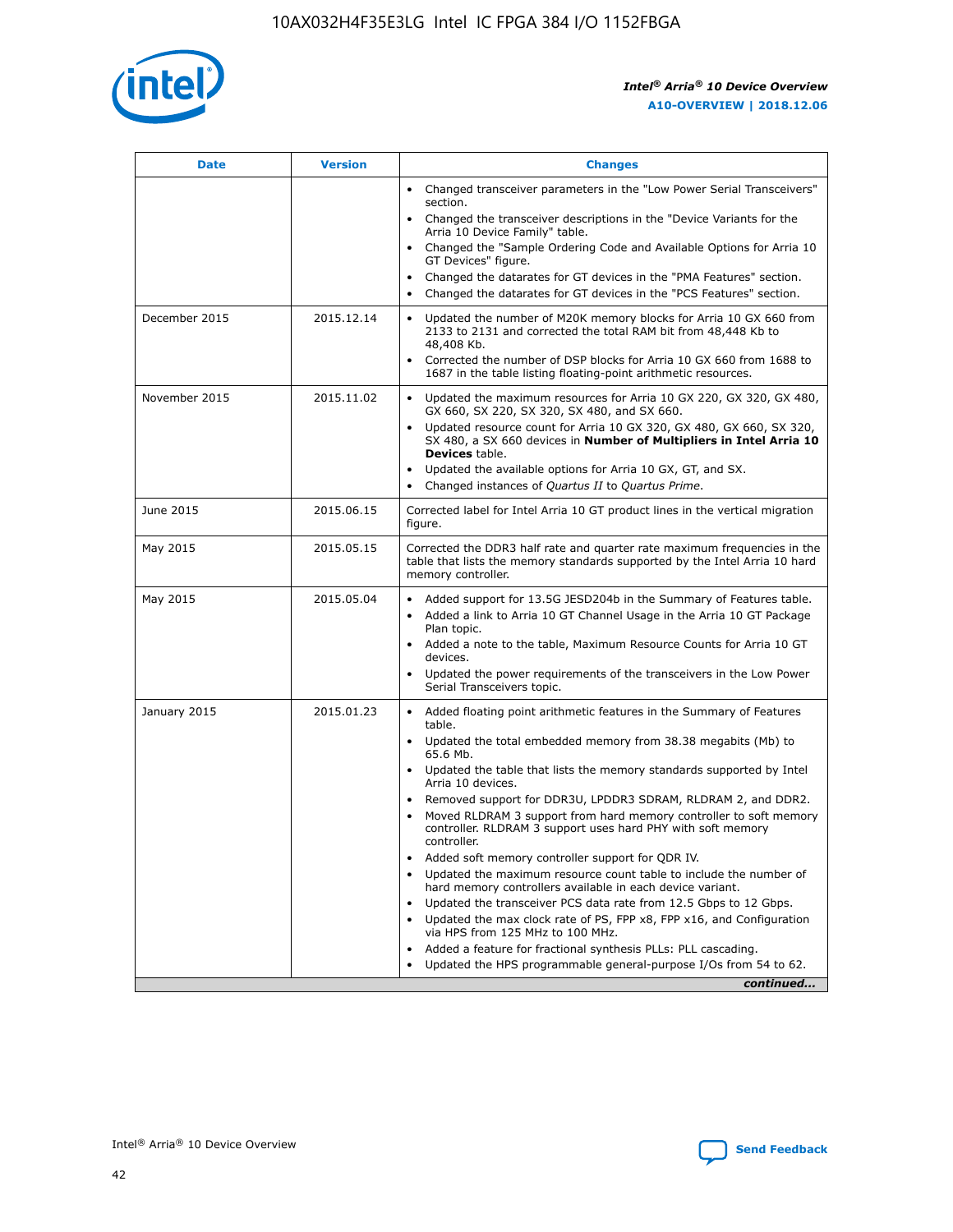r



| <b>Date</b>    | <b>Version</b> | <b>Changes</b>                                                                                                                                                                                                                                                                                                                                                                                                                                                                                                                                      |
|----------------|----------------|-----------------------------------------------------------------------------------------------------------------------------------------------------------------------------------------------------------------------------------------------------------------------------------------------------------------------------------------------------------------------------------------------------------------------------------------------------------------------------------------------------------------------------------------------------|
| September 2014 | 2014.09.30     | Corrected the 3 V I/O and LVDS I/O counts for F35 and F36 packages<br>$\bullet$<br>of Arria 10 GX.<br>Corrected the 3 V I/O, LVDS I/O, and transceiver counts for the NF40<br>$\bullet$<br>package of the Arria GX 570 and 660.<br>Removed 3 V I/O, LVDS I/O, and transceiver counts for the NF40<br>package of the Arria GX 900 and 1150. The NF40 package is not<br>available for Arria 10 GX 900 and 1150.                                                                                                                                       |
| August 2014    | 2014.08.18     | Updated Memory (Kb) M20K maximum resources for Arria 10 GX 660<br>devices from 42,660 to 42,620.<br>Added GPIO columns consisting of LVDS I/O Bank and 3V I/O Bank in<br>$\bullet$<br>the Package Plan table.<br>Added how to use memory interface clock frequency higher than 533<br>$\bullet$<br>MHz in the I/O vertical migration.<br>Added information to clarify that RLDRAM3 support uses hard PHY with<br>$\bullet$<br>soft memory controller.<br>Added variable precision DSP blocks support for floating-point<br>$\bullet$<br>arithmetic. |
| June 2014      | 2014.06.19     | Updated number of dedicated I/Os in the HPS block to 17.                                                                                                                                                                                                                                                                                                                                                                                                                                                                                            |
| February 2014  | 2014.02.21     | Updated transceiver speed grade options for GT devices in Figure 2.                                                                                                                                                                                                                                                                                                                                                                                                                                                                                 |
| February 2014  | 2014.02.06     | Updated data rate for Arria 10 GT devices from 28.1 Gbps to 28.3 Gbps.                                                                                                                                                                                                                                                                                                                                                                                                                                                                              |
| December 2013  | 2013.12.10     | Updated the HPS memory standards support from LPDDR2 to LPDDR3.<br>Updated HPS block diagram to include dedicated HPS I/O and FPGA<br>$\bullet$<br>Configuration blocks as well as repositioned SD/SDIO/MMC, DMA, SPI<br>and NAND Flash with ECC blocks.                                                                                                                                                                                                                                                                                            |
| December 2013  | 2013.12.02     | Initial release.                                                                                                                                                                                                                                                                                                                                                                                                                                                                                                                                    |